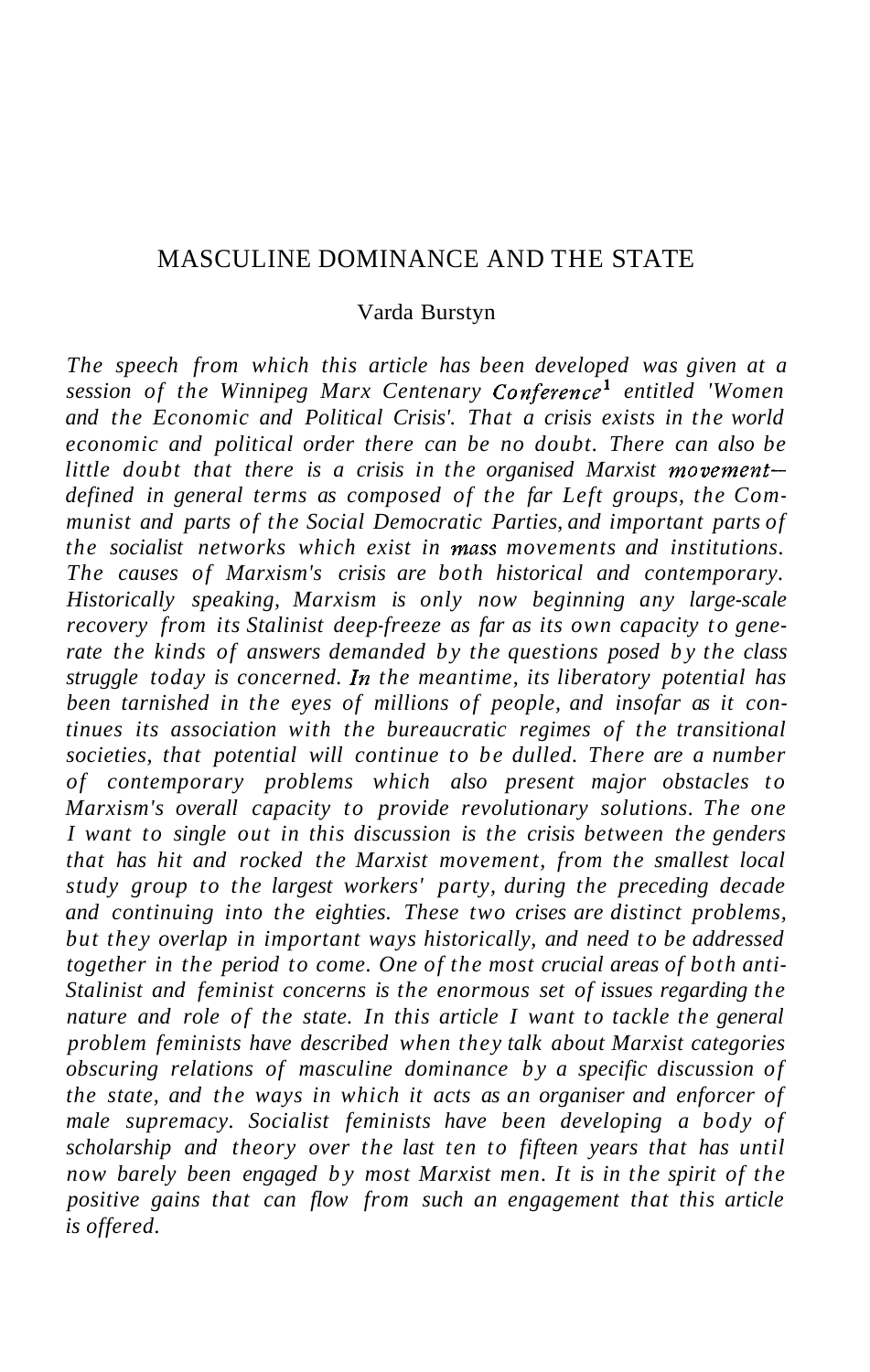#### INTRODUCTION

In the long-standing debate between Marxism as a whole (if one may still speak of Marxism in such unified terms) and the political science of the liberal democratic tradition, Marxism has from the beginning insisted that whatever the state may be, it is not a neutral arbiter, which mediates disinterestedly between different social groups, changing its laws and institutions according to a historically shifting consensus of the 'whole society'. Marxism has claimed that the state is both a reflection of actual social relations and the central set of institutions which maintain and perpetuate the privileges of the ruling classes-with their different fractions, sectors and parties-in all complex, hierarchical societies. For Marxists the state is a class state by definition, even though it may grant concessions to the dominated classes through a number of its institutions or functions. Such concessions are usually understood to be either necessary in some form to the growth and stability of the mode of production, or means by which the state can appease the oppressed, thereby reinforcing its hegemony through an appearance of justice and flexibility, or both. Thus for Marxists, the state in capitalist society is a capitalist state. It acts to administer, enforce and mystify the interests and needs of the capitalist system and the capitalist class as a whole. Its class character is expressed both in its policies and in its forms of power, as these are inserted into the economic, sexual, cultural and political life of the whole society.

Clearly, the term 'state', like the term 'mode of production' or 'class' for that matter, is a generalisation and abstraction. It sums up and schematises a system of relations, structures, institutions and forces which, in industrialised society, are vast, complex, differentiated, and as an inevitable result, contradictory at times as well. For example, one part of the state, in its capacity as legitimator of the overall system of privilege, may agree to fund a Marxist conference by way of showing its openness and neutrality. Another part of the state, say a part of the coercive apparatus, may then tap the telephones of its organisers. Or, to choose an example with somewhat more importance, one pan of the state may attempt on a local level to set up childcare facilities, rape crisis centres, community enterprises, and local decision-making bodies which involve non-elected representatives, while another level of the state, inevitably a 'higher', more centralised level, will cut off the funds for these projects, or declare them illegal, or otherwise swamp, contain or dismantle them. Because of the hierarchy of power in the state, moving from less at the local to more at the central levels, less in the department of legitimiation to more in the departments of economic facilitation and coercion, Marxists have stood their ground regarding the major functions of class domination played by the state in capitalist society. They have argued that for all its complexity, differentiation and even contradiction, the state works to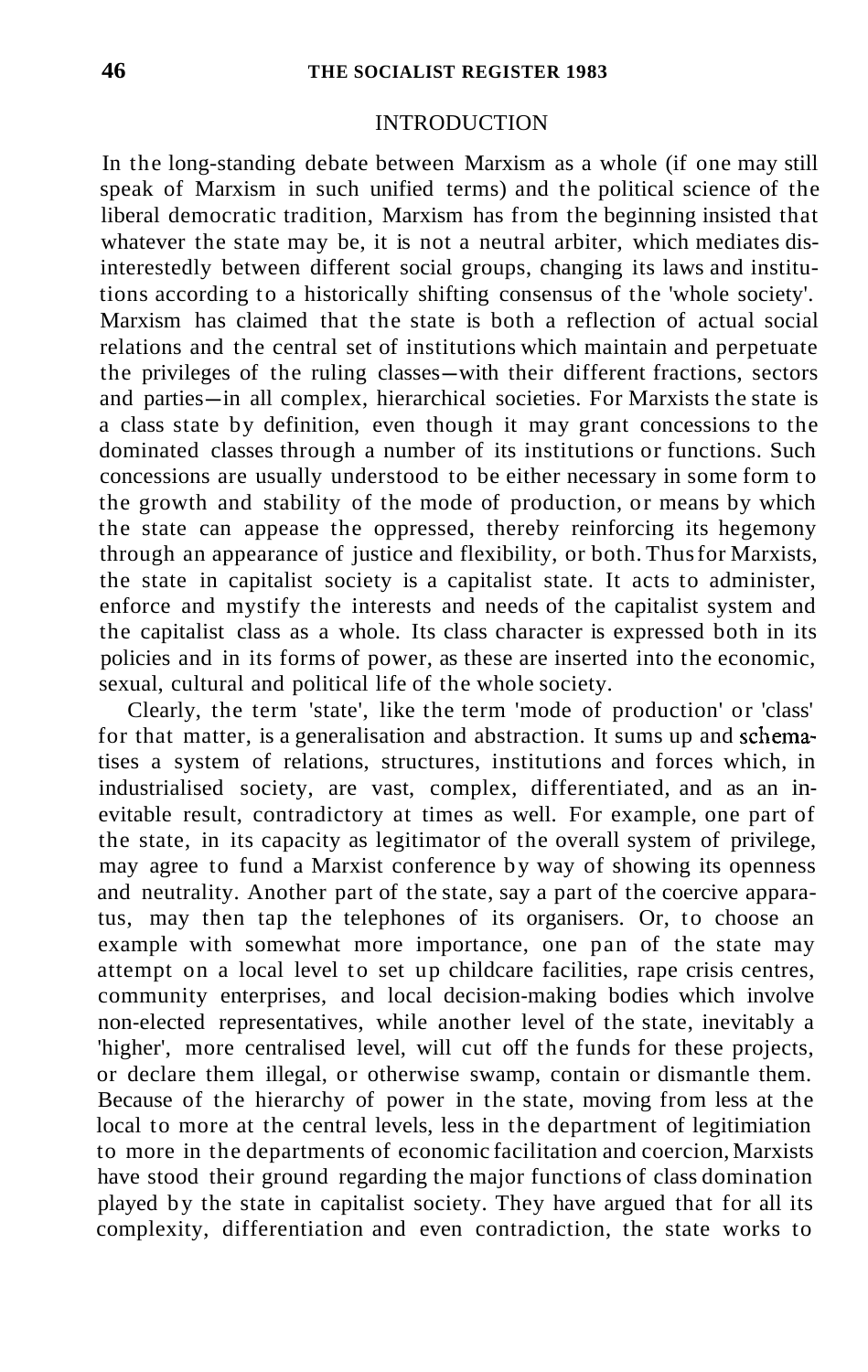facilitate the appropriation and centralisation of wealth (which in capitalist society primarily takes the form of surplus value produced by the working class); to protect this appropriation through the means of coercion, both domestically and internationally; and to legitimate these two functions in the interests of social stability, which in turn creates optimal conditions for surplus extractibn. Not surprisingly, then, for Marxists the state is an exceptionally important site of power in capitalist society. As the major set of executive and coercive instruments supporting the owning classes, though by no means the only site of the ruling apparatus, $\frac{2}{3}$ it has been targeted by Marxists as the most important strategic focus alongside of the collectivisation of the means of production in the larger socialist project, and rightly so.

The state is also crucial for Marxists because it is indispensable, in a transformed way, to the employment of resources and the organisation of large-scale public effort in the construction of a new society. Without public coordination of economic and social reorganisation at all levelslocal, regional, national and international—new societies cannot be built. The state is not only an issue for Marxists because of its importance to the class enemy, but also because of the role that it must play in our own project of human liberation.<sup>3</sup> Although Marx's vision projected the 'withering away' of the state as a necessary condition to the end of social domination, in the transitional societies, $*$  history has played an ironic and painful trick: we have seen the opposite development. In the absence of a free market and, in most cases, even the limited forms of bourgeois democracy, the state has become an even more ubiquitous and powerful source of economic, social and political regulation than in the capitalist countries. As a result, not only does the bureaucratic elite have privileges of power and material wealth which place them in the same league as their capitalist counterparts, but their very existence makes a mockery of any notions of workers' democracy based on these models. Indeed, the most powerful weapon capitalist ideology can wield against socialism today is the example of the political monoliths in the transitional societies. These developments present an enormous strategic headache to Marxism as well, both in terms of formulating the correct attitudes to these societies, and in terms of developing an understanding of state building and transformation which will fulfil Marx's promise that communist democracy will qualitatively surpass the kind produced by capitalism.

Within the revolutionary socialist movement there have always been large minority currents-utopian socialists, anarchists and many kinds of Trotskyists-who have stressed that the construction of socialism requires the creation of forms of public authority which can challenge and break those of capitalist society and the bureaucratic transitional regimes. Occupying first place among these forms and principles are vehicles such as workers' and popular councils (soviets), and socialist pluralism in terms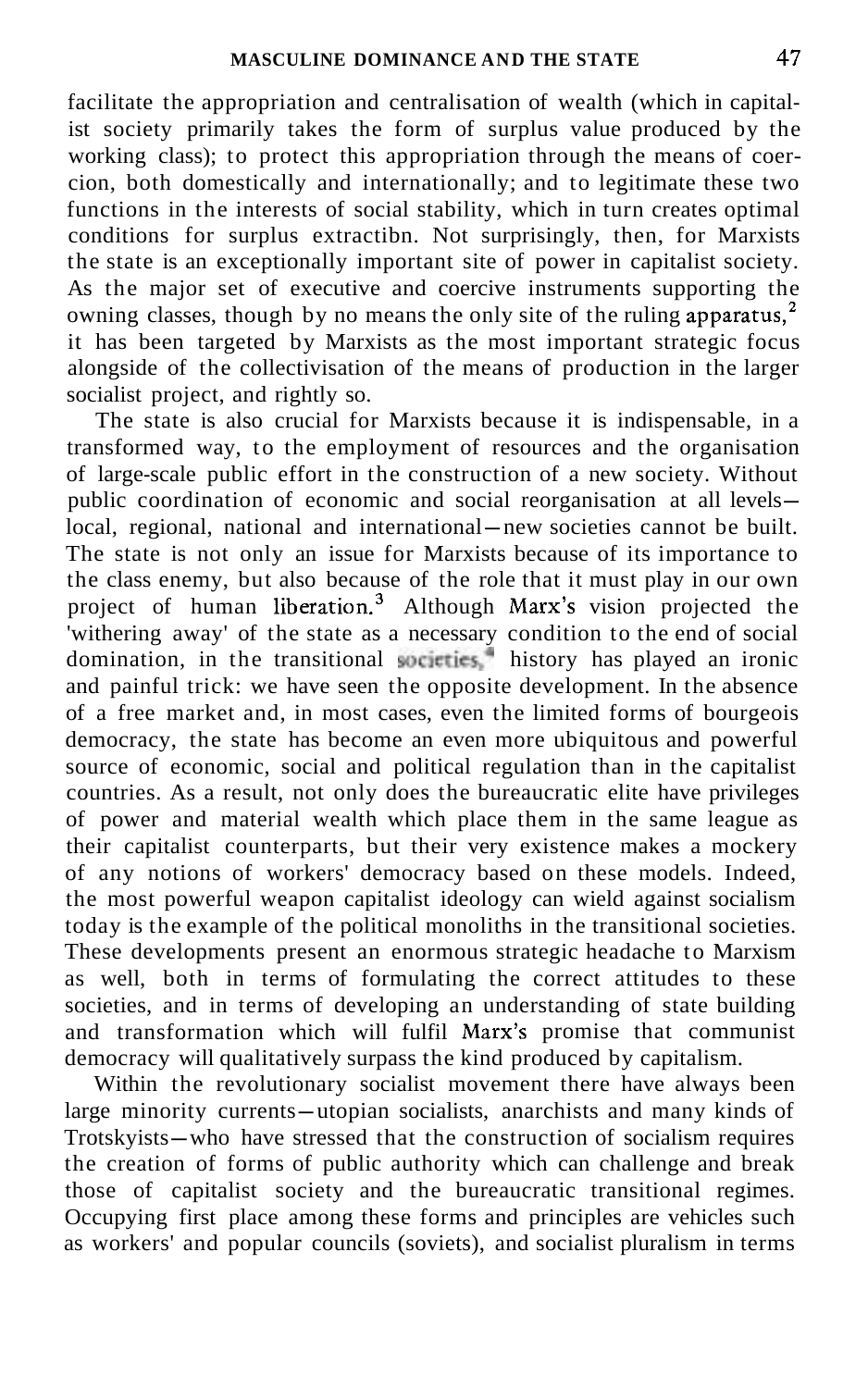of political parties and socialist governments.<sup>5</sup> These kinds of vehicles have been thrown up and the democratic impulse expressed in the course of political struggle over and over again, and their use has enabled the people to find forms of unity which have mobilised the creative and strengthening possibilities of *difference* within the ranks of progressive movements. Their existence challenges political monolithism as a theory and as a coerced practice. Crises in various Communist Parties and Marxist-Leninist groups over Poland, Afghanistan and other issues of nuclear disarmament and other questions of struggle indicate that more and more Marxists are beginning to open up to the issues and criticisms raised by these currents.

However, an outstanding problem remains. For the very categories that Marxism has developed-notions of the working class, the economy and the state for example-while illuminating one crucial set of economic class relations have also obscured, much as the use of the word 'Man' to describe humanity has obscured the specific reality of women, another set of class relations-gender-class. In what follows I want to explain my use of this term and to discuss the ways in which its major features are expressed at the level of the state. I will do this by looking briefly at some aspects of pre-capitalist sexual divisions of labour, and then take a more detailed look at the state in capitalist times, drawing on material from Britain, Canada and the US to illustrate the main points. Following that, **<sup>I</sup>**will explore in schematic terms some related aspects of state formation in industrialised transitional societies. I will conclude by drawing out some practical implications of this analysis and suggesting areas for further discussion.

# *Problems of terminology*

In order to analyse and to act on the totality of a social system which is itself comprised of many interrelating sub-systems, we need conceptual tools and language which can enable us to see, describe and question aspects of our reality which have been rendered invisible by the dominant ideology. Indeed, the very notion of the dominant ideology, along with such concepts as the labour theory of value, the exploitative relation embedded in the wage, and alienation, for example, are concepts which had first to be articulated in language by Marx before much larger numbers of people could see many of the ways in which they were being stripped of the fruits of their labour by those whose sole relation to them was one of exploitation, and to understand the necessity of expropriating the capitalist class as a rock-bottom precondition to the ending of that relation. Within Marxist discourse today one need only say 'class' or for that matter 'state' to convey in shorthand form a complex, sophisticated set of meanings about *appropriation, inequality, conflict* and *domination.* 

I hope that it is within this commitment to demystification and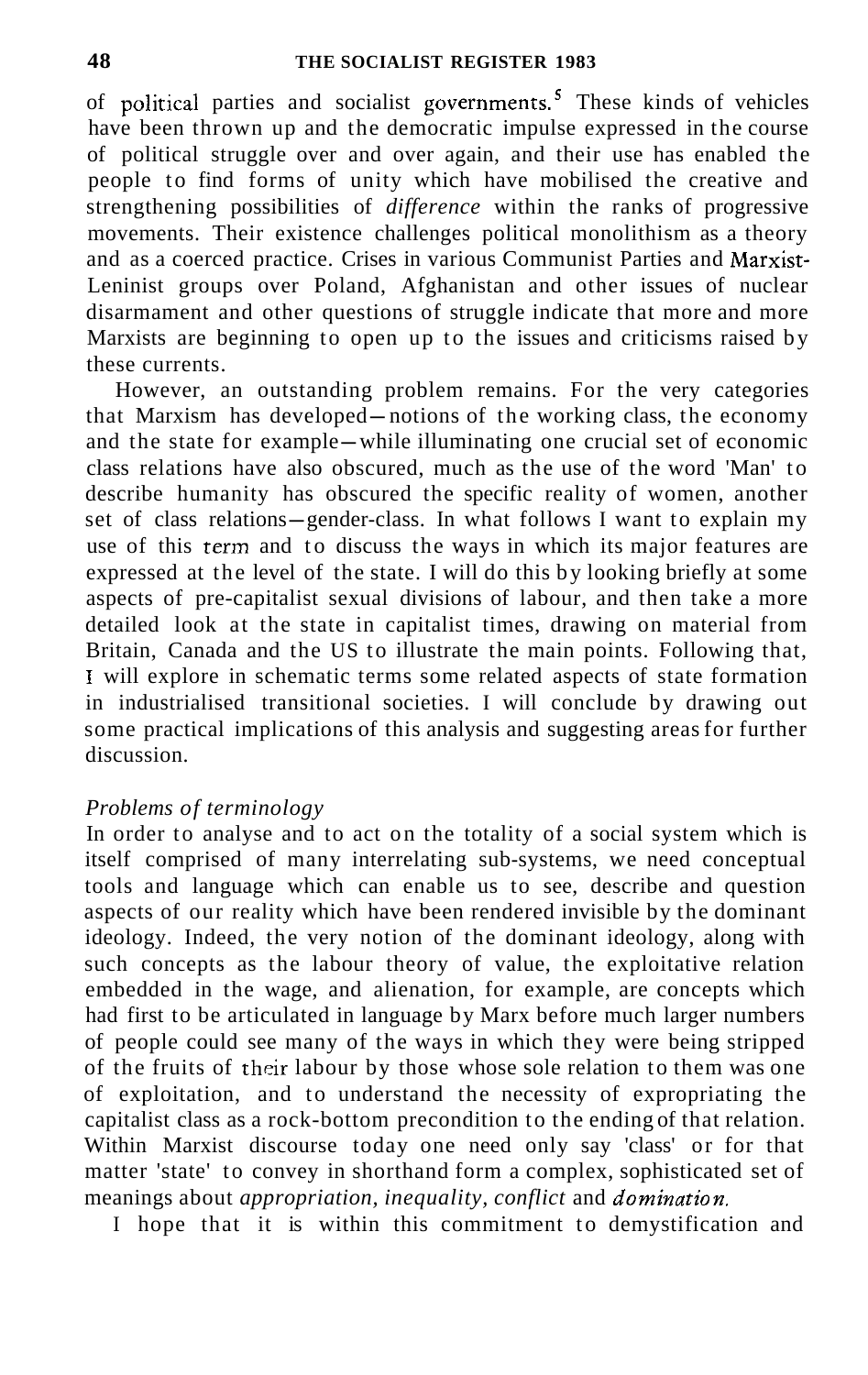revolutionary clarification that we can grapple with the problems of concepts and terminology in our search for ways to express and communicate the political implications of hierarchical divisions between the sexes. The problem with present terminology is this: if terms like state and class denote inequality, conflict and organised domination with respect to the relations of economic stratification, terms like sex or gender carry no such denotative or even connotative meanings in relation to men-as-agroup and women-as-a-group. Sex brings to mind either the biological and physiological characteristics of organs and hormones which distinguish male and female, or the acts through which humans propagate their species and/or seek pleasure from zones of the body. There is nothing logically or necessarily hierarchical and political in this term, nor is there anything desirable in attaching such meanings to it. The word gender, on its own, is little better. Although it has been used in the discourse of the social sciences to distinguish social and learned behaviour from the biological substrata to which such behaviour is culturally assigned, it carries with it connotations of sex 'role' and 'appropriate division of attributes' which also do not contain any necessary sense of domination. Within liberal and Marxist discourses it may carry a sense of inequality in the interpersonal interaction of women and men, or in the impersonal machinations of capitalism's need for cheap labour. But so far no terminology yet contains and communicates the extent of the relation of appropriation and domination between the two genders. Given the existence of some foraging societies with separate but equal gender spheres, I am not persuaded that we should draft the term gender into position as the sole bearer of these meanings. Will there be no gender, in a nonsexist society? The jury is still out on this one.

The term 'patriarchy' is also problematic, because of the way in which Marxists and Marxist-feminists have attacked its general use, insisting that it means a specific form of masculine power and privilege and not a 'transhistorical' arrangement. The specific form is seen most particularly as the patrician organisation of kin and slaves with the oldest owning male, the patriarch, at the head of the entire productive and reproductive unit, most generally the term can be used to characterise the rule of the ruling-class father in other agrarian-notably feudal-modes of production. My own feeling about this attack is that in some instances it has been carried out with positive intentions and results, refining our understanding of the ways in which masculine privilege and power have changed through different modes of production and, as a result, underlining the capacity of gender relations to change in more positive terms in the future.<sup> $\oint$ </sup> At other times, the attack has served a less positive role and has in part cloaked an attempt to discredit the analysis of those features of masculine power and privilege which have remained continuous over time in many post-foraging and all known agrarian and industrial societies-in other words, to attack the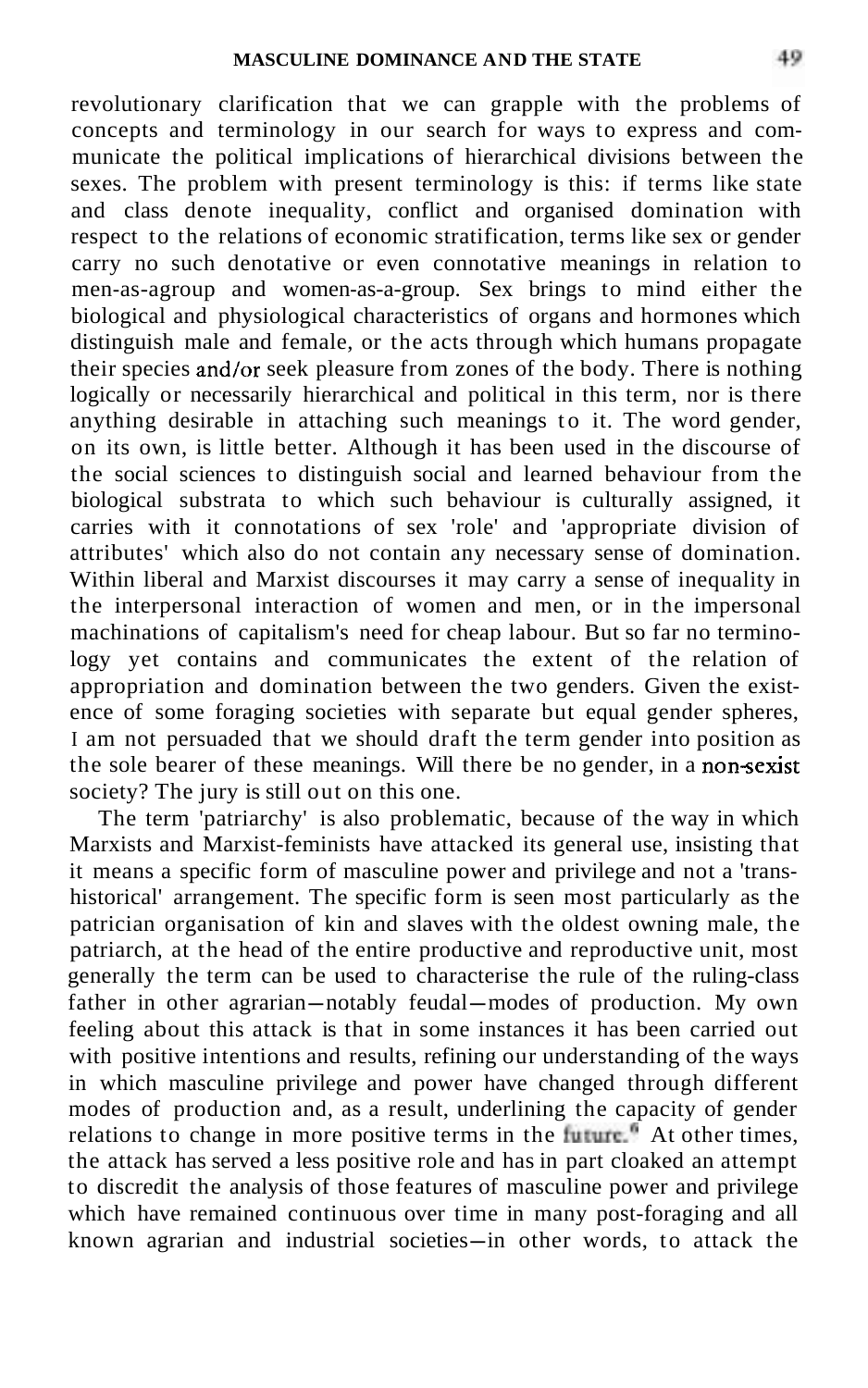validity of a notion of a system of gender hierarchy which has crossed modes of production. This is the sense in which the term partiarchy is used in much feminist discourse, and as such, I have no major objection to it. But the important thing is not to lose ourselves in false debates, and the objections to the use of the term have had sufficient impact that, at least in theoretical work which bridges the discourses, it is probably useful to use another one to signify a system of gender hierarchy which is no more and no less 'transhistorical' than class society itself, conceptually speaking, and which is quite clearly older than class society in chronological or developmental terms (as I shall soon explain). That is to say that it has appeared in a number of different guises at different times, but retains certain essential features which enable us to identify it as such throughout.

The term I prefer at this time for this cross-mode-of-production system is *masculine dominance.* The term certainly lacks elegance but it allows us to name both the relation (dominance) and the agent (the gender men). For the two opposing groups, I suggest the best we can do at this time is to call them *gender-classes*, because only the use of the term class can adequately add the dimension of appropriation and domination in such a way as to include automatically and by definition a full sense of the politics of masculine dominance. The adoption of this term requires that we specify 'economic-class' to characterise what Marxists have until recently called simply 'class'. I am aware of the very real problem in the relation between these concepts and realise that they opt to emphasise two distinct forms of social hierarchy rather than reach for one term which will collapse these two systems into one. But at this stage I think it is important to retain a vocabulary which allows us to express the distinct effectivity-to borrow Annette Kuhn's phrase-of these systems, in order to understand how the two do work together to create whole systems of domination. This choice does not preclude the possibility that an adequate term for the whole system of domination may be developed, when we better understand its structures and dynamics, and it certainly does not mean that work being done by socialist-feminist historians today using an emerging method which looks at the ways in which gender arrangements organise and reproduce classes and to a certain extent, vice versa, is not on the right track.<sup>7</sup> I think this work is very important and points us in the right direction methodologically. Nevertheless, because of what I perceive to be a relative autonomy in the forms of economic-class and gender-class, I think we need to retain thetheoretical distinctions which these two terms afford us, while continuing to strive for a more totalistic appreciation of their interaction.

Regarding the politics of masculine dominance and gender-class as they are expressed in the state, the first step is to explain how and why women do constitute a class in terms which Marxists can employ. If one accepts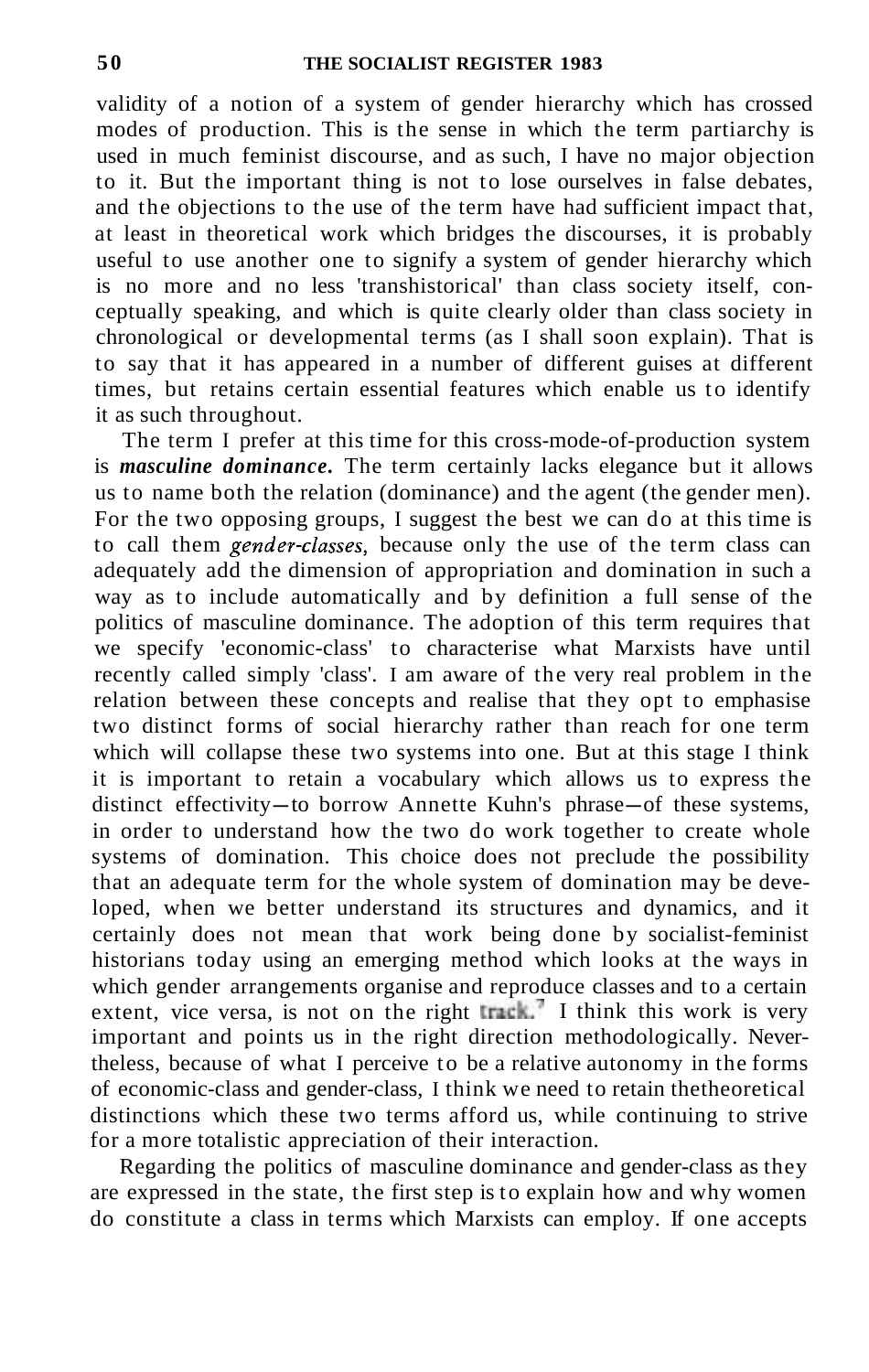the notion that the politics of class society are expressions of its economic contradictions, then the first crucial issue from the Marxist point of view is that of the economics of gender. The literature on this question is by now very extensive.' It covers historical periods ranging from foraging to advanced industrial societies, and everything else 'in between'. As all of the best Marxist historiography has been reminding us recently, the changes in people's ways of life under different modes of production, during different periods within modes and production, and in different regional or national social formations should be emphasised rather than minimised if we are to develop a refined understanding of the way in which people create and recreate their life, and their resistance to its most oppressive features. Nevertheless, such reminders have not served to invalidate abstract concepts and social realities such as 'the labouring classes' or 'the ruling classes', and we must be able to generalise at the same level of abstraction when looking at genderic relations.<sup>9</sup> The criterion which defines the relation of subordinate to ruling classes in orthodox Marxist terms is the relation of appropriation of surplus labour. The labouring classes produce more than is strictly necessary for their subsistence according to a historically determined standard of living; the ruling classes appropriate that surplus and use it to aggrandise their own wealth and power. Does such a generalisation apply to relations between men and women across modes of production in such a way as to justify the use of the term gender-class? As I will now explain, I think it does.

#### *Pre-capitalist roots*

In the briefest possible of historical terms, anthropological and historical research suggests that in many foraging societies, especially prior to their contact with post-foraging populations, a sexual division of labour obtained between men and women which was not (and among the Mbuti, for example, still is not) characterised by the same forms of women's oppression that we find in many horticultural and post-horticultural societies. Engels, in *The Origin of the Family, Private Property and the State*,<sup>10</sup> working brilliantly with far less data than we have today, suggested that this discrepancy was explained by the way in which women's labour lost status as herds of domesticated animals, owned by men, created a surplus 'in which women enjoyed' but which they did not produce. In other words, Engels believed that it was women's lack of contribution to the sources of surplus which was in the final analysis responsible for their oppression. Since for Engels the creation and ownership of that surplus was identical with the process through which the differentiation of economic classes took place (in Engels's term, 'social' classes), women's oppression was a direct by-product of (economic) class stratification, and could only be resolved when such stratification had disappeared. For him and most Marxists following him, the most important steps to over-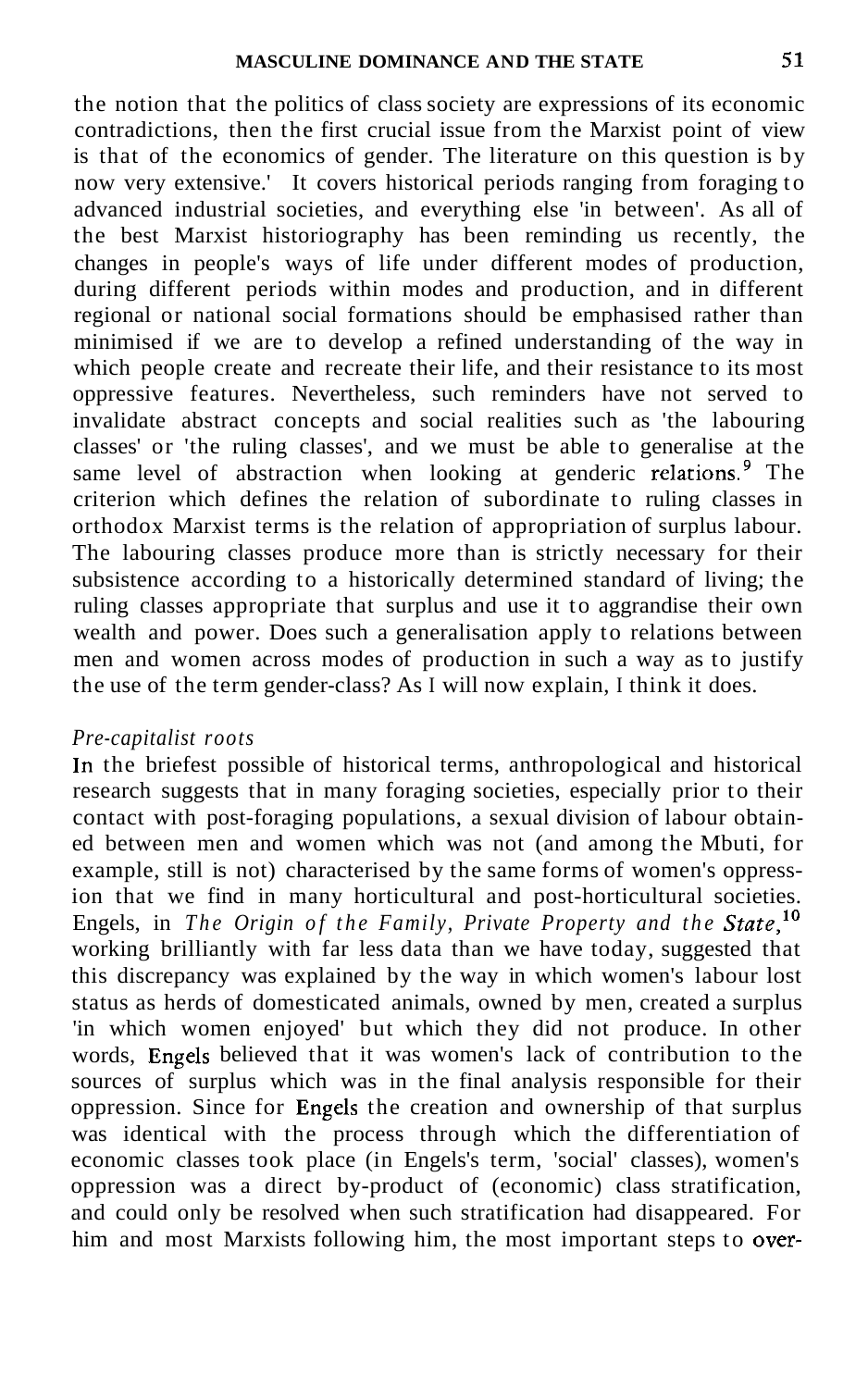coming women's oppression, in addition to general socialist activity, would consequently be subsumed under women's 'integration' into 'production', and the 'socialisation' of women's work. The actual sexual division of labour was not to blame in any way for women's oppression, and was thus not, for Engels or Marx, a target of specific concern as a site of political power or lack of it. From pastoral societies on, so to speak, it was entirely determined by the economic-class division of labour, of which its oppressive features were by-products. For Engels the sexual division of labour was 'natural' and 'primitive', that is to say unproblematic, as compared to economic-class divisions of labour, which were 'great social divisions of labour', distinctions between the haves and have-nots, the exploiters and exploited, the dominators and the oppressed.<sup>11</sup>

Today, Engels's sanguine view of the fate of the sexual division of labour has been challenged and, to my mind, decisively defeated. Although many, myself included, agree that there have been societies with a sexual division of labour in which women are not oppressed, the consensus around the role of the sexual division of labour in economically stratifying societies has broken down, and different interpretations have been advanced to explain its vicissitudes. The one which I support, and about which I have written elsewhere,<sup>12</sup> is fundamentally different from that of Engels. I see the sexual division of labour very much as a 'great social' division of labour, likely the first such division of labour, and one which pre-, sub- and co-structures the division of labour of economicclasses.

In my opinion, the most useful starting place for tracing the sexual division of labour from its status of 'rough and ready equality' to an oppressive division between gender-classes lies in horticultural societies. Although one can see certain latent forms of masculine dominance in a number of foraging societies relatively unaffected by post-foraging popula- $\arccos{13}$  (e.g. exclusion of women by men from the most sacred and decisive rituals of the band, greater prestige to men and to hunting than to women and to gathering, even when women produce the **greater** proportion of food and other means of subsistence), it seems to me that only with the development of certain kinds of horticultural societies are the relations of gender-class fully fleshed out. The development of horticulture-smallscale cultivation-is credited by the majority of anthropologists to women, who are thought to have begun cultivation as an extension of their involvement with plants as the major consistent source of food. Women are indeed the central productive workers in horticultural societies, and thus the major producers of most of the surplus accumulated. Under conditions of advanced horticulture, that surplus is very considerable, and it allows for a very advanced form of cultural and political life. But how that surplus is utilised and appropriated is not the same in all horticultural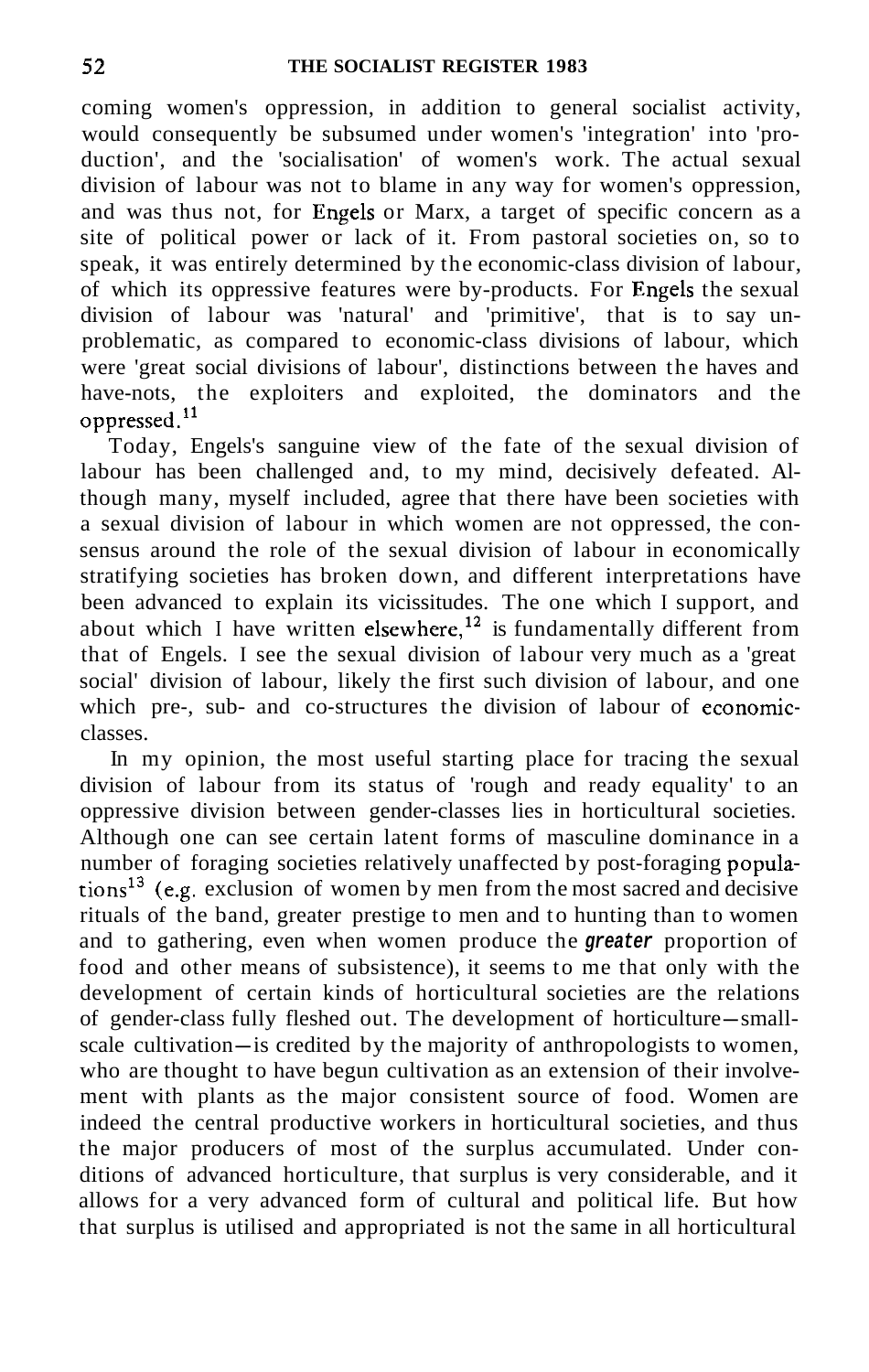societies.<sup>14</sup> From the point of view of this discussion, the decisive difference regards whether that utilisation works through communitarian distribution of the surplus by those who produce it (as in Engels's favourite group, the admirable Iroquois, where women controlled the production and distribution of most of the means of subsistence) or whether it is appropriated and distributed through increasingly private means. If it is appropriated in this latter fashion, it will usually display the key element of gender-class: women's productive and reproductive labour will be amassed and distributed within family units of usually three generations in which men have the power to appropriate, control and therefore benefit from that labour internally to the family. The surplus thus accumulated will establish degrees of man-to-man ranking, and as a result, the position of men and women in the larger group will be determined by the relative status of their family in a constellation of families, as well as by their gender. Wives are the most important source of labour for surplus accumulation in such arrangements, and warfare for the capture of women is common once these conditions generalise. It is out of this latter arrangement that fully developed (economic) class society emerges. The former path has come to a series of dead ends in bloody confrontations which are scattered through history: societies exemplary of it have been overcome by the insurmountable might of populations in which the unequal sexual division of labour and commitment to surplus accumulation provided the fighting edge needed to overcome the generally more pacific and egalitarian groups.

There are several key features of this sexual division of labour which should be established here. First of all, the nature of women's labour must be clarified if we are to understand the nature of its appropriation, because it has always been different than men's. Women's labour has always had a twofold character and has consequently been embodied (congealed) in two different kinds of entities. The first aspect of women's labour is what has been called productive. Like men's productive labour it is congealed in **things** which make life livable: food, clothing, shelter and the like. Men's control over women's labour in cultivation, with domesticated animals, in craft production, has all been part of genderic appropriation in pre-capitalist societies, including in the transition from feudalism to capitalism. The second aspect of women's labour is what has been called 'reproductive' and it is embodied in *people.* From the economic point of view the use-value of people is realised in their labour power; from the cultural point of view, of course, in many other things. In any case, first and most importantly these people are children. Men's control of children formalised in family authority patterns and masculine inheritance systems in pre-industrial (overlapping into industrial) societies is an essential form of masculine appropriation and control of women's labour. This is not to deny the important role which men played in the post-childhood pre-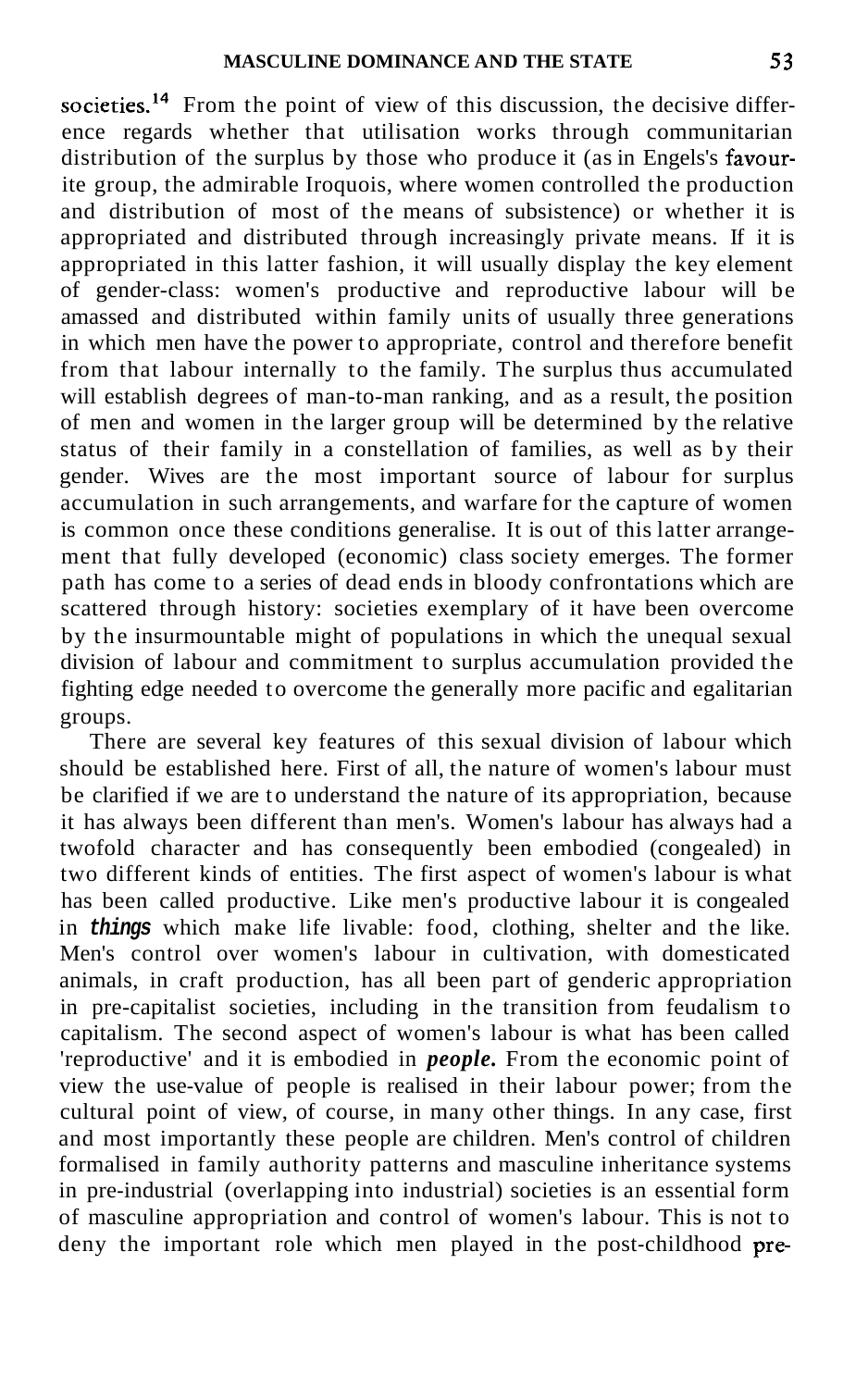paration of their male children for their gender and economic-class determined means of livelihood in such societies, but it is to stress the fact that early childhood care and the ongoing labour for family members in terms of daily sustenance were different and more time-consuming for women than for men in most post-foraging societies, and in all agricultural and industrial societies. The other people in which women's labour is embodied are men-as-a-group, who both as children and as adults benefit from the private service of women who take care of their bodily needs through the performance of domestic labour organised through the normative, legal and physically enforced relations of subservience. Finally, women's labour is embodied in the lives of the old and the sick, economically non-productive members of society who are enabled to survive because of women's care. Women's labour is thus different from and more extensive than men's, and men-as-a-group, in and across different classes, have appropriated that labour to themselves, even if the extent of the labour has differed for women of different economic-classes. Men are the leisured gender-class across economic-class lines, and across modes of production, as we shall see a little farther on.<sup>15</sup>

Second, the central mechanism for masculine control and appropriation of womcn's labour has been in the first place control over women's sexuality. As the Iroquoian example demonstrates, it is difficult to control women's labour when women control their own affective, sexual and economic unions, and their own children. To bring these essential things under masculine control, men had to find ways to regulate women's (hetero-)sexual activities and procreative issue. Engels understood the origins of what he called 'monogamy for women only' in this imperative, but he did not understand the connection between that and compulsory heterosexuality as the major psycho-sexual organising principle of genderclass society, with its attendant subordination of women's right to erotic pleasure as well as masculine control of children and property.16 Given the connection between sexuality and feeling, the element of control over the actual body of the labouring class in genderic terms is thus much greater than that element between members of ruling and labouring classes in economic terms, with the exception of some kinds of slavery. Thus while gender-class is a social construction because there is nothing biologically given about the division of labour between the sexes which it expresses, one of its central and most contested terrains is in fact the physical body of woman herself. What is at stake is how she will use that body in the service of her male kin, both in terms of her productive and reproductive labour, and will not use that body in the service of her own or her daughter's independent interests, need and desires. This terrain is divided and cordoned off according to rank and privilege between men, both *de facto* and *de jure.* De *facto* control is exercised through rape and coercion (what happens in the conjugal bed, what armies always bring in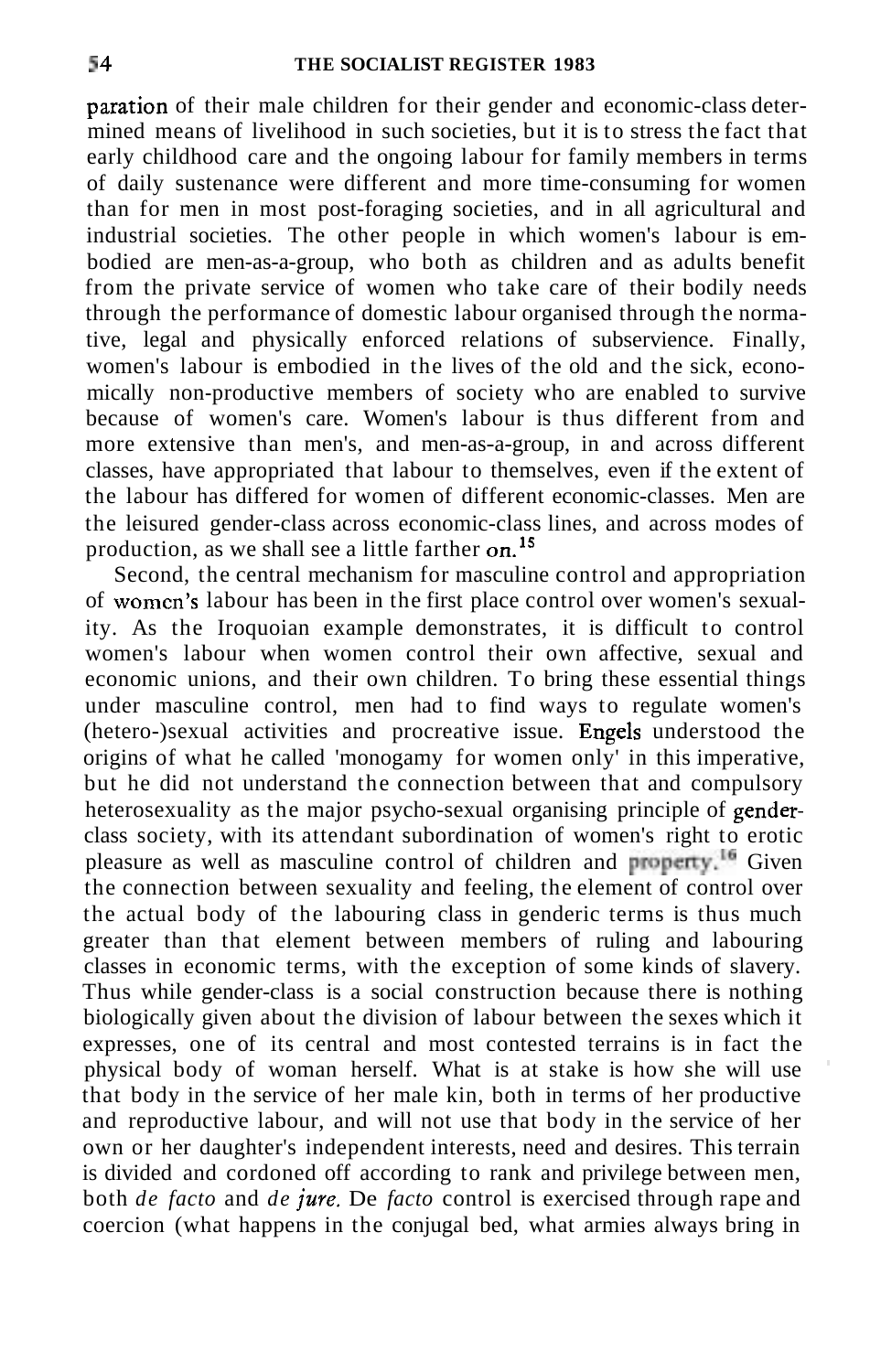their wake, what happens to unaffiliated or disowned women); *de jure*  control through taboos, laws and eventually ecclesiastical and secular courts. Although in their capacity as dependent wives and mothers, women have passed on the norms of sexual chattelhood to their children, they have also as sexual and social beings resisted this status and rebelled in a myriad of different ways, from the women's 'crime' of adultery, to the more conscious choice of outlaw status by women who were once labelled witches" because they rejected the validity of men's claims on women through their lives and their medicinal work, to the mass epidemics of 'frigidity' which so preoccupied the late Victorians, the early psychoanalysts and sexologists. Genderic relations have been characterised by strife and conflict between the genders with outbreaks of resistance on the part of women, individually and collectively, directly and indirectly, throughout history.

This point brings us to the third feature of the sexual division of labour-and that is of course what *men* do within it that is so different from, exclusive of, and 'better than' what women do. Statistics presented at the 1975 United Nations Conference on women in Copenhagen set the stage for this aspect. They remind us that women form fifty-two per cent of the world's population, perform two-thirds of the world's labour, receive one-tenth of the world's wages, and own less than one-hundreth of its property.18 Crossing modes of production, and so in a sense historical periods, these statistics throw into high relief important continuities in women's condition. What is as important to compute, however, is what is missing from the statistics: women form less than five per cent of the world's top governmental cadres and, if one calculates informally from a number of different sources,<sup>19</sup> something like the same proportion, or perhaps even less, in terms of their presence in the upper echelons of the church hierarchies and the positions of authority within the military. Men are present in the sexual division of labour where women are absent, and those places are not the loci of productive labour, either in terms of petty commodity production, or full-blown capitalist production, or industrial production in the transitional societies. These places are at the top of the economic, religious, political and military systems of power in human society, and women's exclusion from these stratified and stratospheric realms is just as fundamental, historically-rooted and defining a characteristic as their relegation to primary responsibility for childhood caretaking and bodily sustenance of men and non-productive adults.

Men's freedom from the necessity to care for their own bodies and those of children, the sick and the elderly, through men's appropriation of women's productive labour and men's access to women's bodies and control of their issue-that is, men's appropriation of women's reproductive labour-indicates that we are talking about class relations between men and women. But a fully-fledged class relationship has a politics of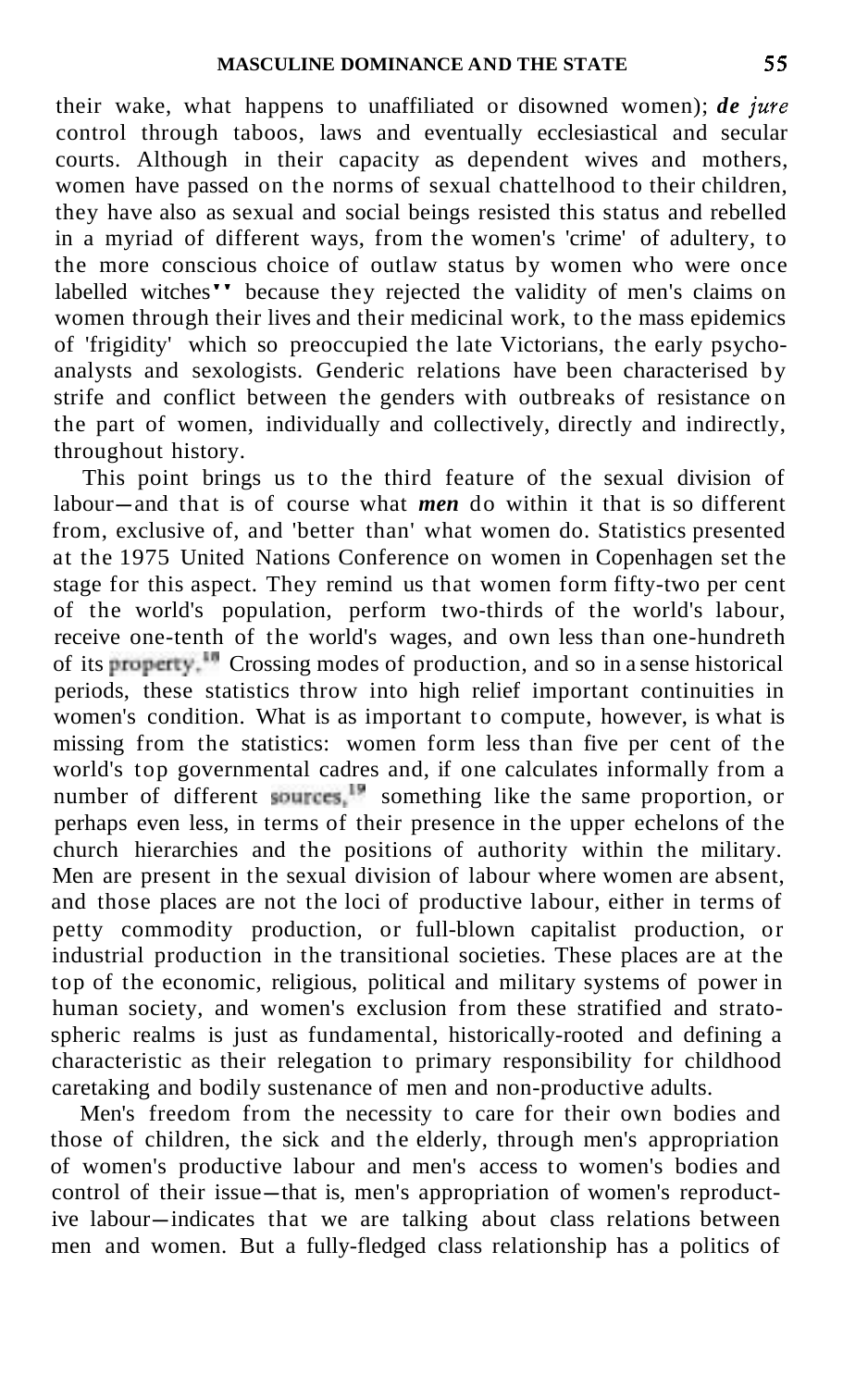domination, not simply a set of economic relations, and it is this politics of domination that can be illustrated by going back to the formation of the exclusive men's groups and networks in aboriginal societies and seeing how they evolved, through the stratification and complexification of society, into the institutions and networks of what Marxists have until now called simply class power, but which such an examination will reveal to be not only economic- but also gender-class power,<sup>20</sup> culminating in the virtually exclusive masculine monopoly of the major positions of power in the world today. Masculine dominance has been a central organising principle of economic class society, not by virtue of some historical accident which, as in Engels's view, gave to men the source of social surplus, but through men's conscious and systematic relegation of women into an increasingly domestic space and set of functions called in our time 'the private'; and exclusion from the social space and set of functions in which men have taken charge of the life of increasingly larger numbers of people, called in our time 'the public'.<sup>21</sup>

In our own time, industrial society has greatly increased the numbers, kinds and relations of the ruling structures. Women are conspicuous by their miniscule or non-existent presence in the church hierarchies, the boardrooms of multinational corporations, the upper echelons of government bureaucracy, and professional associations and schools, the military, especially combat forces, and also, alas, from the top trade-union leaderships in many countries. The state itself is condensed, to use Zillah Eisenstein's term, out of these structures-the networks and systems of power. I want to move on now to look at how the politics of masculine domination have been and are expressed in industrial states. I regret that space does not allow for a lengthier treatment of pre-capitalist societies, and  $\blacksquare$ am aware that I have tied together enormous spans of time and changes in modes of production, speaking in terms of economic-class. But the characteristics of the sexual division of labour which I have described are important in their fundamental outlines to this day, and the mode of masculine appropriation of women's labour from the family system of advanced horticulture to that of late feudal-early capitalist times does possess a central element of continuity, which is its organisation through the power, privilege and authority of the ruling-class father, replicated in miniature within the households of the labouring classes. While from the standpoint of economic-class there are several distinct modes of production involved, from the standpoint of gender-class I think it correct to term all these arrangements together as patriarchy, a particular form and organisation of masculine dominance. That form began very slowly to change with the emergence of capitalism and the full-scale development of industry, but masculine dominance itself has not disappeared. On the contrary, it has continued to reassert itself both by attempting to reassert the control of the father during the nineteenth and early twentieth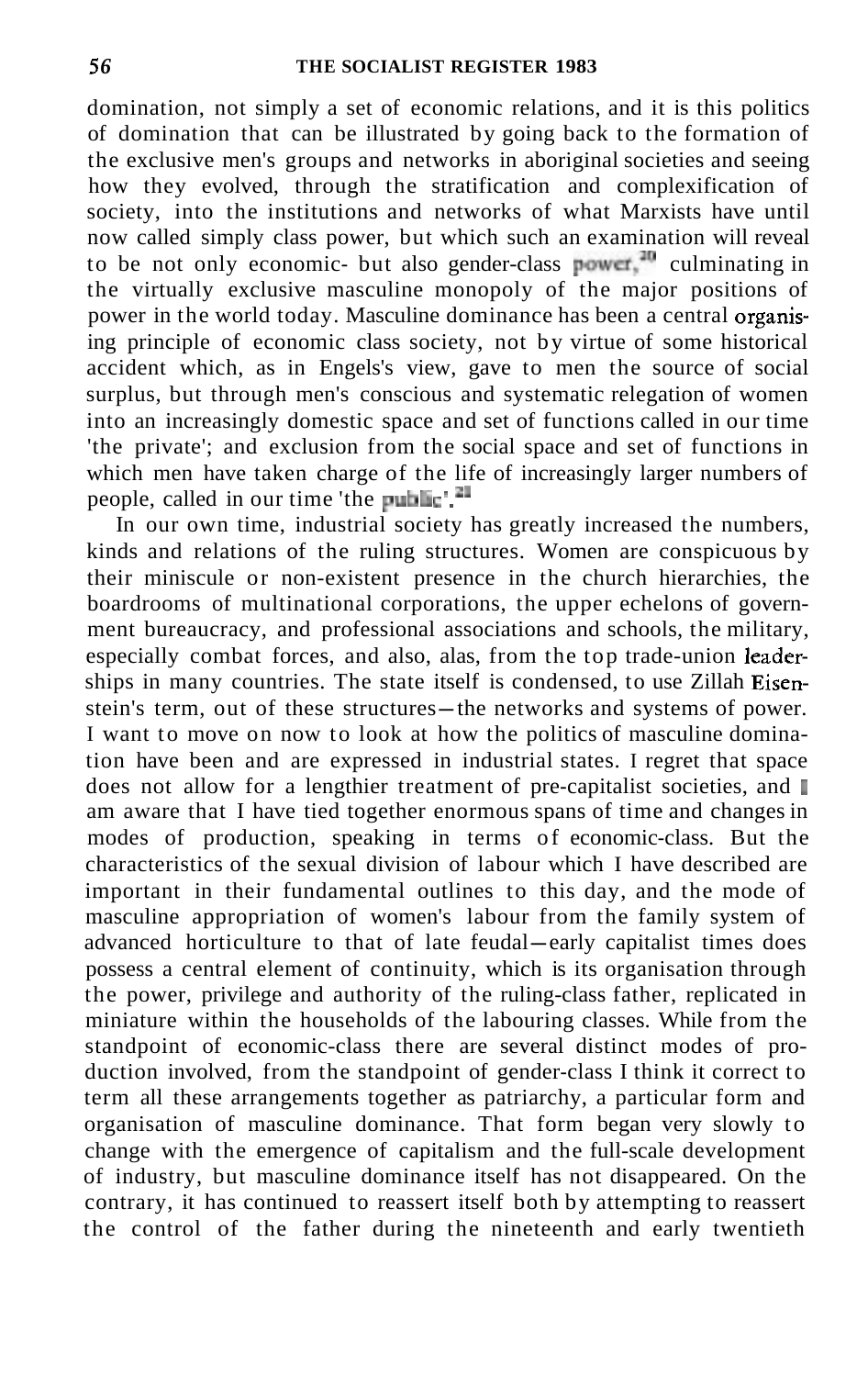centuries, and by producing new forms since then. I want to close this section by saying that I hope I have made my preference for the term 'gender-class' over 'gender' clear at this point, and indicated its essential features. However, I am not attached to the term as such, and if another capable of better communicating the relations of appropriation, conflict and domination between men-as-a-group and women-as-a-group can be proposed, I would certainly welcome it.

### MASCULINE DOMINANCE AND CAPITALISM IN THE STATE

In comparison with all previous modes of production, capitalism develops with dizzying speed, rushing in only a few hundred years through several distinct stages of development, and accelerating all the while. Each stage has had its own heavy impact on kinship and gender relations, the relative stability of which acted as a profound element of stability and continuity in and between different epochs in pre-capitalist times. For the proletarianisation of the peasantry and the primitive accumulation of capital, a period of a hundred and fifty or two hundred years, from early industrialisation to mature capitalismlimperialism, barely a century; from imperialism to the beginnings of anti-imperialist struggle with a socialist dynamic, less than half a century; from mature capitalism to late capitalism, again less than fifty years, and if one sees several distinct sub-periods within this larger one, the pace really quickens. Because capitalism is such a dynamic force of surplus extraction, it wreaks havoc with the ways in which people can arrange their lives in order to reproduce themselves on a daily and generational basis.22 Each new stage creates pressures and demands for particular kinds of labour, different in important respects from the labour of the preceding period, and often required in locations different from earlier places of work and residence. In pre-capitalist societies, men and women within household systems essentially raise their children to replace them in the economic and genderic divisions of labour. Not so for the generations who have lived at the starting or ending edges of the major stages of capitalist development. All the more reason why it is important to understand the role of the state during these times, to see whether it has been consistently genderic as well as distinctly capitalist. While the amount of material is not lavish, enough has been generated to demonstrate adequately that as each stage of capitalism has developed and been negotiated, the state has taken on the crucial role of mediation and regulation to advance capitalism's needs for a given form of labour power and surplus extraction in such a way as to retain masculine privilege and control-masculine dominance-in society as a whole. I will restrict myself to a few examples chosen to indicate major aspects of this behaviour through several developmental stages.

Women's oppression is expressed both in ongoing, living patterns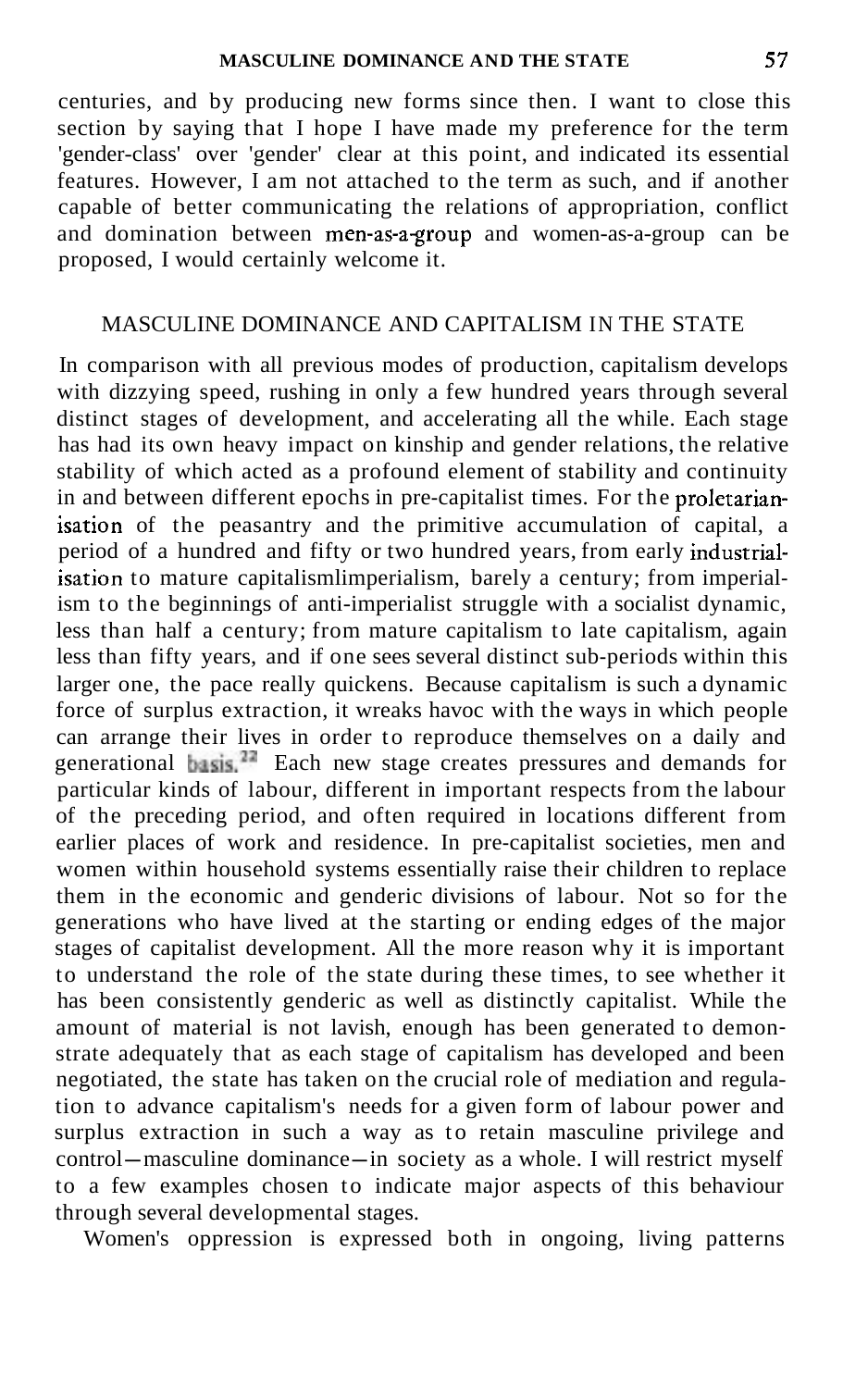expressing deeply seated norms and genderic behaviour-in etiquette, feeling and ritual-and in formalised laws, encoded and enforced by institutions of social domination. In the transitional period between feudalism and capitalism formalised laws affecting women were encoded and enforced by both the church and the state. The church was in charge for the most part of reproductive aspects of gender-class relations: its rules pertained to the issues of marriage, divorce and sexual practice (adultery, sodomy and the like) and, as part and parcel of this function, the church was involved in maintaining explicit genderic authority. The regulation of property relations, on the other hand, usually devolved onto secular laws and courts. In the societies out of which capitalism developed, women were frequently denied the right to hold property in their own name, and to exercise the civic duties and rights that followed with such ownership for men. Women were, as a rule, legally infantilised, and able to exercise power in society only through whatever paths were open to them in terms of their masculine affiliations.<sup>23</sup> In families of the land-owning classes and, for a considerable time in the transitional period, in the families of the urban middle-classes, that power could be considerable within the limited but important sphere of the manorial and/or domestic economy, insofar as women acted as managers of these enterprises in the upper classes and as manager-workers within the domestic economies of the bourgeoisie. In farm and peasant households, the necessity of women's labour is thought by many to have created within the domestic and perhaps village sphere certain norms of respect because of its indispensability. But women were proscribed from a host of religious, sexual and political rights which were reserved for men only.

As far as the state development is concerned, as capitalism consolidates in the nineteenth century genderic regulations lag well behind changes in actual life conditions. They do not seem to become visible until well into the nineteenth century in Britain, and if we can take the British case as a general model for key trends (allowing for variations according to uneven and combined developments in other national formations), we can discern at least the main lines of changing modalities of masculine dominance. According to Rachel Harrison and Frank  $M$ ort,<sup>24</sup> there were two sets of changes in women's legal status as measured through changes in legislation, one having to do primarily with issues of women's rights to property and money, the other with women's right to divorce and greater sexual autonomy. The first set of issues received a lot of attention from the state during the latter half of the nineteenth century, under the impact of agitation on the part of middle-class women. That attention can be seen to consist in a set of extremely interesting state accommodations, each one attempting to juggle the demands of capitalist property relations (which require a much greater mobility of capital in comparison with landed property which requires stability and continuity of property) and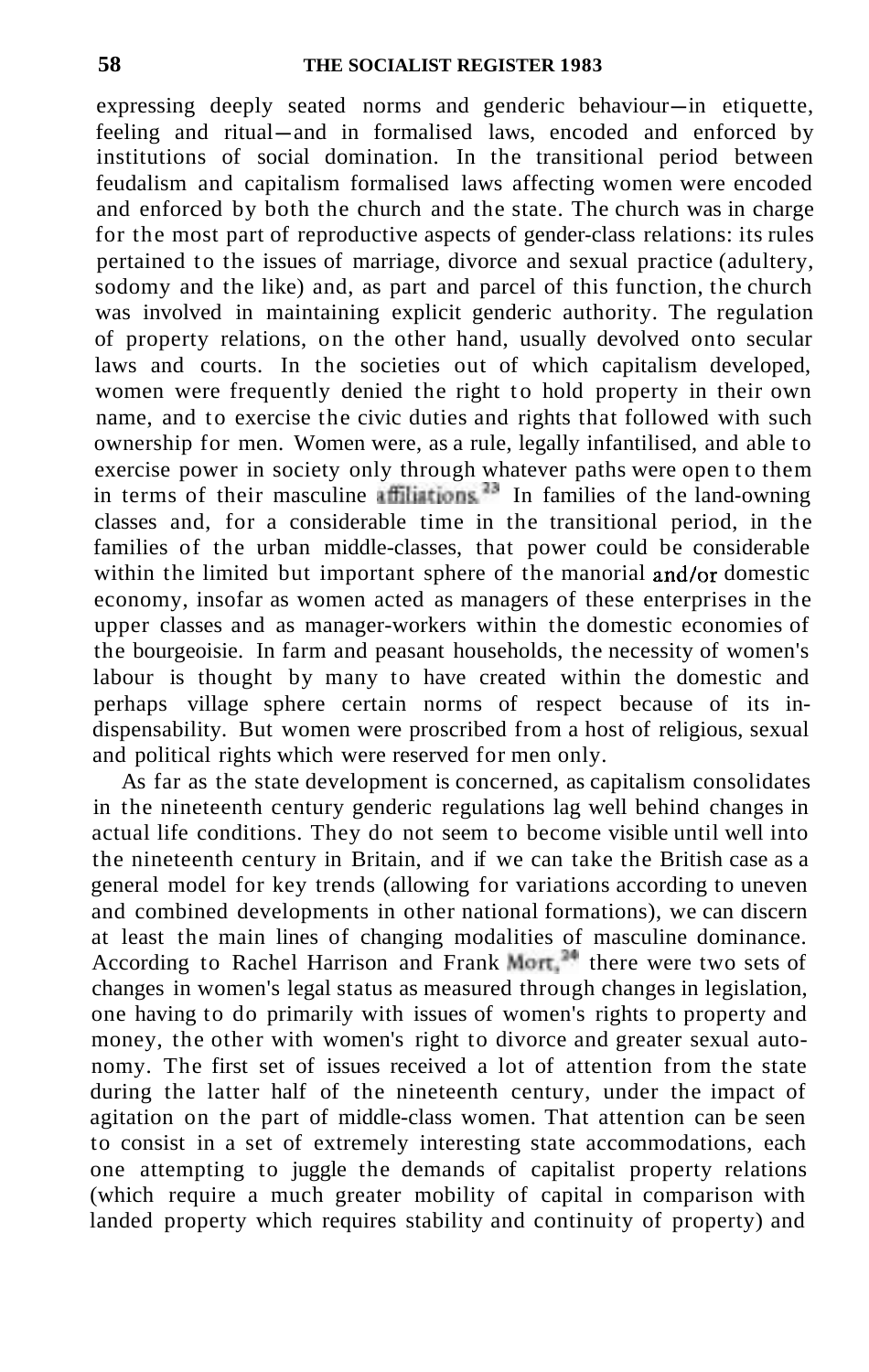the evident need to maintain masculine control of those property relations with the need to make some concessions to the demands of bourgeois women who wanted to have full control of property in their own right. The concessions that were made in the nineteenth century in Britain had a clear masculinist character: they were made very slowly and only in degrees that allowed for inheritance from father to daughter while simultaneously favouring the appropriation of the daughter's property and capital by her husband. Women's right to hold and dispose of their own property was won very late (it is still being contested in many ways in the courts of capitalist countries to this day) and in the nineteenth century the legal victories were often no more than formalities since fathers and husbands continued to make their own arrangements, superceding the formal and rather shaky rights of the daughter/wife. Harrison and Mort argue most convincingly that these grudging changes are undertaken by the state only because they fit in with changes in inheritance and control of property necessary for the growth of capitalism. What is not addressed in their article is why the state, now a fully-fledged capitalist state, should not have wrought rather larger and more generous changes if, in Michéle Barrett's terms, gender oppression is not a 'logically pregiven element of the  $[capitalist]$  class structure'.<sup>25</sup>

The notion of a distinct genderic commitment as such on the part of the state would account for the conundrum. Such a commitment is even more strikingly revealed by state actions on the marriage and sexuality fronts. Again, drawing on the British example, changes in sexual and marriage law were not at all substantive or progressive during most of the nineteenth century. They consisted primarily in the transference of previously ecclesiastical jurisdiction virtually whole hog into secular jurisdiction in mid-century. In this way the capitalist state took on a set of genderic laws which can quite correctly be characterised as patriarchal, with respect to norms of marriage, procreation, and to ('deviant') sexualities. Major change on these issues has only begun in the latter half of the twentieth century, and even these are precarious. Again, while there is much to be said about these changes-or lack of them-what is essential from our point of view is that where capitalism did not require change in terms of the exigencies of its immediate economic development, the state retained and attempted to retrench masculinist and patriarchal privilege, in specific opposition by mid-century in the US and Britain to a developed and articulated feminist campaign for changes in this sphere.

Nevertheless, accommodation and refusal to change in property and sexual law respectively neither stopped important changes in the actual life conditions of the genders, nor contained women's opposition to their subservient status and oppression. By the last quarter of the nineteenth century in Britain, the United States and Canada, the state was confronted with a series of contradictions that were exploding as a result of the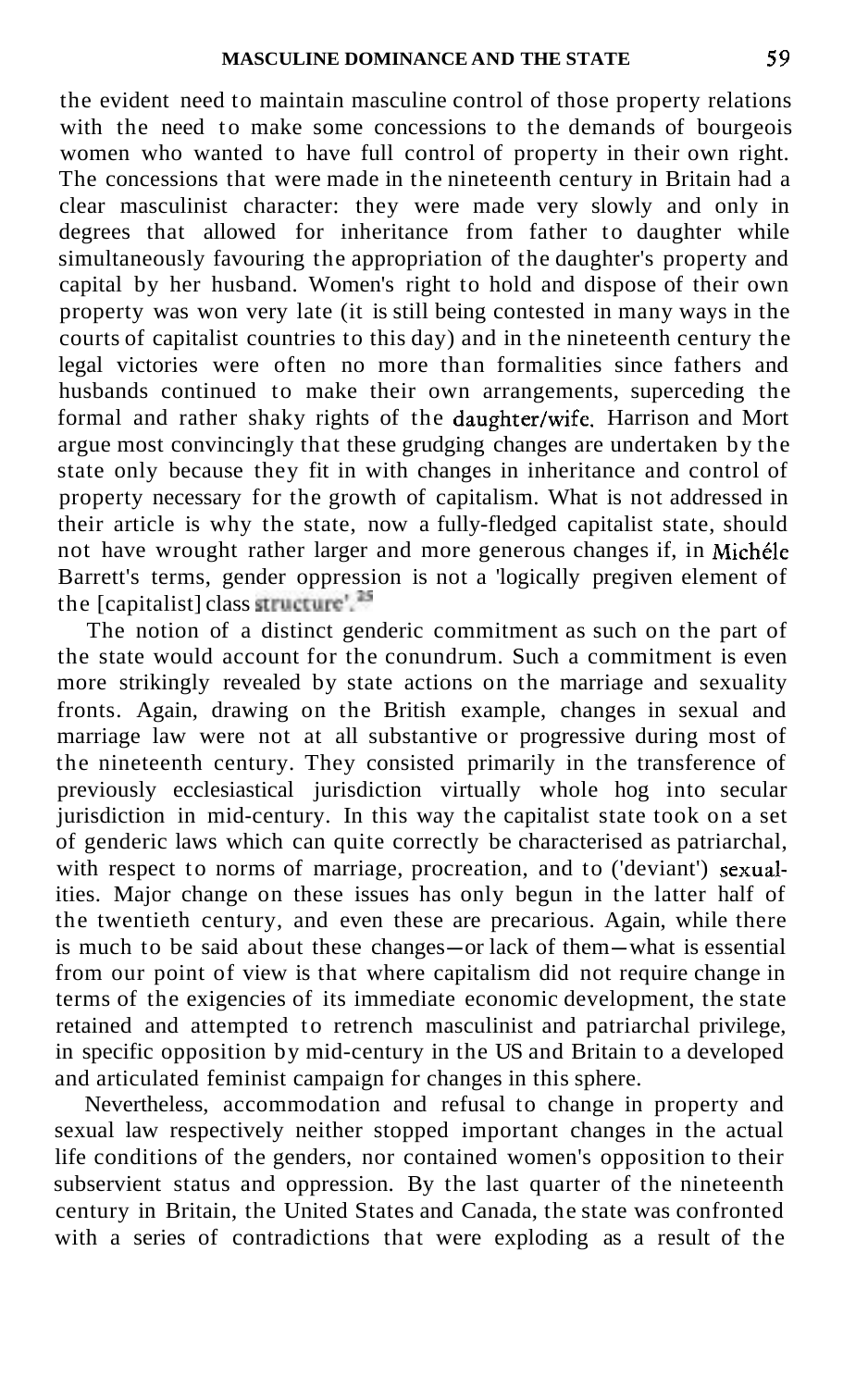effects of almost a century of industrialisation and urban proletarianisation. Although the numbers and concentration of women workers in large-scale factories differ according to regions as well as countries, and the pattern of women's employment in such industries is still a matter of some contention, there seems to be general agreement that the intense exploitation of women and children as well as working-class men had by that time undermined the capacity of the working class to reproduce itself adequately on both a daily and a generational basis.<sup>26</sup> Such a situation was acceptable neither to the working class as a whole nor to significant sectors of the capitalist class. *Chez les bourgeois,* in stark contrast to the sweated conditions of working-class women, the ladies of the affluent classes had reached the nadir of infantilisation, pressured by their husbands and families to do nothing more than 'adorn' the domestic retreat from the hostile public world of capitalist business and politics, and turn a blind eye to the conditions of their working-class sisterslabourers, domestics and prostitutes-all working for their husbands and fathers.<sup>27</sup> Such a situation was quite acceptable to bourgeois men, but not to many of the women, and it spawned the middle-class revolt which was eventually to give birth to the term feminism.

From the last quarter of the nineteenth century to the first quarter of the twentieth, the masculinist nature of the state was clearly visible in two extended operations of genderic mediation. The first, primarily at the level of the economy, was the role the state played in enabling the institution of what has come to be called *the family wage system* as an ideological standard for the whole working class, and a reality for only its most privileged layers.<sup>28</sup> As others have written at much greater depth, this system validated and attempted to generalise as normative within the working class a situation in which the husband/father of a nuclear family, emulating his upper-class counterpart, earned a wage large enough to maintain children and a wife who did not labour outside the home. While we know that many working-class women eventually welcomed this system, as many today still hearken back to it because of the terrible conditions under which women worked and work, we also know that many women resisted this system up to and including fighting pitched battles with men outside of factories and other workplaces to maintain their right to work for a wage, and an unequal one at that. The family wage system was not simply a clever economic-class manoeuvre to maximise worker productivity, although its normalisation did better correspond to capitalist needs for a more stable and healthy workforce, a continuing source of cheap (female) labour and larger, healthier standing and conscriptive armies.<sup>29</sup> It was rather an arrangement elaborated, constructed and enforced by a cross-class masculine coalition-an operation of gender-class as well as economic-class-in which the state played a pivotal and decisive role. The state enacted a series of laws which excluded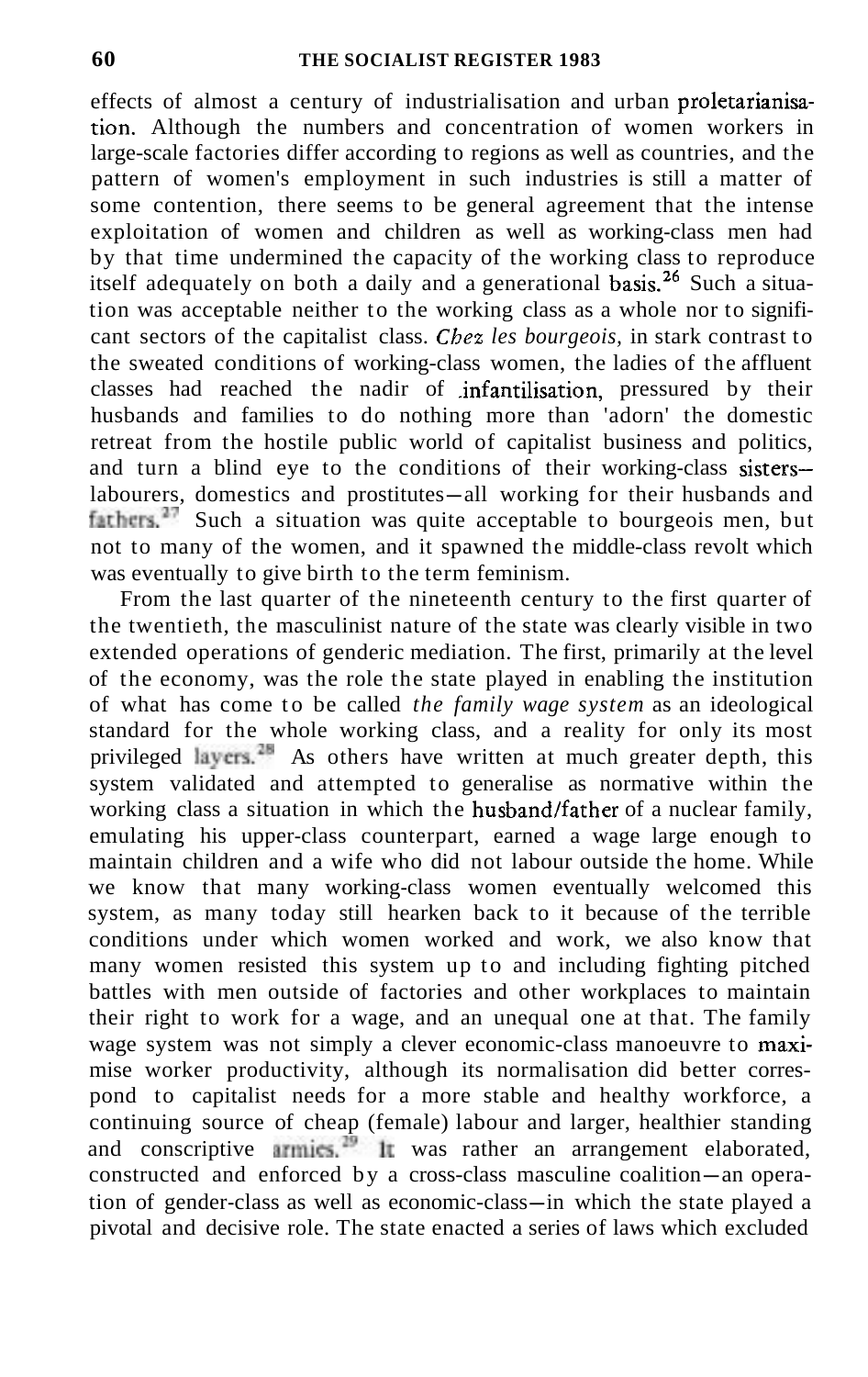women from most trades and professions (or supported such exclusions), which institutionalised unequal pay for work of comparable worth and effectively ghettoised working women of which a majority remained in a very limited number of low paying job ghettos. The state further structured social policy in such a way as to economically and socially coerce women into marriage, through welfare-state policies structured on the assumption of masculine labour and authority within the family, and social punishment for the transgression of sexual norms deriving from this arrangement. That the family wage system in fact hindered the development of revolutionary consciousness and struggle by economically atomising working-class- people into isolated family units responsible for reproduction, and ideologically accentuating and reinforcing the workingclass man's identification with the men of the bourgeois class, did not seem to trouble many of the 'class conscious' (read economic-class conscious) workers who fought for that system. From the working class in gender chaos documented by Engels in the nineteenth century to the 'breadwinner power' of the workingman in the first half of the twentieth, capitalism, with the essential mediation of the state, landed on masculinist feet.

In the necessary attention we devote to matters of economics during this period, we must not, however, forget what the state was doing in the most direct of political terms from approximately **1850** to **1920** in the United States, and from **1880** to **1920** in Britain: it was resisting the demand for women's suffrage with all its might.<sup>30</sup> The breadth and militancy of the more than fifty-year battle for women's suffrage is well known, and need not be repeated here. What does need elucidation is the reason behind the generally masculine, specifically state resistance to these campaigns, if indeed women's oppression is not required logically by capitalism. Over and over again the position that women's right to vote would undermine women's appropriate role and work in society was articulated, indicating that even where economic-class considerations were very remote, masculinism retained its imperatives, its rules and its laws. The sexual division of labour under masculine dominance requires women's exclusion from political power, and the right to vote is the most basic and elementary component of that right in liberal-democratic societies. It is also, in and of itself, a very, very limited form of political power, as the bourgeoisie and men in general learned when the mass workers parties and large chunks of the women's suffrage movement capitulated to the imperialist war drive in **1914.** It was no accident that women's suffrage was granted in the period directly after the one in which the limitations of electoral power within a capitalist society with an enfranchised workingmen's population were becoming so terribly clear.

From the point of view of genderic relations, the history train really moved into high gear following the Second World War. The family wage system, while it applied consistently only to the privileged layers of the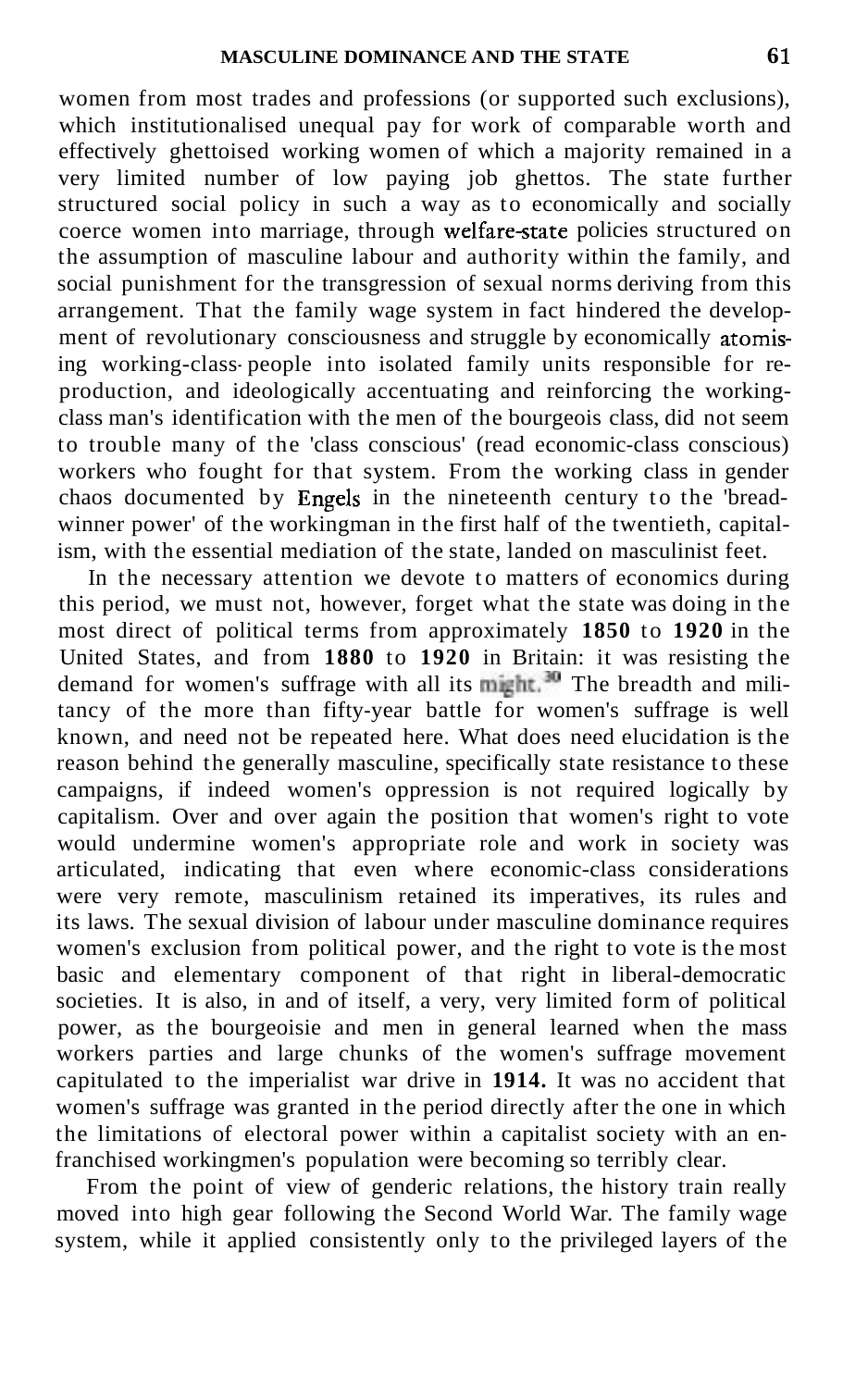working class (and at that, differently than among the petty bourgeoisie and capitalist class) was nevertheless stabilised ideologically and materially prior to and following the First World War. Many women who had been mobilised for non-traditional occupations during that war were summarily returned to marriage and the family,<sup>31</sup> and the norms of the family wageif hardly its consistent reality-were reinforced between wars. During the Second World War, the mobilisation of women into heavy industry and other non-traditional occupations was even more substantial than in the previous war-a mobilisation engineered, of course, by the state-and women's consequent demobilisation in the name of men's rights to wellpaid jobs rankled much more deeply as a result.<sup>32</sup> The demobilisation and its aftermath had the usual twofold character: it excluded women from well-paid, traditionally masculine proletarian jobs and it relegated them to low-paid, increasingly 'feminine' and extremely limited job ghettos. But these measures, engineered by the state in the name of preserving masculine dignity (read privilege) have not succeeded in re-establishing the previous 'breadwinner power'<sup>33</sup> form of masculine dominance, for with the economic developments of the fifties, sixties, seventies and eighties, the full *contradictions* between capitalism and masculinism have really begun to explode.

The explosion has a number of different fuses, each of which has been lit by developments in the last forty years. First, as has been endlessly documented, the post-war capitalist economy with its expansion of service sectors and clerical work to facilitate the workings of finance capital has created the need for many new workers, and has drawn women out of the home to fill these jobs. Thus women have taken their place in new sectors alongside of their traditional place in labour-intensive, lowpaid jobs-for example, in the garment and cleaning industries. As has also been endlessly documented, whatever carrot was constituted by these opportunities was more than compensated for by the stick of inflation which reduced the power of the family wage and increasingly compelled working-class and even petty-bourgeois families to rely on two wages to maintain, and today to chase after, a previous standard of living obtainable on the basis of the earnings of the single male breadwinner. Because of the pharmaceutical companies' search for profits, because of capitalism's need for a smaller labour force, and because of women's increasing unwillingness to drown in domestic labour, contraception became used on a mass scale, so that the life of the adult woman was no longer taken up exclusively with child-bearing, lactating and all the rest of it. These three developments alone were enough to blow the old genderic arrangements sky-high, but of course there is more. Not only have women had to take on work outside the home which is by and large more menial and boring, less remunerative (by 40 per cent) and socially prestigious than, but equally as exhausting as, men's, but they have not been relieved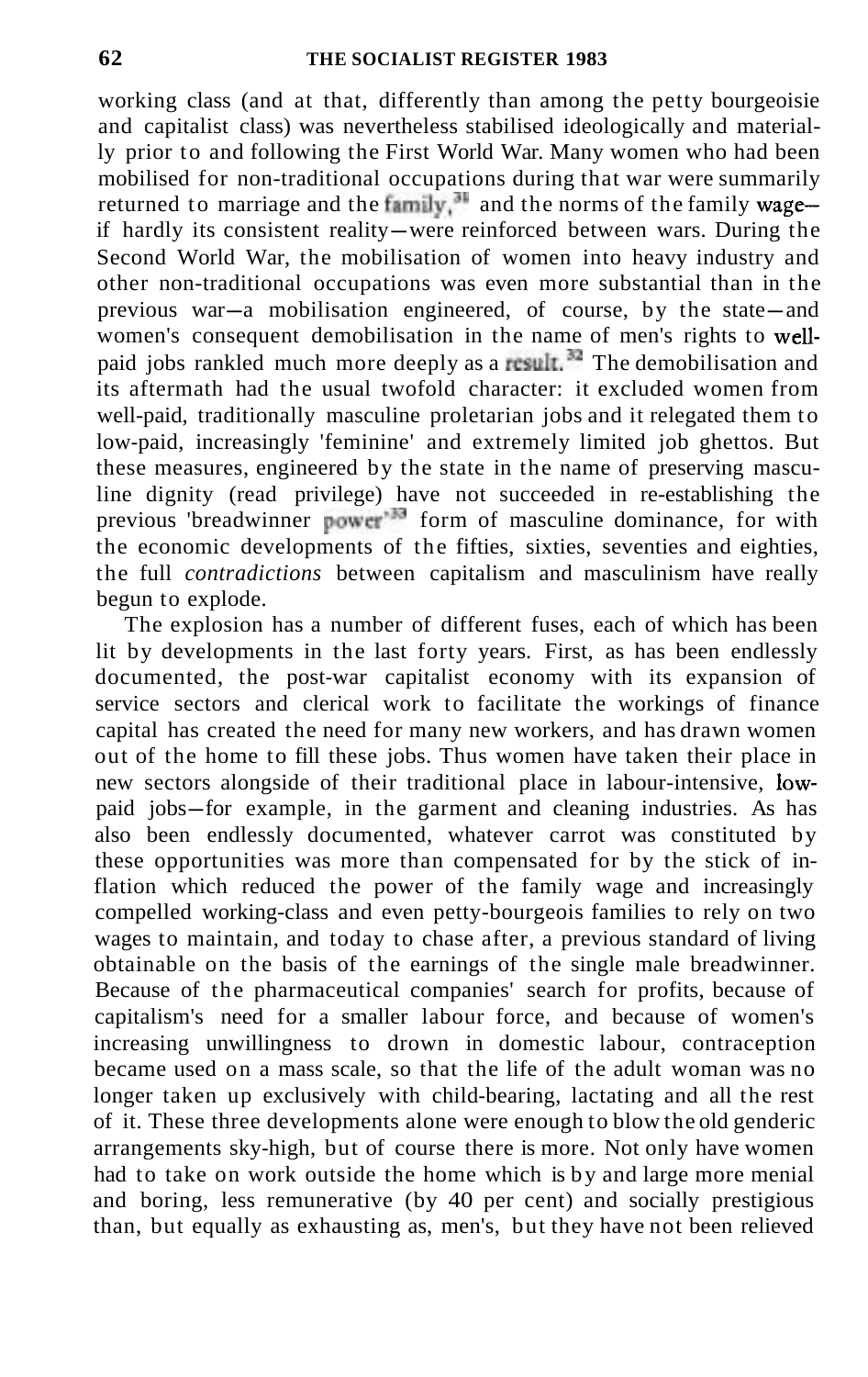of any domestic labour in a qualitative way by men. In fact, through the sixties and seventies, we can see an aggravation of women's condition in her double day of labour within marriage on the one hand, and in the increasing tendency of family units to dissolve, leaving women without even the nominal aid of a husband and father, and more often than not (something like two-thirds of men default on their support payments in Canada and the  $\text{USI}^{\text{34}}$  without even financial aid for the children. These trends have been accompanied by a masculinist ideological onslaught which has two rather different prongs, each one lethal, but in different ways: on the one hand, the movements of orthodox patriarchal retrenchment call for a return to the father-headed family and the 'non-working' mother, the banning of abortion rights, pre-marital sex and homosexuality, and the absolute right of parents (read fathers) over children. On the other hand, movements representing new modalities of masculine dominance argue implicitly and explicitly for the loosening of sexuality from all relations of social solidarity and mutual aid, for the objectification and commodification of women's sexuality, for the end of a special status for childhood in psycho-sexual terms, and for support to abortion, birth control and homosexual rights, as essential means by which men can be divested of their responsibility for others within the context of an obsolete and confining family system.<sup>35</sup>

These movements which represent new modalities of male supremacy have greater affinity with certain aspects of late capitalism: above all the have greater affinity with certain aspects of late capitalism: above all the sex industries *per*  $\mathbb{R}^3$  (which, according to some estimates, outgross-so sex industries *per*  $\mathbb{R}^{36}$  (which, according to some estimates, outgross–so to speak-all other 'entertainment' industries combined) and the advertising and the (non-directly sexual) film, television and video industries. But while these represent new capitalist sectors, and seem to confront and clash with the forces of orthodox patriarchal ideology, they should not be understood as in any clear sense representing capitalism's *resolution* of the gender problem and therefore vanguard paths which will surely be followed by majority fractions of the capitalist class as a whole, and supported consistently by the state. This is because while the new masculinism seeks to subordinate women through erotic and ideological control, and a further delegitimation of the family, in important ways it aids the material disintegration of what Eisenstein refers to as the 'neat distinction' between 'Man' and 'Woman' in *the paid workforce, and* by direct reverberation, *in the home*. That neat distinction, while not very profitable to the newer industries, is still exceptionally profitable to other, older and more established sectors of the capitalist class (insurance, banks, all finance capital whose labour force is massively female) and to the state as employer of service workers; and tremendously important to capitalism as a whole economic and political system which depends on material and ideological divisions in the working class as a precondition of maximum surplus extraction. Further, that distinction as it embodies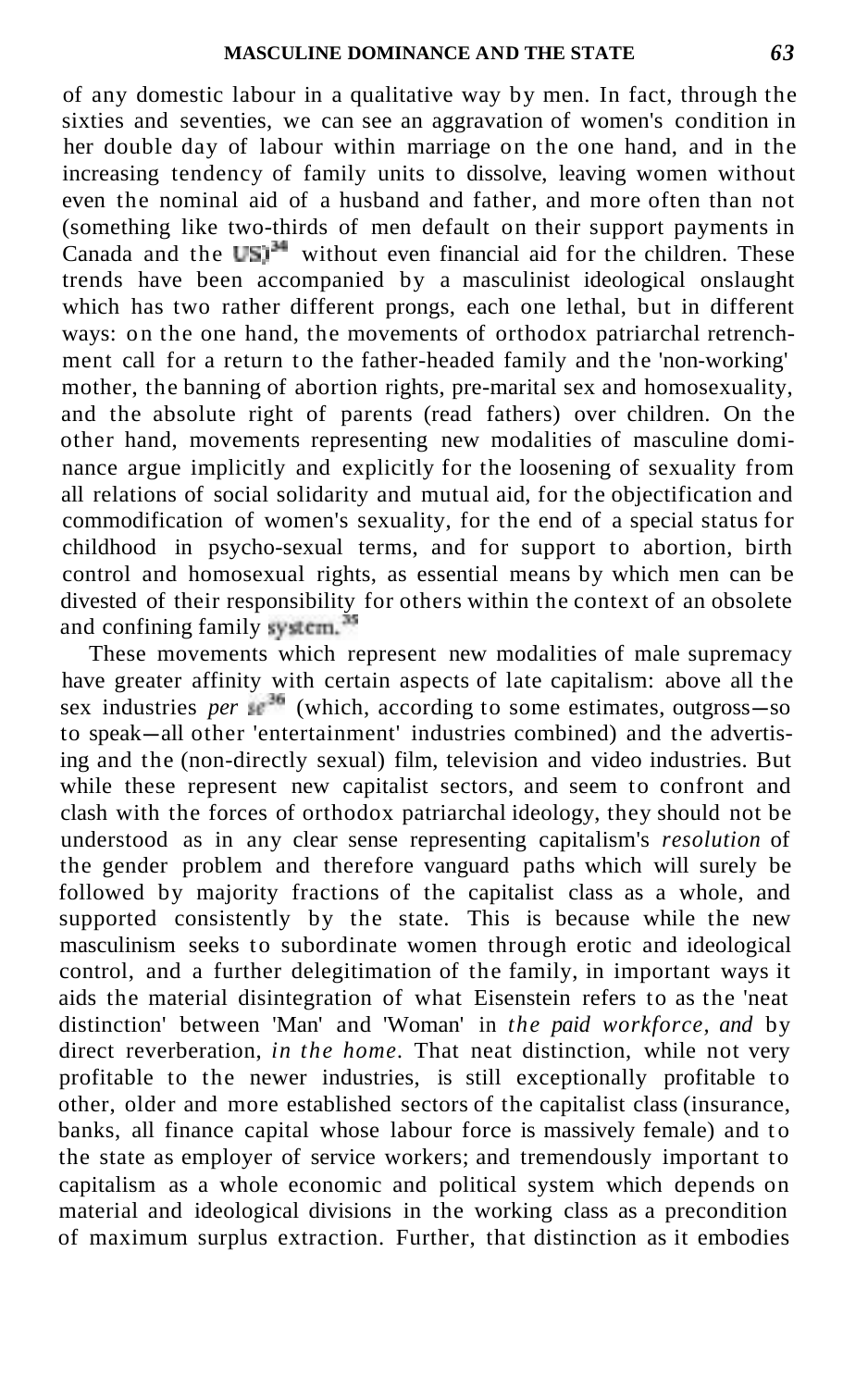women's service to men is evidently very valuable to men-as-a-group, who show little inclination to give up their privileges, either in the workforce or in the realm of reproductive labour-what is usually called the home.<sup>37</sup>

In negotiating a way through these treacherous waters, the state has taken on a qualitatively new relationship with respect to the regulation of women's productive and reproductive labour: it has become for large numbers of women, especially mothers, drawn now from the petty bourgeoisie and the proletariat as well as the chronically poor, the great collective father-figure, a new representative of men-as-a-group, but now a new kind of group, totally divorced, as it were, from these women in terms of kinship and mutual aid, a bureaucratic, impersonal pyramid of a group of men, who have taken the place of all those absent fathers.<sup>38</sup> Women's labour and sexuality are the two most important things to control for any society of masculine dominance. Policies delineating everything from unemployment insurance benefits to daycare subsidies to the modalities of socialised medicine to the (lack of) abortion facilities to prosecution and persecution of lesbian mothers are all up-to-date expressions of a genderic state, in the process of developing new forms of masculinism corresponding to the really acute crisis and change in gender arrangements. These new collective modalities of control are also modalities of *appropriation,* to return to our first criterion of relations of domination between men and women. As women's previous functions in domestic labour become severed from individual men on a stable, long-term basis (from father to husband to the arms of death was the way the usual pattern read, with maybe a little fooling around in between), their so-called 'caring' role is replicated in the paid workforce. Far from being the road to liberation, as Engels's admonition to women ('Get a job') suggested, women's largescale wage labour has resulted in what Nicole Laurin-Frenette has called a 'publicisation' of the previously privatised labour of women such that even women who live most of their lives as single are appropriated through the work they do in the paid labour force, or through their mothering work regulated through state welfare agencies, or through the nurturing kinds of functions they perform even in non-traditional jobs, or, and most likely, through all three forms of collective appropriation at some time or another.<sup>39</sup>

More work needs to be done on these new forms, and on other emerging manifestations of masculine dominance which are products of industrialisation and late capitalism, but it is important here to point out that the contradictions feminists have described between capitalism and the sexual division of labour intrinsic to masculine dominance are real contradictions, as real as the affinities the systems have with one another.<sup>40</sup> These contradictions allow of no easy solution, not only structurally but also politically, since they have been creating an absolute-ly massive movement of resistance-the women's movement-whose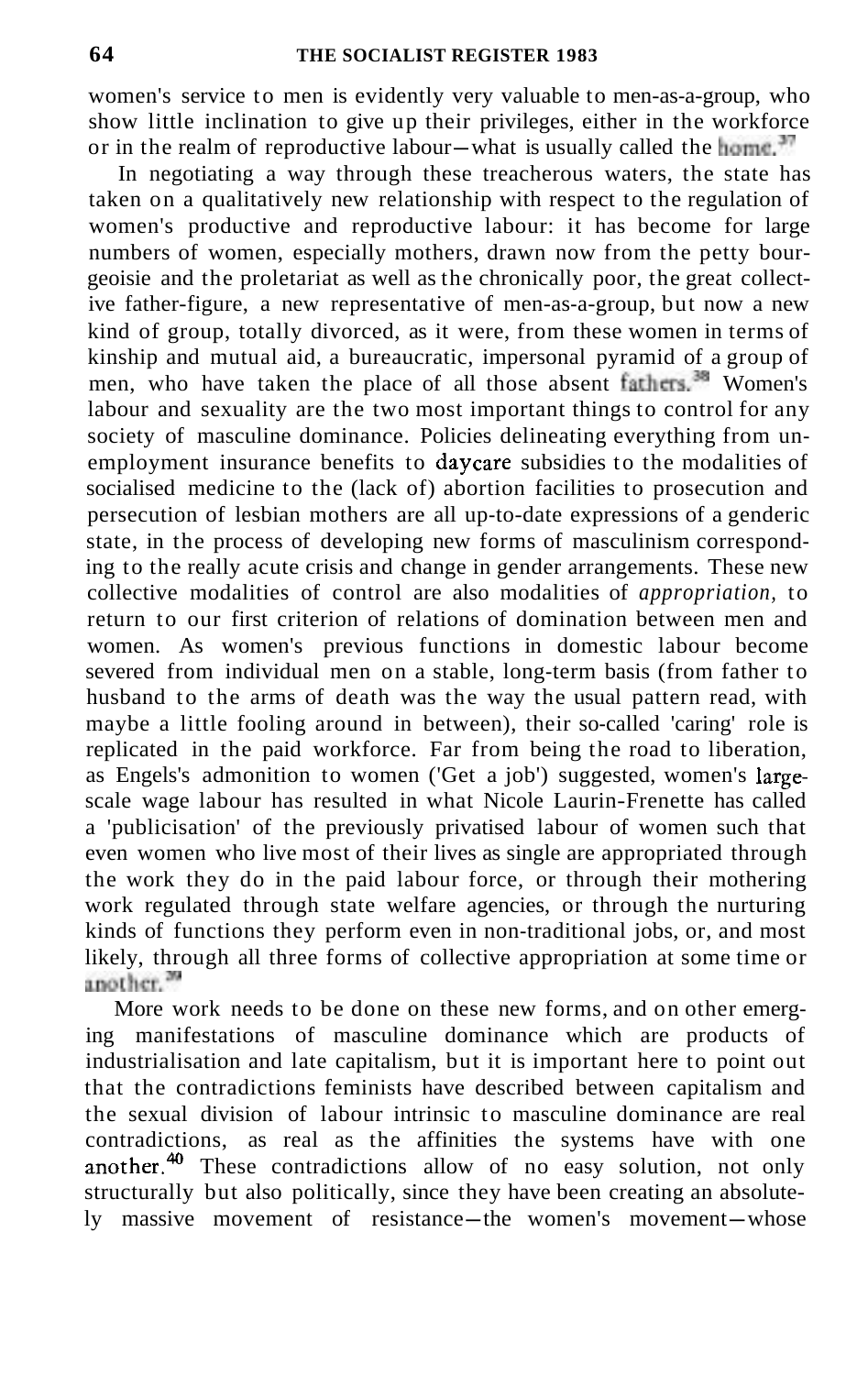successive waves have spanned a period of almost one hundred and fifty years, and whose demands and forms of organisation have been given greater impetus by the widening gap between genderic and economic-class relations in the capitalist system, and which is now threatening to further the politicisation of the working class itself. If the state is the most important site of mediation of contradictions for gender and economic classes, we should find that its role in the regulation of women in the interests of continued masculine dominance increases rather than decreases. I think that the evidence for this is more than ample, despite what appear to be numerous concessions around divorce criteria, reproductive rights, equal pay and human rights legislation. Those concessions, like unemployment insurance or socialised medicine under different circumstances, were forced by struggle and/or threat of struggle from a state in great need of maintaining an appearance of some neutrality in the tense, politicised years of the late sixties and early seventies, but which is increasingly retrenching in the bleaker years of the late seventies and early eighties. Moreover, as in relation to the working class as a whole, so in relation to women, what the state hath given, the state taketh away. Reproductive rights legislation, representing the territory of women's bodies and men's right to control them, is under constant attack by important fractions of the ruling class with their petty-bourgeois and working-class troops rallied behind, and is even being carried out by social democratic governments.<sup>41</sup> Ditto for equal pay legislation, which, when magnanimously legislated by one arm of the state, is subsequently subverted by the courts, labour relations boards, and police who protect the strike-breaking companies which have received a whole new lease on life as an enormous number of first-contract battles by women workers just beg to be crushed. In any case, for Marxists, concessions have never indicated a change in the class nature of the state-only the need for a refined understanding of the ways in which class states make concessions and reforms without disrupting, indeed at times positively reinforcing, dominant class rule.<sup>42</sup> The same analysis needs to be made with respect to gender-class as it does with respect to economic-class, since capitalist states, like all other states, have functioned, in the final analysis, to preserve and in new ways extend masculine control, rather than to end it.

## MASCULINE DOMINANCE IN TRANSITIONAL STATES

Although debates rage over any number of pertinent questions regarding the forms and functions of the state in capitalist societies, one question has not troubled Marxism as such: Marxists agree that the state is a capitalist one. This broad unanimity of characterisation breaks down dramatically as soon as Marxist discourse shifts to the political economy and the nature of state formation in those societies which I prefer to call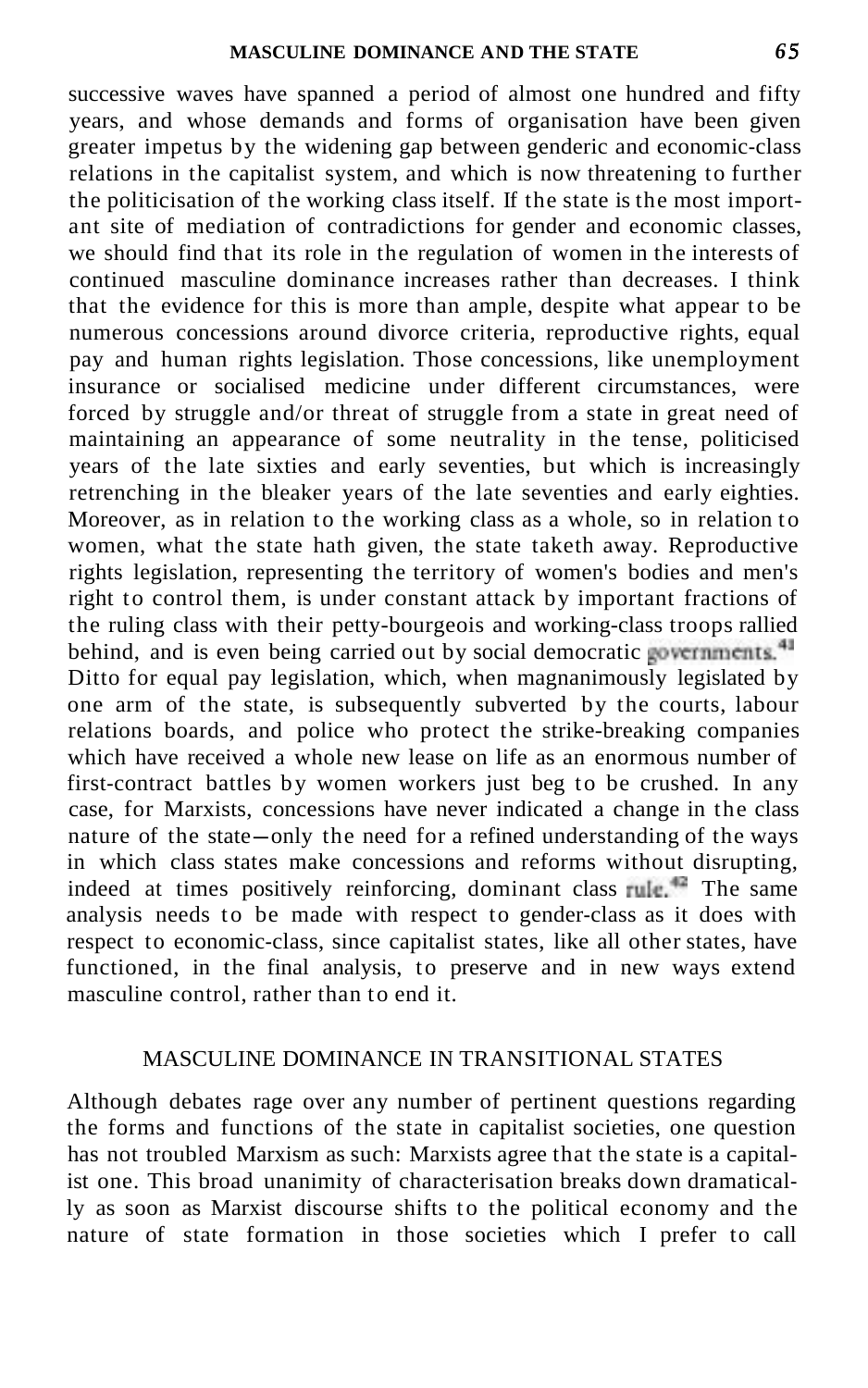transitional, but which others call everything from 'actually existing socialist' to 'state capitalist'. Where there is great diversity of characterisation of the (economic) class aspect of these states, there is great silence with respect to their gender-class nature. Debates between major positions articulated by theoreticians like Ernest Mandel, Hillel Ticktin, Charles Bettleheim, Bogdan Krawchenko and many others who dissent from official Communist apologetics contain no consideration, let alone a sustained theoretical treatment, of the ways in which gender divisions operate in societies ostensibly attempting to evolve from domination to equality. These considerations are in fact extremely extensive and affect both separately and in their interaction all the essential spheres of life: the economy and the problems associated with the conditions of production, distribution and consumption; sexual relations and the growth of the new person (still called the new 'man' in most instances) out of conditions of psycho-sexual health; cultural life and the creation of vital, open and critical expressive and analytic work; and culminating out of all of these, political life and the creation of truly self-regulatingand egalitarian forms of public coordination of all aspects of social existence.

In recent years an impressive body of much empirical and some theoretical work has been generated by feminists studying the condition of women in almost all of the transitional societies-from the **USSR**  (which includes a number of diverse social formations within it) to the distinct societies of Eastern Europe, to China, Cuba, and now Nicaragua and the states of southeast Africa.<sup>43</sup> The weight of the descriptive material is staggering in its stark and unavoidable conclusions concerning women's oppression in the transitional societies. These provide a truly fundamental challenge to the capacity of Marxist theory as it is presently elaborated to account for the situation of women in these countries.

By way of an introductory summary, this situation for women in the **USSR** and Eastern Europe and China may be described as astoundingly similar, both across national boundaries within these societies and to that of women in the West. Although married women's participation rate in the paid workforce is higher than in the capitalist countries, the patterns of women's employment are rather painfully similar: women are ghettoised into jobs where their work tends to reflect their roles as sustainer and drudge, in much the same way as noted above. While women have penetrated the ranks of previously male-exclusive professions in perhaps greater numbers, their concentration at the lower- and, in thinning numbers, midlevel of some of these professions, and their absence from the elite, speaks of an identical process of structural and ideological discrimination. Moreover, the social devaluation of currently female-dominated professions like medicine in the **USSR** indicates that the importance placed upon a given occupation has more to do with genderic prejudice than with the intrinsic merit of the job. (Just compare the status and remuneration of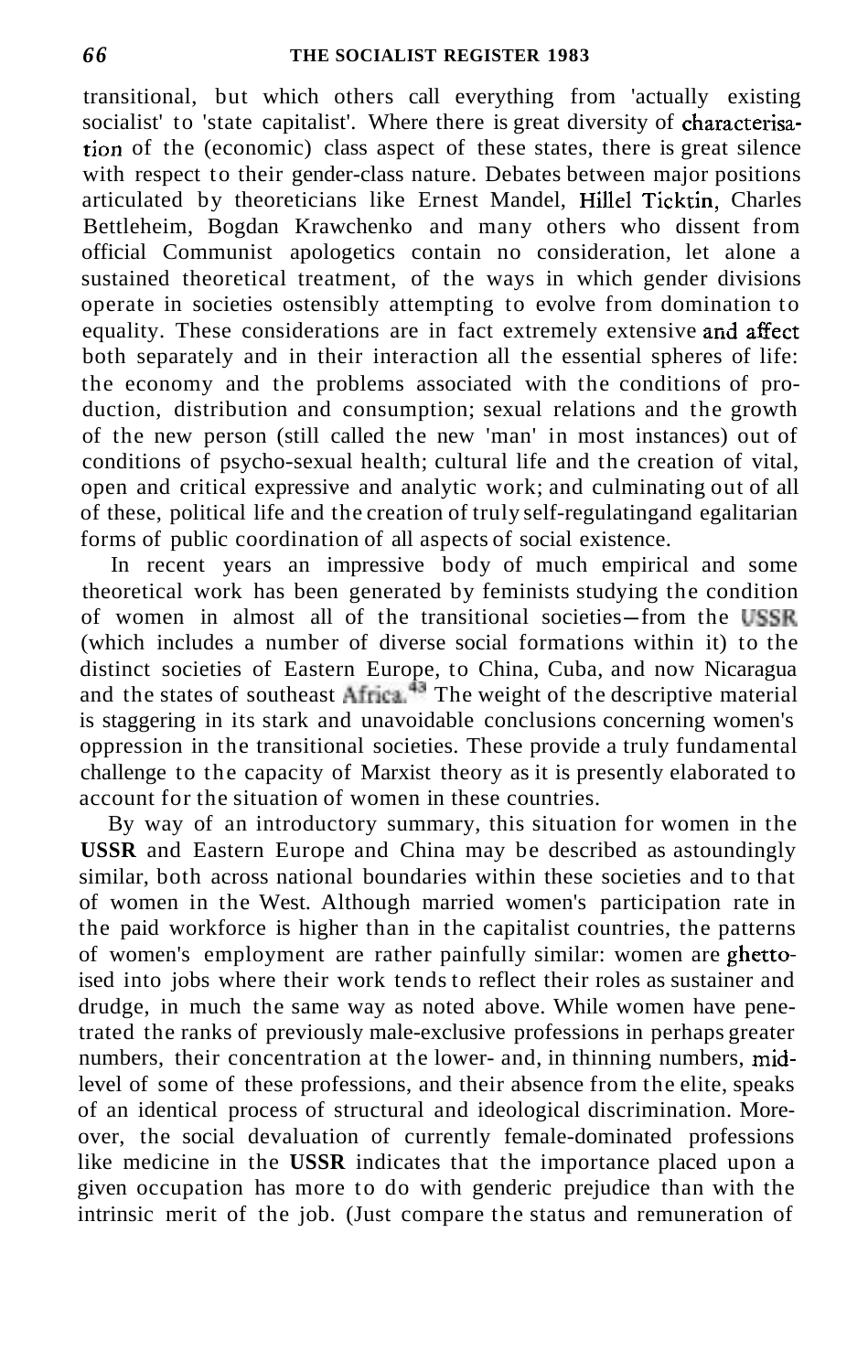doctors in the West with that of those in the East.) Most importantly, women's central condition is that of the double day of labour-the condition which we can with justification describe as the dominant form of masculinist appropriation of women's labour in industrial societies. It should hardly be necessary to add that, given the greater scarcity of consumer goods-from food and clothing to household applianceswomen's second workday in the transitional societies is more arduous, not less, than that of their counterparts in advanced capitalist countries. $~^{+}$ In terms of women's presence in places of authority, that is in the ranks of the bureaucratic elite which spans top posts in all spheres and which is coterminous with both state structures and party membership, women form less than five per cent of ruling cadres, sometimes as little as zero per cent.45 Although their percentage in elected positions at regional or national levels is somewhat larger than that of women in capitalist legislatures, familiarity with the political systems in question reveals that these positions are symbolic, without real power, and chosen for their ideological value in enabling the elite to claim women's representation as a 'gain' of 'socialist' society.

From the point of view of orthodox Marxism, what is bizarre about these patterns is their similarity. If indeed differences in the development of the productive forces in the first place, and differences of national cultural life in the second place, really are the decisive factors in determining the position of women, how is it possible that the economic, social, sexual and political patterns characteristic of women's condition should be so strikingly, so depressingly similar, not only to women's condition in capitalist countries, but across a range of societies which include highly industrialised, 'advanced' political economies such as those of Hungary, Czechoslovakia and Poland and also quite agrarian, 'backward' political economies such as Uzbekistan, Mongolia and the like? If bureaucratic rule has no distinctly masculinist or genderic commitment, if it is precipitated independently out of the development of the productive forces in which there is no central and specific set of dynamics flowing from and reconstructing masculine dominance, if despite everything it should be possible to put politics in command to work towards the equalisation of the sexes-how is it that these remarkably similar patterns of masculine dominance appear so uniformly across these societies? Marxist explanations which grant no autonomous and major effectivity to masculine dominance cannot, even with the most sophisticated of bureaucratic-deformation elaborations, account for these patterns. Feminists' contention that Marxist positions on women in fact obscure the relations of masculine dominance rather than reveal them has been borne out by the experiences of these societies both with respect to the role of the state and with respect to the emergence of important forms of opposition.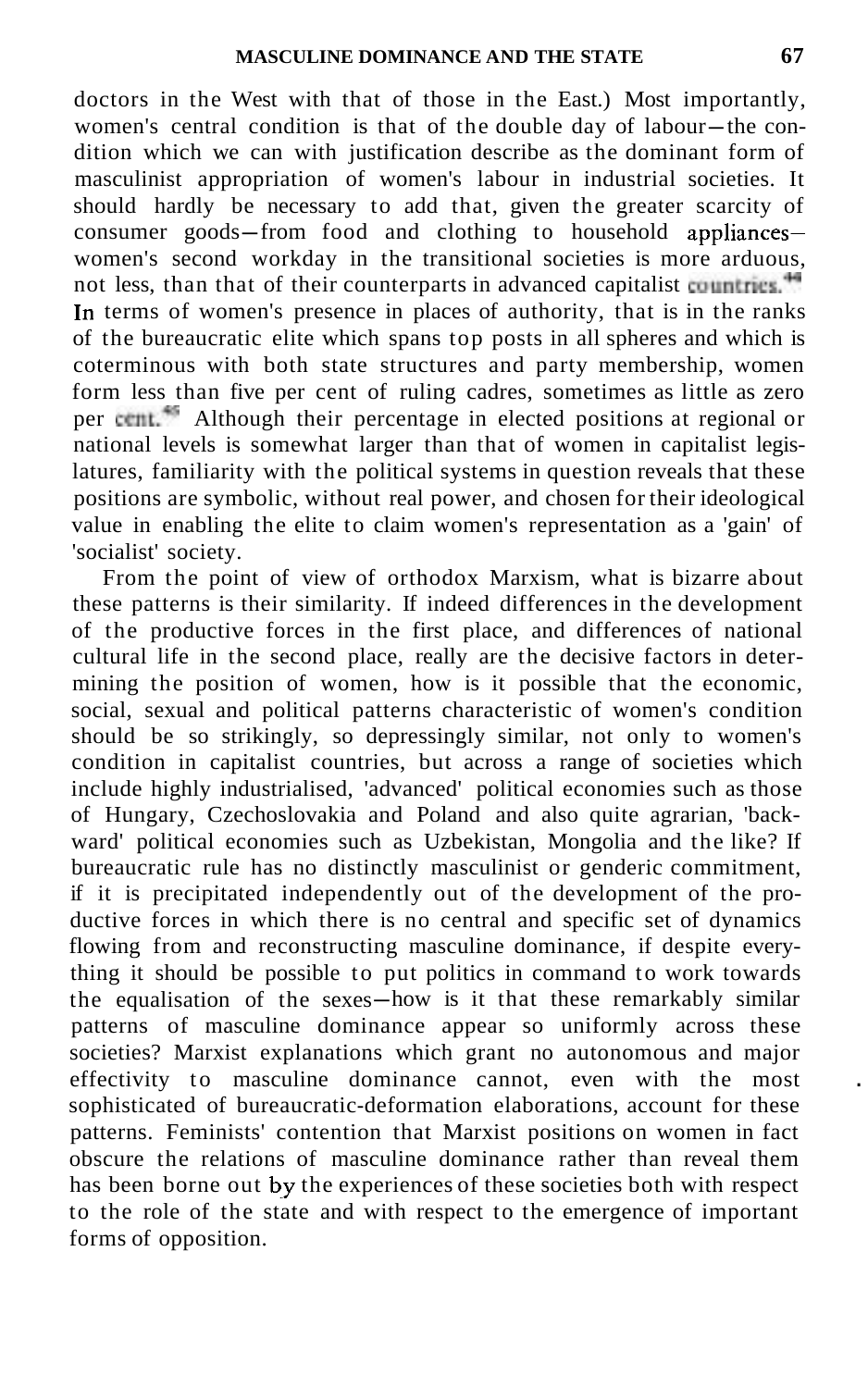All discussions of the role of the state with respect to any given problem must begin with a grasp of its ubiquitous and, when confronted with any sort of opposition, sinister and repressive presence in all spheres of life-from the factory creche to the factory manager, in the schools, offices, hospitals-in a word, everywhere. The state is everywhere, and as the chief organiser of life in these societies, must be held accountable for the policies and forms which it adopts. The patterns of women's condition I have already summarised speak directly to its policies in a number of crucial respects, and I refer the reader to the extensive material detailing these conditions country by country, stratum by stratum, nationaiity by nationality. Here I want to discuss briefly how the orthodox Marxist theory of women's oppression, in its capacity as the official ideology, has sewed to obscure and perpetuate masculine dominance and gender-class with respect to women's labour and sexuality, and then to look at the relation of this to the issue of anti-bureaucratic struggle.

Marxist ideology has formulated the goal which would embody the answer to the 'Woman Question' as one of *equality between men and women.* This in turn has been seen to depend on Engels's prescriptions to 'integrate women into production' and to provide some socialised sewices to relieve women of domestic burdens so that they may partake of that integration. Between 80 and 90 per cent of able-bodied women do work outside the home in the industrialised, transitional societies, and indeed that percentage has been achieved through a much larger network of childcare centres, and in the case of China through collective eating centres and laundries which have enabled women to find eight hours a day, six days a week, without the immediate responsibility of children, to work outside the home. But in fact the limitations of this 'socialisation' are products of a purposeful choice, not only of struggling and beleaguered economies, because the companion piece to 'equality of men and women' in the ideological set is *'the family as the building block of socialism'.*  These two major planks are fraught with problems. First, the notion of equality for women rather than the notion of women's liberation denies a transformative dynamic to women's struggle. (This is of course a problem socialist and radical feminists have pointed out with respect to bourgeois feminism in capitalist countries as  $\|\cdot\|^{\frac{1}{m}}$  It implicitly but firmly sets the life-ways and goals of masculine existence as the standards to which women should aspire and against which official estimates of their 'progress' will be made. It poses the problem as one of the women's 'catching up to men', rather than as a problem for women and men to solve together by changing the conditions and relations of their shared solve together by changing the conditions and relations of their shared lives-from their intimate to their large-scale social interaction. The lives—from their intimate to their large-scale social interaction. The commitment to the 'family'—in that case the mostly two but sometimes commitment to the 'family'—in that case the mostly two but sometimes three generational non-extended biological kinship structure—as the central means through which responsibility and labour for daily and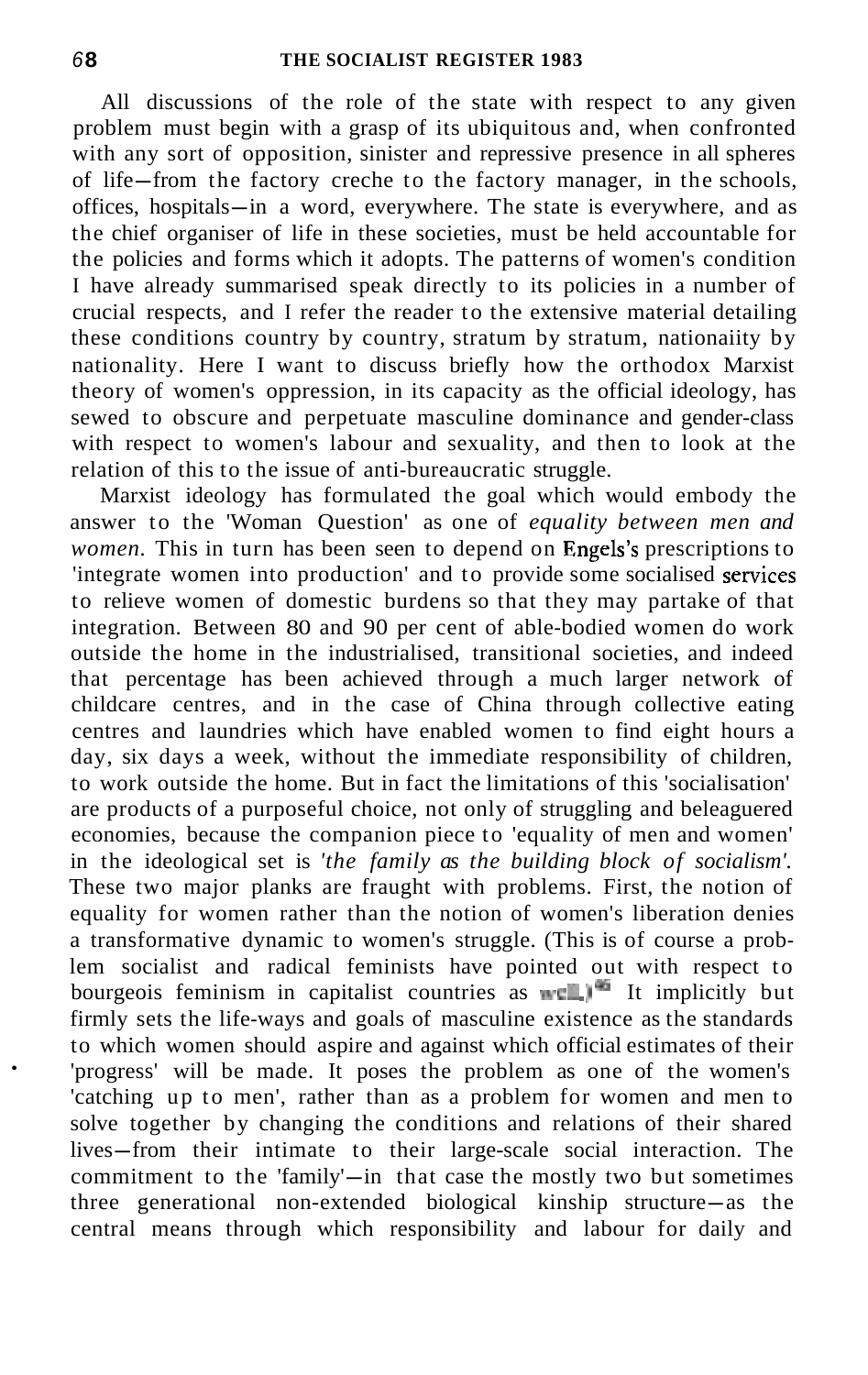generational reproduction takes place seals off this necessary transformative dynamic, because it assumes women's unpaid labour in performing domestic tasks of a physical and managerial nature, and men's relative leisure and freedom to pursue extra-domestic goals and activities. If the results of a study conducted in the Soviet Union some years ago are in any sense typical, and informal reportage indicates they are, the tendency to this masculinist sexual divison of labour is accentuated, rather than the other way around, as one goes up the social scale.<sup>47</sup> In her investigation of Soviet data Gail Warshafsky Lapidus found that of the groups of men likely to 'help' their wives with the housework (no group assumed that housework was anything other than the woman's main responsibility), non-politically active industrial workers scored highest and upwardly mobile or already established party members lowest. Here is very disturbing evidence of a mechanism which reproduces the genderic division of labour in reality regardless of official notions of equality and sharing, and insofar as the standards of the privileged strata become standards for the whole society, reinforces masculinism ideologically as well. 'Equality' coupled with the commitment to the 'family as the building block of socialism' have served to reinforce, legitimise and reproduce the genderic sexual division of labour, not to change it, while at the same time mystifying its reality and its potential solutions.

If we look at this issue in relation to sexuality and procreation, at first glance it may seem the hypothesis won't hold. After all, millions upon millions of abortions are performed in the transitional societies, and in China women's mothering labour will soon be reduced to a minimum if the one-child-per-couple campaign really gets off the ground. But the real issue is not abortion as against the lack of it, or children as against sterility, but of who controls fertility and erotic relations and how the standards for that control are established. Because there are a number of very different needs as perceived by the ruling elites of the transitional states, policies concerning things like abortion and sterilisation, economic incentives and penalties around children, and questions of erotic relations differ from country to country. Several key features are continuous, however, and prove the principle of masculine control. First, demography has a very high place as a branch of social science and social control, and demographic policy is discussed and decided upon at the level of the politbureaus (less than two per cent women). Second, and ideologically justified by the demands of the first, women are not considered to have the right to control their own bodies and reproductive capacities, rather the state is considered supreme in this matter. So long as this is the case, of course, there can never be an equality even of access to non-domestic activity because women will, as a group, have to cope with the major obstacles which child-bearing and rearing constitute to full public participation when reproductive labour is their sole responsibility. Third, the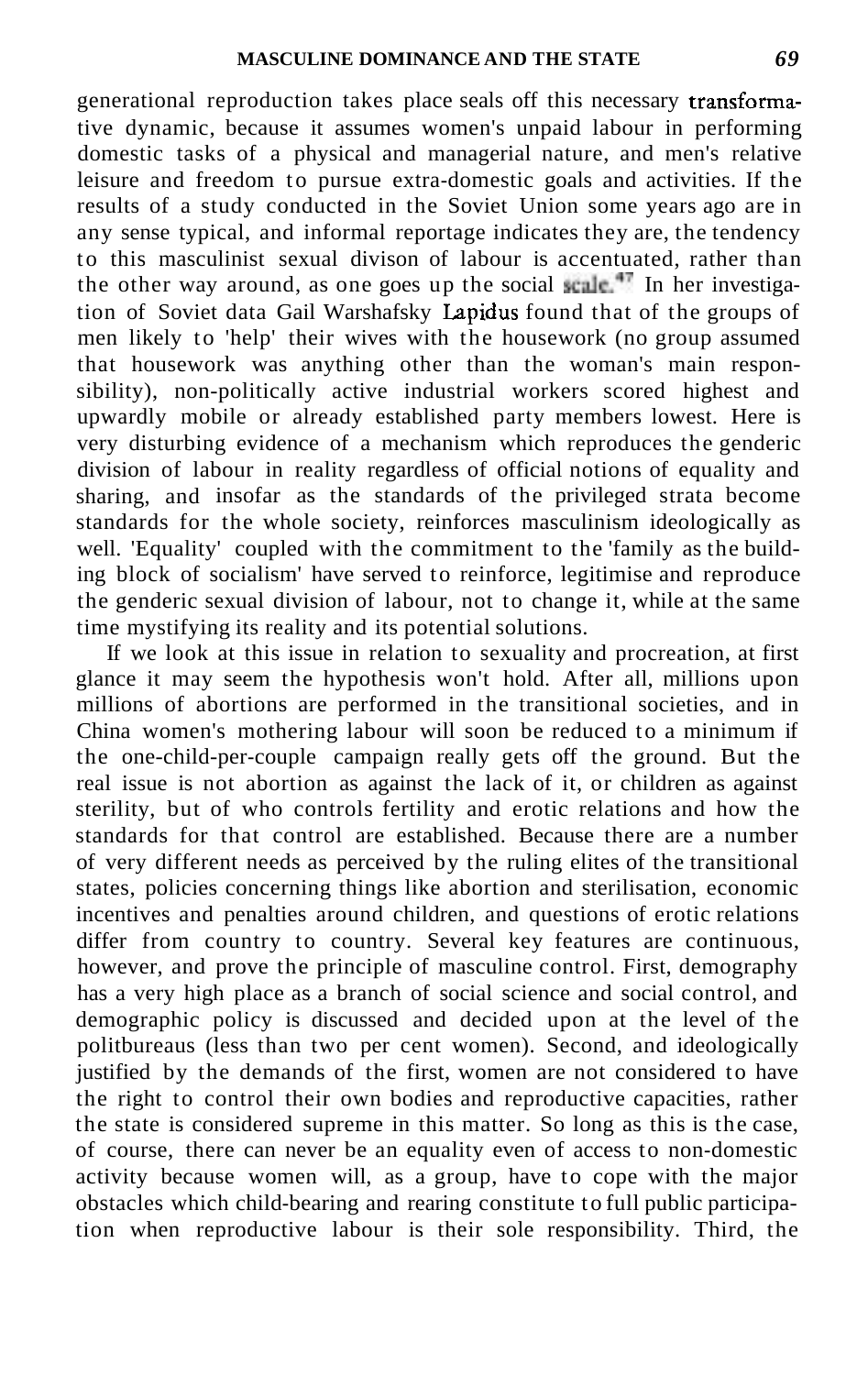availability and quality of contraception (preventive measures which give women far greater real control than the horrendous, but governmentcontrolled, recourse to high numbers of abortions) is appallingly bad. In the Soviet Union, for example, diaphragms, cervical caps and birth control pills are virtually unavailable (except for women affiliated to the elite) forcing resort to condoms whose reliability is a pan-national joke.<sup>48</sup> In the capitalist world the struggle against abortion rights represents an attempt to preserve the relations of masculinism on a face-to-face level, between men and women, because of the reluctance to allow the state the kind of control it exercises in the transitional societies. In the latter countries, however, the mass, grotesque reliance on abortion represents masculine dominance just as much as Western variants, but in a differenta collective-form. Fourth, and related to this, the repressive nature of the availability of information and education about sex itself, and the masculinist heterosexist bias of that information, is extraordinary by Western standards, especially so in China but not only there. (Recent personal communication described some Chinese family planning information as completely lacking the word for penis, because this is considered taboo for public discourse in certain regions!) And finally, erotic freedom in choice of sexual orientation is viewed primarily as a social crime and sign of bourgeois decadence. The harsh and repressive maintenance of compulsory heterosexuality is a very powerful component of genderic power. These ideologies and policies throw all the responsibility for change onto women, absolve men of any need to change in either private or public life, and completely subvert the possibility for real change, as they further entrench masculine privilege.

The oppression of women in economic, sexual, social and political spheres acts as a massive block to the transition to socialism, and constitutes an immense pillar of bureaucratic dominance in a number of crucial ways. Women's atomised labour in nuclear and less-than-nuclear (mother-children only) units blocks the ways in which the contradiction between the socialised production of the social surplus and its private appropriation can be overcome, the most important economic contradiction in transitional societies according to Ernest Mandel.<sup>49</sup> Women's labour in the home and in the female ghetto jobs of the paid workforce blocks the transformation of the content of and relationship between production, distribution and consumption. As long as reproductive labour is performed privately by individual women and collectively by groups of women in under-remunerated and overcentralised social services in which men refuse to work, domestic labour cannot be socialised in a way that equilibrates the balance between heavy industrial and military production on the one hand and consumer goods and services on the other, for structural and social reasons. Structurally, the funds for quality services and consumer goods will remain tied up, and women's unpaid and low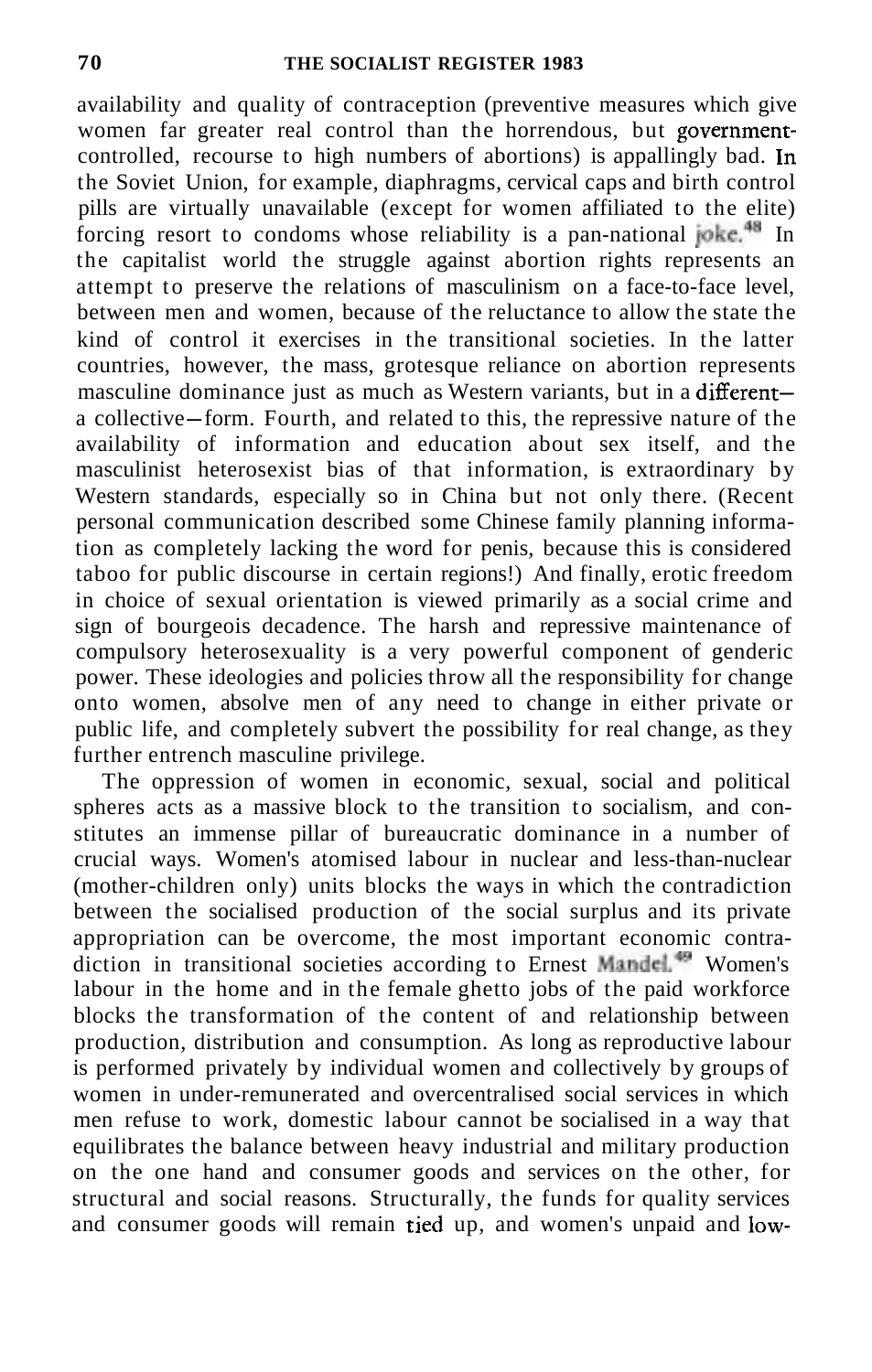paid labour will continue to maintain the society at a low standard of living. Socially, people will remain isolated from each other, a horizontal process of social bonding, community organising and political planning prevented by the single-family-to-central-state relationship. New values which truly do put the needs of human life-that is, in another vocabulary, the needs of reproduction-first will not develop because of the genderic divisions which both derive from and maintain this form of isolation.<sup>30</sup>

The consequences of all this are political in every respect. From the point of view of the creation of a socialist mass psychology (or consciousness, if one prefers the term), the bifurcation of human qualities into gender-appropriate behaviour, characteristics, activities and spheres creates the classical authoritarian **personality<sup>51</sup>** incapable of the full range of human activities, unable to be truly self-regulating and therefore always inclined to look to some to lead and decide from above, and to others to serve and submit from below. Overlaid on or intertwined with or even regardless of this mass psychology, the present gender arrangements lead parents, and especially mothers, to reject the whole notion of socialised domestic labour and childcare because it seems a mechanism for their super-exploitation economically, and their impoverishment emotionally, socially and politically (for example, this is expressed in the second of Solidarity's 'women's demands': extension of maternity leave-note, not parental leave, but maternity leave-to *three* years). These psychological and practical conditions create the living basis for a cross-class gender coalition which divides the working classes along gender lines in ways most profitable to the elite. In the Soviet Union, the incidence of women's physical and emotional demoralisation, men's alcohol-induced domestic brutality, and all-round sexual misery for both sexes is of tragic proportions. Imploding discontent and alienation prevents the full development of resistance, which is especially important in a society where the elite benefits very little from the kind of ideological hegemony of capitalist states. The kind of alienation between the sexes so many have reported in the USSR seems worse than in other transitional societies-and this makes sense insofar as gender relations are part of the overall reality of atomisation and repression. But the general points are valid for all transitional societies-and in China, where we do not have the same kind of atomisation, we still hear of female infanticide, and very sexist practices and customs among party members and intellectuals who, like their Soviet male counterparts, benefit from the personal services of their wives.

Masculine dominance has reasserted itself and remains a fundamental organising principle, constitutive element and political commitment of the bureaucratic regimes of the transitional states, but never named as such even by Western Marxists. Even more problematically, it has largely been ignored by the oppositional currents, inside and outside of these societies. $\mathbb{R}$  despite the fact that the privileges it actually delivers to the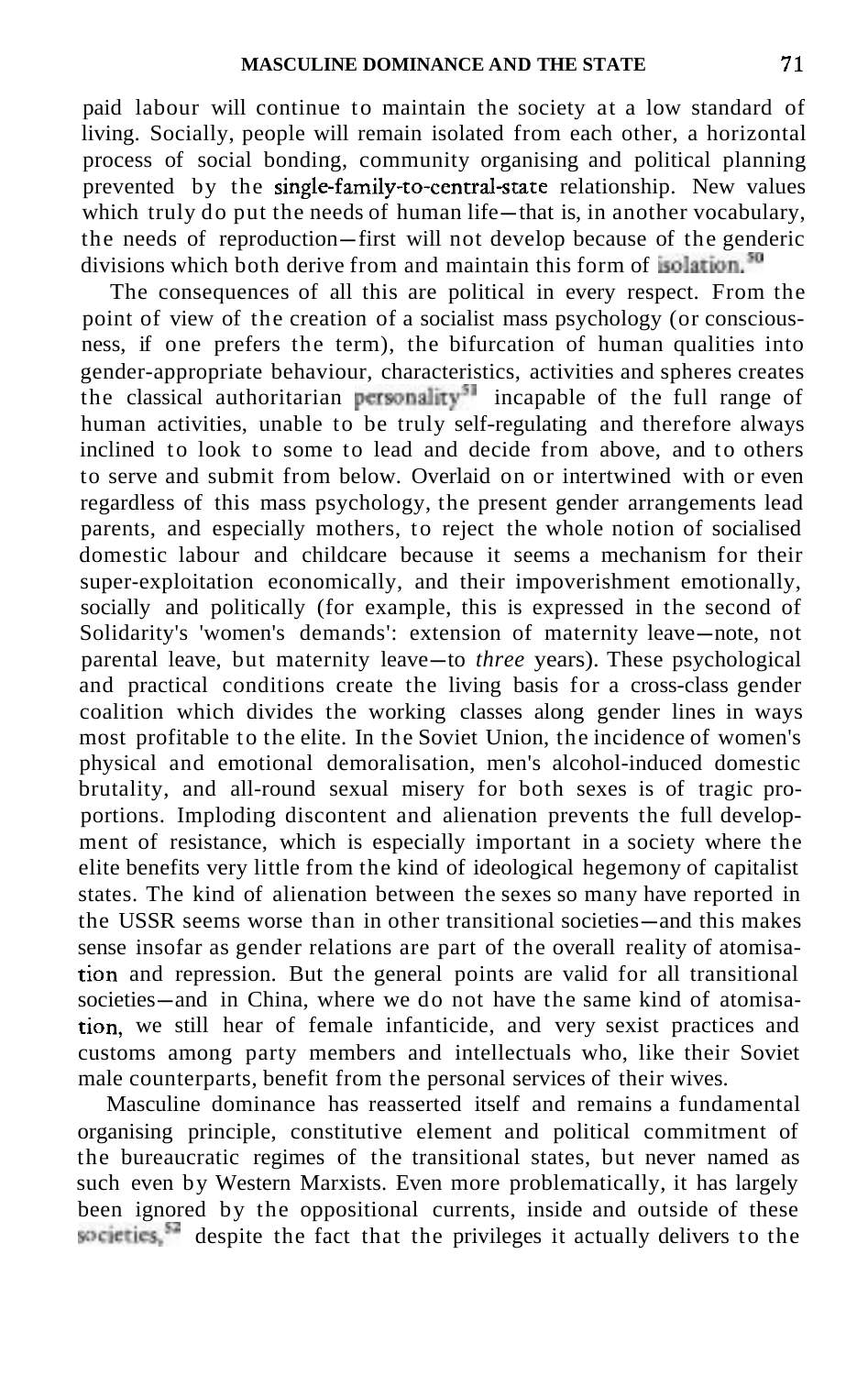men of the working class are miniscule when compared to the liabilities. The quality of life which masculine dominance degrades in economic, sexual, social, cultural and political spheres-in short, everywhere-affects men as well as women. The majority of men stand to gain everything from renouncing its norms, customs and relatively speaking miserable rewards. Perhaps this explains why the elite continues to reinforce masculine dominance so consistently.

#### PERSONNEL

When we discuss the state as a manifestation of social relations, as a relation of production, as the major organiser of class hegemony, as the site of conflict mediation, we are using conceptual terms which enable us to express real attributes and functions. But these terms, though absolutely necessary, also tend to depasonalise the state, to hide the fact that it is created by, made up of, and maintained by real people who are not simply cogs in an inexorably rolling wheel but active, conscious human beings-more active and more conscious, it is probably safe to say, the closer one approaches the central seats of power. Until now I have been arguing the genderic nature of the state on the basis of its policies and interventions into society, not on the basis of its personnel. But the two are related, and while the former considerations need to be established, perhaps in the first place, they are completely bound up with the latter. In terms of state personnel examined from the point of view of masculine dominance, it is important to understand who makes up state structures, how they got to where they are, and how they manage to stay there. One of the most useful publications to date with respect of the purely political cadres of industrial states is *The Politics of the Second Electorate,* an anthology which covers women's electoral fortunes (participation and representation) in all the advanced capitalist countries, Eastern Europe and the Soviet Union. The articles contained in it provide invaluable empirical and descriptive material, but for the most part decline to undertake theoretical elaborations. Perhaps rightly so, for fuller generalisations need to look at the relation and interaction between the elected, the bureaucratic, the legal and coercive repressive systems and follow this with a further examination of how all of these interact with the other ruling structures-among them the professional associations, the schools, and, in various places, the top bureaucracies of the unions and even (as in the transitional societies) state women's organisations themselves. Nevertheless, since I am of the opinion that the central state systems do represent a massive condensation of real power and do act quite instrumentally-to use a deliberately controversial term<sup>s3</sup>-in constant, recurring ways to enforce class domination, I think it valid and necessary to understand something about their personnel as well as about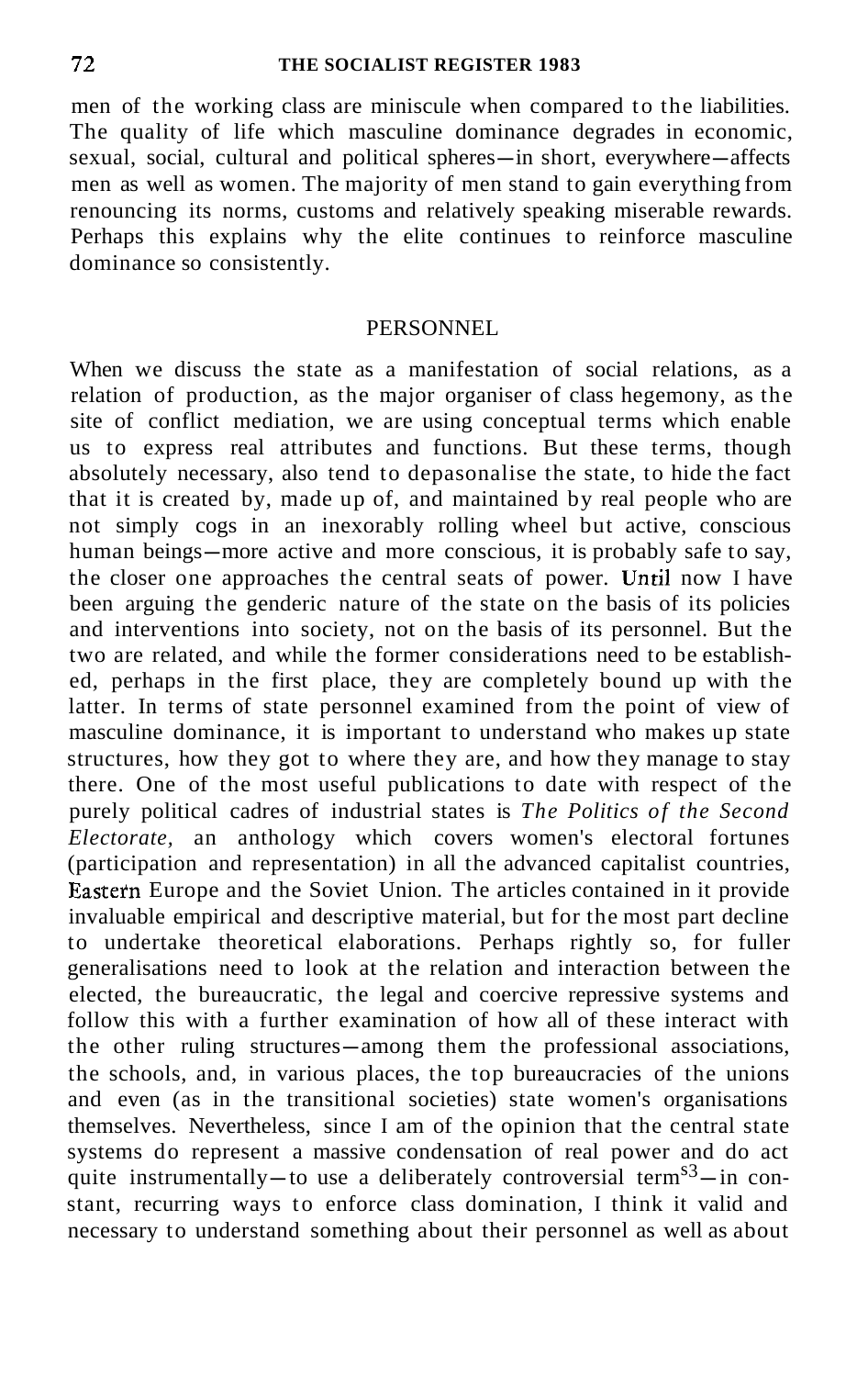their policies and forms of governing.

For the purposes of this article, I am going to take as given that the people at the top of these systems are not as a rule children of the working class, nor do they for the most part represent the interests of the working classes in their decisions and activities. What I want to talk about here is that the people at the top of these systems also tend not to come from the female  $\sin^{44}$  and have the same record with respect to women's interests that they have *vis-à-vis* those of workers.

First, with respect to the question of elected representatives in the capitalist countries: women are most highly represented in local and municipal governments where elections are not dominated by political parties. When local politics are organised along party lines women's presence drops, and continues to diminish with each 'higher' level of centralisation, until they are hardly to be found in the rarefied atmosphere of government benches and cabinet meetings at all. Up to the present it has been acceptable to suggest that women's absence from these levels was due to their 'socialisation', the burden of domestic responsibilities and the sexism of the electorate. But with the publication of recent material, scholars have been forced to conclude what any politically active woman has known all along: the primary responsibility for women's absence lies with none of these factors, although they play a sometimes important secondary role. It is found, first, foremost and most importantly, in men's conscious exclusion of women from positions of authority and responsibility.<sup>55</sup>

In liberal democracies, governmental teams are made up of elected representatives of a number of political parties, and it is within these parties that the most important systematised exclusion primarily takes place. It happens through several related mechanisms. First there is the most blatant form of the sexual division of labour, still institutionalised in all the major capitalist parties and in most of the worker's parties to this day: the separate organisation of women into women's 'committees' or 'sections' or 'auxiliaries'. These organisations are charged with and actually do perform the majority of daily party maintenance work, such as meeting organisation, local fundraising, secretarial functions, envelope stuffing and electoral canvassing. Unfortunately, the performance of these duties appears for the most part not to qualify persons for positions of party responsibility. Research (and experience) shows that these positions go to the people who control the funds and make political policy and alliances; people who are almost always men freed from much of the organisational nitty-gritty by the women's support work.<sup>56</sup> (Note that appropriation structures political party relations as well.) Thus in the mixed gatherings of party life where political policy, strategy and selection of candidates is formally decided, the men predominate and dominate. Candidate selection itself is a process which has various modalities in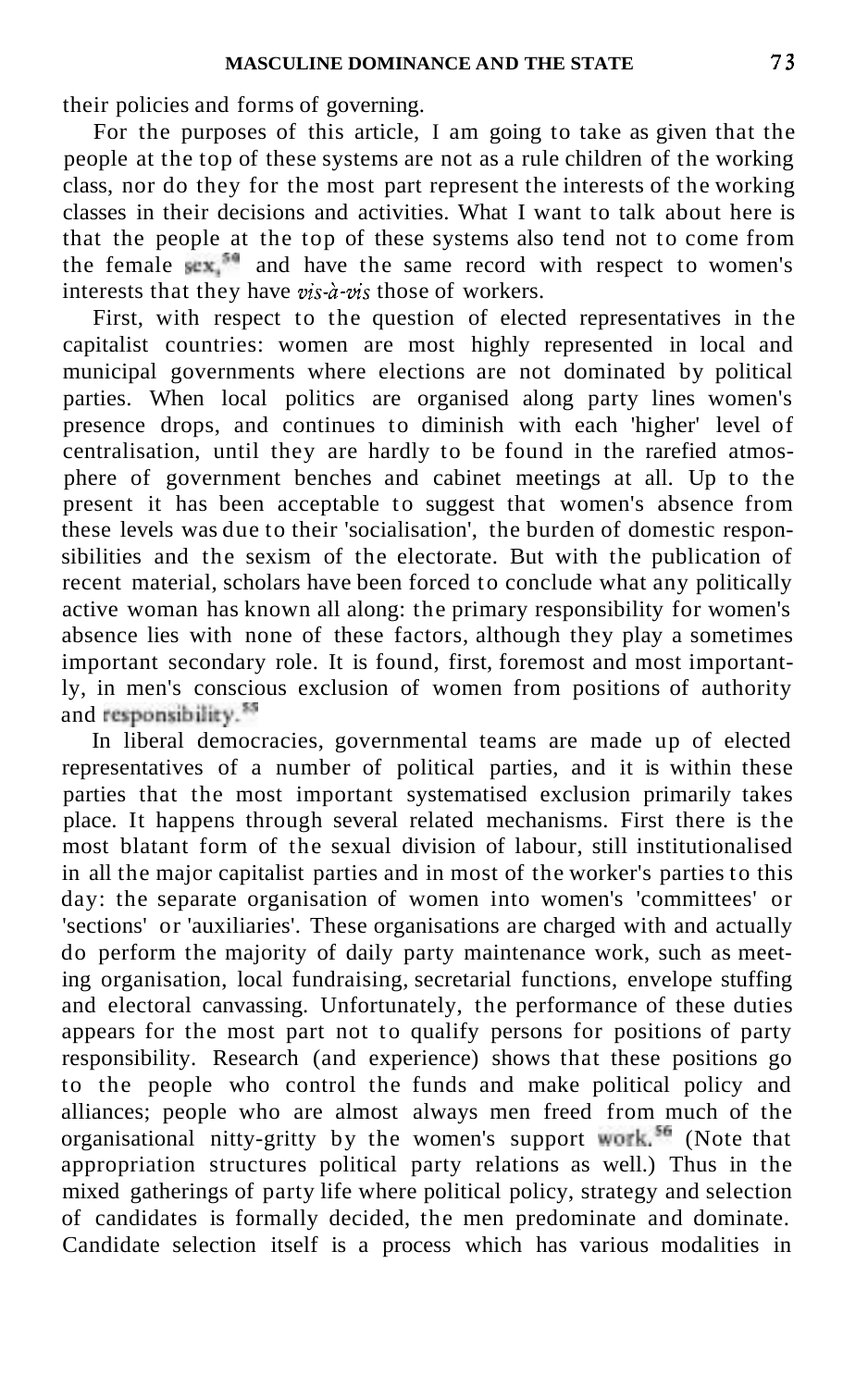various parties, but is usually decided upon with the criterion of party service uppermost—the criterion reflecting priority to those with experience in the masculine side of affairs.

There have always been women who have refused the sexual division of political labour, and sought to be politically active in the fullest sense of the term. But the sexual segregation of the mass parties has worked against them, and against their ability to represent women. In cutting them off from the majority of women in the parties, it has deprived them of a feminine base of support and forced them to seek the approval of the male party membership and leadership. This has so effectively undercut their capacity to speak out aggressively on behalf of women and against masculine dominance that we can find almost no strong feminists among the women who have reached the apex of party power in industrialised societies (Margaret Thatcher being the quintessential example of those who have)." For women who do evade the sexual division of labour and/or are strong feminists, major parties have a back-up, highly effective form of discrimination which usually works where others have failed: these women are simply denied winnable constituencies. It thus requires a major mobilisation of women and sympathetic men in the constituency associations (where these wen have supreme power of selection) to obtain such candidacies, and these in turn require a great deal of time and money, two things that women, who in general are less affluent and more overworked than men, have in scant supply. Sexual segregation and masculine control of candidacies then set a series of catches in motion which guarantee that few women and fewer feminists will make it to the top. Non-political party positions mean no good candidacies; no good candidacies means irregular legislative experience at best; this in turn means no cabinet participation, which means no real power, in and outside the party. Finally, for those women who manage to get elected and to get appointed to cabinet posts, there is the final catch. They are assigned primarily to portfolios which are concerned with matters relating to 'women and the family'-health, education, community services, culture (leisure, arts and sports)-and restricted from the high-powered departments such as transport, finance, foreign affairs and the military.

These extremely blatant and powerful mechanisms of masculine control by no means exhaust the list of ways in which men order and keep unto themselves political associations which are in name representative of both sexes. The routines of party life, the skills which are valued, the extraordinary double standard of behaviour for men and women, and the priorities and values of programmatic elaboration have all been analysed and shown to embody masculine dominance in a series of ways ranging from the most overt to the most subtle. I think that these are as important as, for example, the issue of selection of candidates.<sup>58</sup> Indeed, as far as the crisis of the far Left is concerned, these other forms of masculine power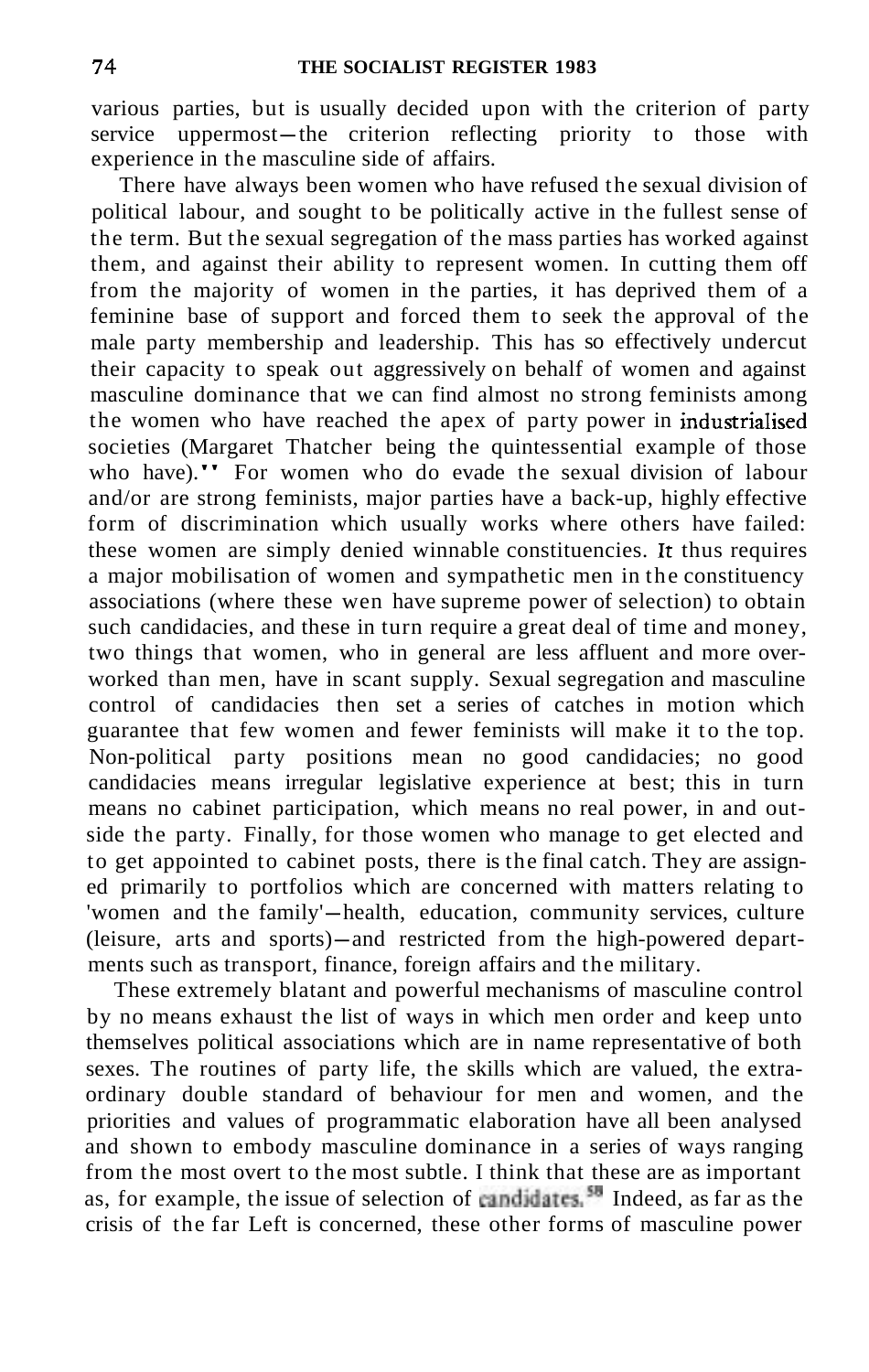are more important than the issue of candidatures per se. But I have become increasingly convinced that internal party power, while in and of itself protected jealously by men as a group (sometimes unconsciously, especially on the Left), is profoundly connected to the notion of power that will eventually be held in society as a whole, and that it is the deeply rooted genderic exclusion of women from governing, authoritative positions as well as the protection of position, petty privilege and brittle egos, that is working against women within party structures, and in the name of which the internal divisions are perpetuated and reinforced. Men have been raised to experience their masculinity-inseparable in any meaningful way from their identity-as defined by their political control over women. Women's appearance as full-scale political beings is the most threatening phenomenon of all  $vis\cdot\hat{a}-vis$  the genderic division of labour. If women adopt the forms, values and standards of masculine dominance (as the majority of top-level women politicians do today), they are much more easily assimilable, although even then they are as scarce as hen's teeth. When they challenge those forms and standards, they are either summarily excluded, as in the parties of the conservative Right (the Tories in Britain and Canada, the Republicans in the US, and the more conservative wings of Canadian Liberals and American Democrats), or exploited and contained, as in the parties of the Centre (the British Social Democratic Party, the American Democratic Party, the Canadian Liberal Party). In the reformist mass workers parties the relationship between masculinism and feminism is more complex: feminism tends to be both exploited and contained for purposes of party recruitment and electioneering, respectively, but the ideology of commitment to the underdog opens up a political space for women and men who want a more serious approach to the issues of masculine dominance, and thus enables a far more real process of protracted political struggle to take place than in any of the bourgeois parties. In the groups of the far Left, the problems are in some ways worse: a more rigid ideology than that of the opportunistically pragmatic mass parties means, ironically, a greater resistance to the theoretical and programmatic elaborations from a feminist point of view; and the same is true with respect to organisational innovations. Moreover, and most crucially, the marginalisation of the far Left in this historical period denies its women and sympathetic men members a mass base amongst sectors who not only want to see progressive change in the relation between the sexes but see those changes as desirable for and in the far Left groups.

The other system I want to address here is the government bureaucracy, the non-elected army of workers and managers who run the administrative machinery of state. The by-now-familiar pyramid pattern is in evidence here as well, with women making up the vast majority of clerks and secretaries who type, process, file and retrieve the mountain of forms and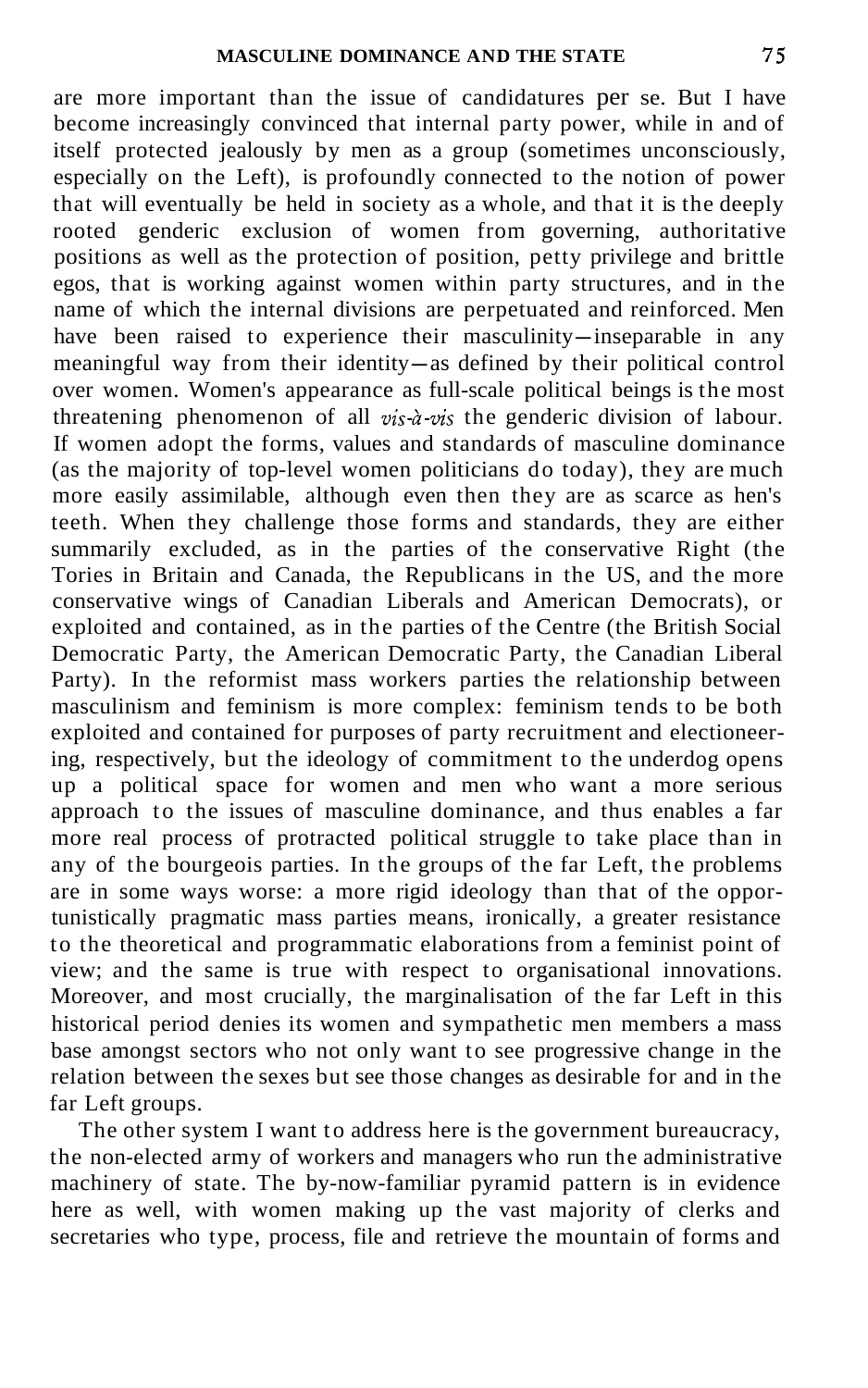letters on which the upper echelons rest. At the top we are once again in a men's club. As in the political parties, the *de facto* sexual segregation of the work force at the bottom of the pyramid is the single most important factor in determining who will move up it, and we need spend no more time elaborating on that. But since the goals of bureaucratic upward mobility can be achieved only through formal promotion, not election, and since promotion is a process in which those from below are selected by those from above, with little room for the kind of alliance-making that goes on in political parties (you deliver x, I'll deliver y, etc.) the mechanisms operating for female exclusion are a little different in form, if not in substance. The woman who now heads a small federal department in the Canadian government called Status of Women Canada, and who is de *facto* occupying a deputy minister's position (she is the only woman at this level in Ottawa, and her title is, despite the job, director, not deputy minister) says,<sup>59</sup> as does a growing body of research, that the differences in men's and women's job performance works against women in the following way: women tend to spend *more* time on the substance of their work. . . and less on the different kinds of activities which will move them up the bureaucratic ladder. For when it comes to actual personnel selection, the men at the top tend to choose those with whom they are most 'compatible' and with whom they can work most 'comfortably', those whose 'performance' and 'style' they've come to 'know and like'. The jargon may be different in London or Washington, but the effect is the same. Women who do not organise their worklives the way men do-from the connection-making to the odd hours for important meetings (like dinner-time, Saturday mornings and -Sunday nights), who do not identify with the goals and methods of the male-dominated bureaucracy-will by definition not be seen as 'compatible' with the men, and the very few women, who do. Of course, as with party politics, women who seek upper-level appointments not only accept these conditions of work and the havoc they play with personal life, they must also cope with the resistance which the very construct 'masculinity' puts up to their presence in the male realms. This is expressed by a rather more rigorous, if sometimes circuitous, weeding-out process of feminist civil servants than of those women who accept the masculinist modalities.<sup>60</sup> Sexual harassment plays an important, if little understood, role in keeping strong women down as well, and the double standard of evaluation and behaviour also comes sharply into play, with women being judged not only more harshly but on the basis of sex appropriate behaviour which in itself creates an insurmountable obstacle: women who are aggressive, verbal and decisive are judged negatively and rejected for breaking gender rules, yet upper echelon positions demand aggressive, decisive and literate qualities in their members. And on it goes. The sexual division of labour which relegates women to sustaining roles at home and in the paid workforce,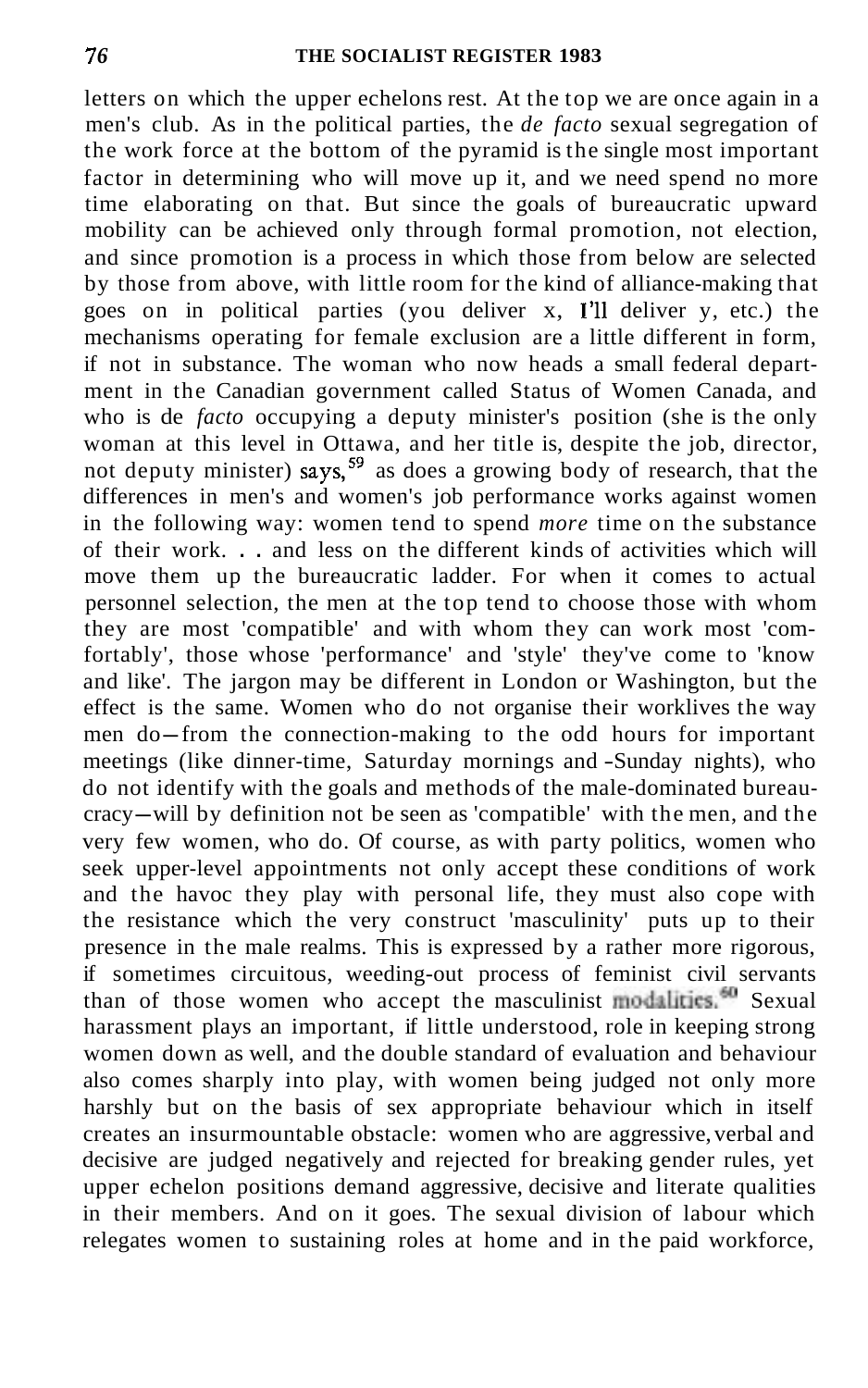and assigns to men responsibility for largescale social decision-making on the basis of their freedom from such labour, is reproduced within the government bureaucracy as well.

The implications of masculine power within these two systems of the core state apparatus are important to understand from a strategic point of view, and I will briefly return to this in the concluding section. Here I want to add a few more general points about the reproduction of masculine power within state apparatuses more generally. First of all, it would be useful to have detailed and exact understandings of the way in which masculine dominance reproduces itself in the other central apparatuses, and the differences between apparatuses in local, regional and national formations. It would also be very helpful to understand the impact that a growing number of women are having on these apparatusesfrom the political parties to, say, the legal system where, in parts of the US and Canada for example, graduating classes in law school are now composed of almost onethird women. What will be crucial to a mapping of that impact is a clear sense of the distinction and relation between feminism, capitalism and socialism. For, as we have seen with the so-tospeak renegade sons of the working class, it is not only or so much one's background but also one's present and future orientation that determines one's position in the overall scheme of things. If we have whole female generational cohorts adopting the modalities of masculine, as well as capitalist, politics, aspiring collectively to the Thatcher role-model, this will not constitute a qualitative step forward. I think such a uniform development *extremely* unlikely, but what is probable is that some important segment of the seventies cohort will adopt the positions and functions of masculinism and capitalism, just as important cadres thrown up by working-class organisations adopt social-democratic, and worse, liberal and conservative policies and positions. One's sex will be no more a guarantee of progressive politics than one's class origins.

It is also important for Marxists and feminists to familiarise themselves with the information regarding the reproduction of masculinist power in the apparatus of transitional states. Many of these are of course identical, in terms of face-to-face interaction, sexual divisions of labour, sexual harassment and coercion, double standards of political and sexual behaviour and the like. But it is important for strategic reasons to understand the peculiarities of these systems as well, including the traditions and modalities of the respective national Communist Parties, and special power bases of the male bureaucracy in heavy industry,<sup>61</sup> the centralised seats of political power, the overt repression of explicit feminist forces,  $62$ and the relation between symbolic functions and positions of real authority and power. Such an understanding would lay the basis for targeting the necessary changes, practically speaking. Theoretically speaking, it helps to bring into even sharper focus the autonomous effectivity of masculine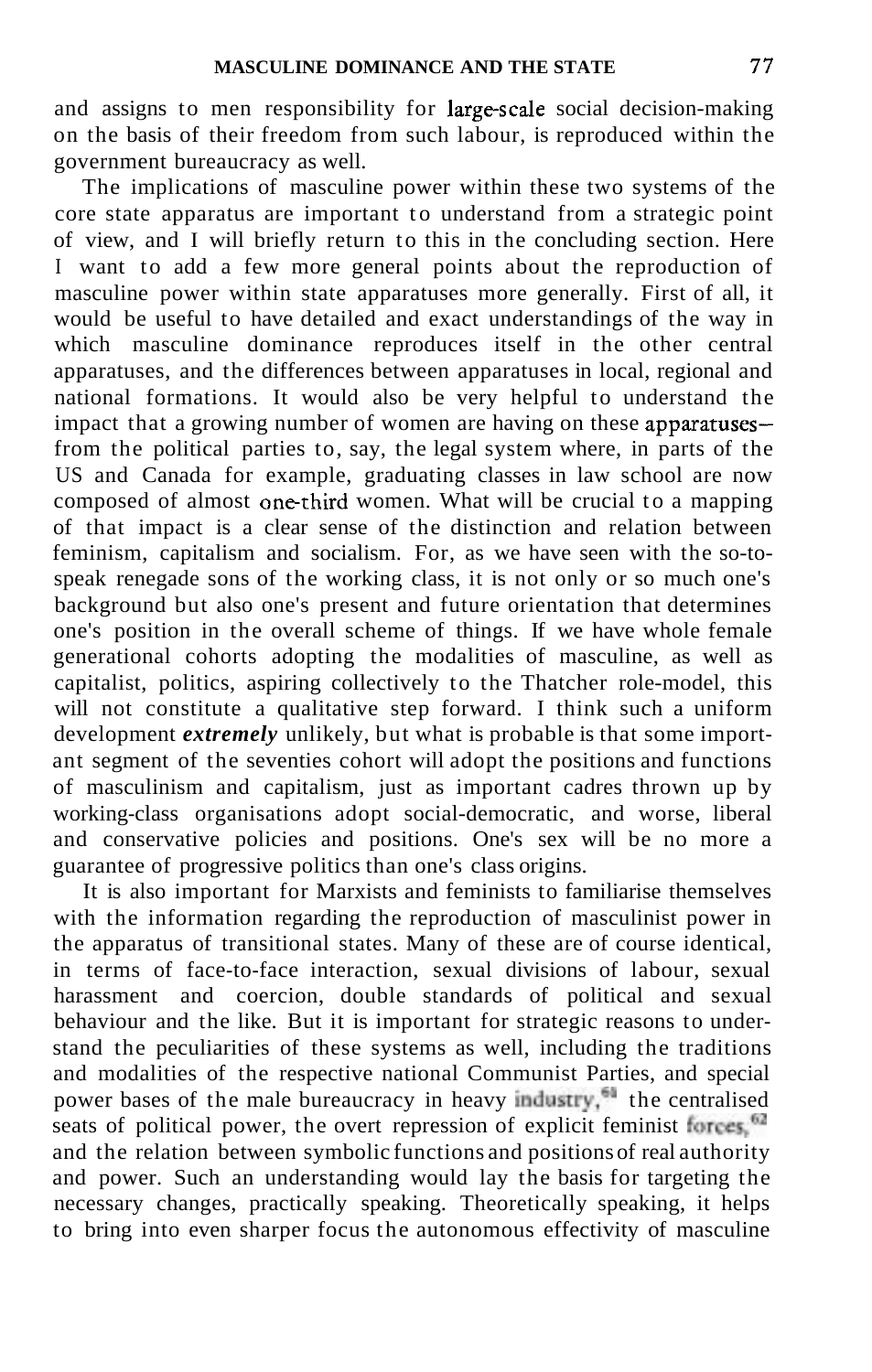dominance as an organising principle of state formations.

Last, but not least, is the serious and essential question of the coercive and repressive apparatus of industrial states, capitalist and transitional: the military, para-military and intelligence operations which constitute such enormous positions of the state as a whole, and whose power is both massive and ubiquitous. Marxists have always seen standing armies as instruments of naked ruling-class power within capitalist state formations, and have accorded them important study and weight in the political life of transitional societies.<sup>63</sup> But nowhere to my knowledge has there been any speculation or sustained consideration of the consequences of the masculinist composition and traditions of armies in this most masculinist of all systems of power. In capitalist countries, armies organise men into a men's society in which the rules and conditions which affect one's well-being are entirely severed from those with reflect, even if in partial and stunted terms, the needs of women and children-in other words, the productive and reproductive needs of the species. This principle works in less extreme, but nevertheless clearly discernable terms in police forces and intelligence services as well, and thus characterises the whole of the repressive apparatus. In transitional societies, with pre- and postinsurrectionary periods, there is potential for the army to play more progressive roles insofar as it plays a major role in mobilising the population for the process of social reorganisation and reconstruction. But as the insurrectionary period recedes, the army loses its nature as a force of liberation, a chain of rank and command independent of the control of the troops becomes institutionalised, and the armies of the transitional societies come to look and act more and more like those of the capitalist states. Invariably this process brings with it a new retrenchment of masculine dominance in every sense of the term.

The lack of Marxist discussion concerning the relation between masculine dominance and militarism, in fact the resistance to this discussion among many men Marxists, is in my opinion one of the most serious problems in Marxism's inability to come to terms with and grow from the feminist contribution. Feminists argue that there is in masculinism an orientation to conflict resolution trapped within the modalities of brute force; a system of ranked command which abstracts and absolves its members from responsibility for life, a lack of connection with the conditions of life (human and biospheric) so profound as to mystify the material limits of it; a sense of the need for the endless exploitation and domination of nature rooted in the masculinist orientation to life itself.<sup>64</sup> I am aware that as I write these words I have left behind the vocabulary of Marxist discourse, but like many other feminists, I am profoundly convinced that it is Marxists who must learn to understand the meaning of these perceptions and the theoretical and empirical material which has generated them. For if it is true that some of the feminist analysis has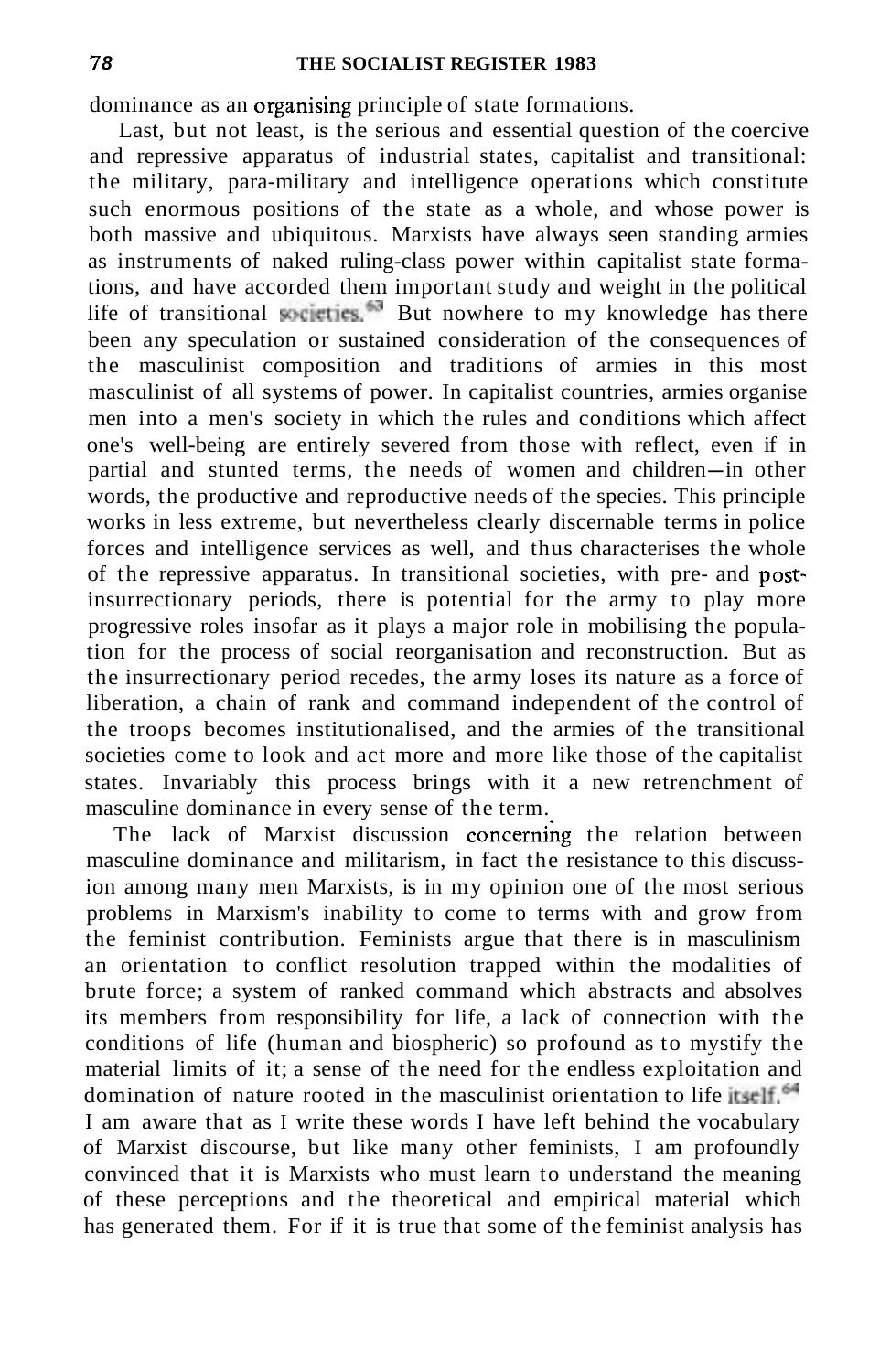obscured issues of economic class and imperialism in more general discussion, it is equally true that the Marxist analysis has obscured issues of gender-class with even more disastrous results.

### SUMMARY AND CONCLUSION

Having argued very hard for a conceptualisation of the relations between the genders that involves systematic appropriation, inequality, conflict and domination, it is now necessary to add one mandatory point: I have no wish to obscure economic-class differences between women by insisting on the category of gender-class. Obviously not all women are equally oppressed, and women affiliated to ruling-class men are as a rule less oppressed than working-class women. Class privilege has always softened and continues to ameliorate the conditions of life for ruling-class women and even to buy them off from feeling and expressing solidarity with their working-class sisters, whose labour they also appropriate, directly and indirectly. But I do not think that this dynamic is qualitatively different from the way in which gender-class has organised cross-economic-class masculine privilege, and bought off labouring men who have opted to retain their gender-class privilege rather than unite in struggle with their working-class sisters against the oppressors of the ruling economic-class. In other words, class divisions of both kinds cut across one another, but this makes them no less real, just more complicated. The situation is complicated further still by the fact that gender-class relations are lived in different ways than the relations between economic-classes because women and men have, for the most part, depended on one another for mutual, if unequal, aid, and have shared for the most part a mutual, if unequally free, sexuality. Genderic relations of stable mutual aid are breaking down very fast in capitalist society, but not to any great sense of joy or liberation as 'free' men and women with children confront the expanse of masculinist capitalist chaos on their own. Likewise, the old sexual arrangements are in process of profound turmoil and change, with the women's and gay movements representing the socially positive poles of possibility, and the commodification of sexuality representing the negative. Gender-class relations need to be understood in terms of the ways in which every human being feels and experiences them, as well as in terms of the way that impersonal states manipulate them, if we are to find humane and that impersonal states manipulate them, if we are to find humane and liberatory means of transcending them. They cannot be 'smashed'—they must gradually be dismantled and wither away. Gender relations are passed on generationally and interiorised within the personality at a profound level, but with all the inevitable contradictions that must exist as a result of, among other factors, the lack of fit between what we learn as children and what we must live as adults. The intrapsychic and social experience of such contradictions is a pool of potential transformative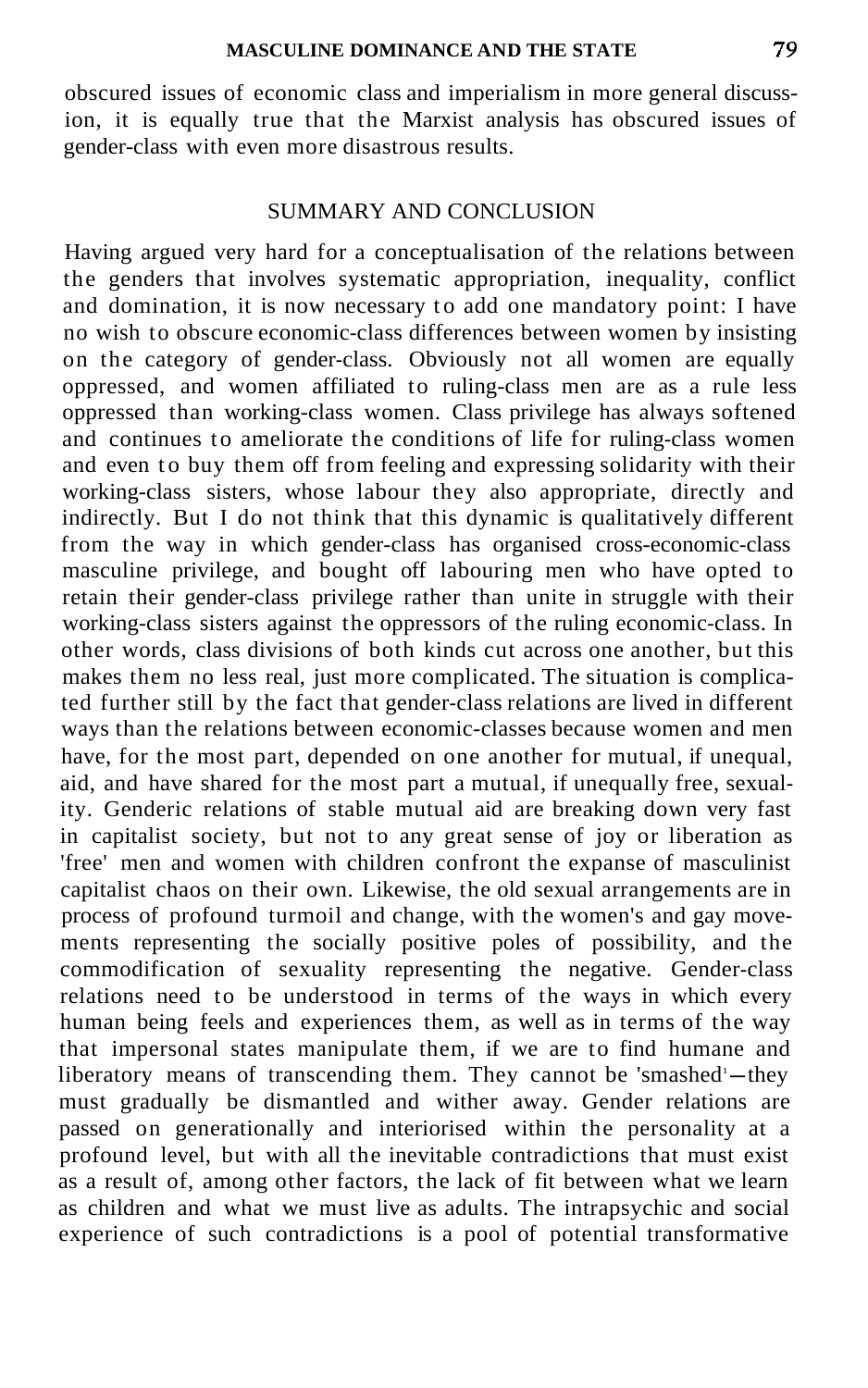consciousness and desire, but also of painful and terrified reaction which when mobilised acts as a massive brake on social change. Again, strategically, we must address ourselves to the political problems posed by the crisis of gender relations and the existence of masculine dominance.

Thus a revolutionary strategy which aims at real transformation must have feminist as well as classically socialist principles. Socialist-feminist or feminist-socialist, it needs to help those seeking progressive change to learn to draw the feminist line much as up till now it has helped people to draw the economic-class line. Because of the non-economically centralised nature of masculine dominance and because of men's and women's mutual sexuality, we cannot speak of the need to 'expropriate' the dominant gender-class. But if the power men possess in political life (based on their appropriation of women's labour and women's exclusion from politics) is not both shared and transformed, socialism will be blocked just as surely as if no capitalist expropriation had occurred. Thus we must speak of **displacing**, over time and through processes of qualitative change, at least half of the masculine cadres who now rule society on a planetary basis, and of changing the whole relation of the genders to political power and reproductive labour. The path to socialism can only travel through the transformation of gender as well as economic relations if social relations really are to lose their character as matrices of domination. The practical implications of this position are as extensive as are the programmatic, strategic, tactical and organisational aspects of common work and struggle, and are expressed at all these levels simultaneously. To tackle these we need to work at change on each distinct but linked level in which unequal gender relations express themselves: the intrapsychic, in which each individual man and woman must take responsibility for overcoming the legacies of sexism; the interpersonal-in couples and families and close friendship groups; in social and political associations in which we work or which we alternatively construct to express and organise our public life as a species. We must, as many feminists argued during the British debate on the Alternative Economic Strategy, change the values that guide our efforts in these associations, and place the values which stem from the reproductive aspects of our lives at centre stage. The existence of human life depends on its actual, day-today, bodily reproduction, and on the existence of a biosphere of which it is a part and without which it cannot survive. Because of the genderic division of labour the principles which guide the masculinist state are those based on an abstraction from and a denigration of those aspects of existence, a smash-and-grab attitude to the world, a rape of nature, an endless plunder and greed for domination.

Until now, Marxism has not seen this problem, for two important reasons. First, Marxism itself is a product of what Mary O'Brien has called male-stream thought, a stream which has taken the sexual division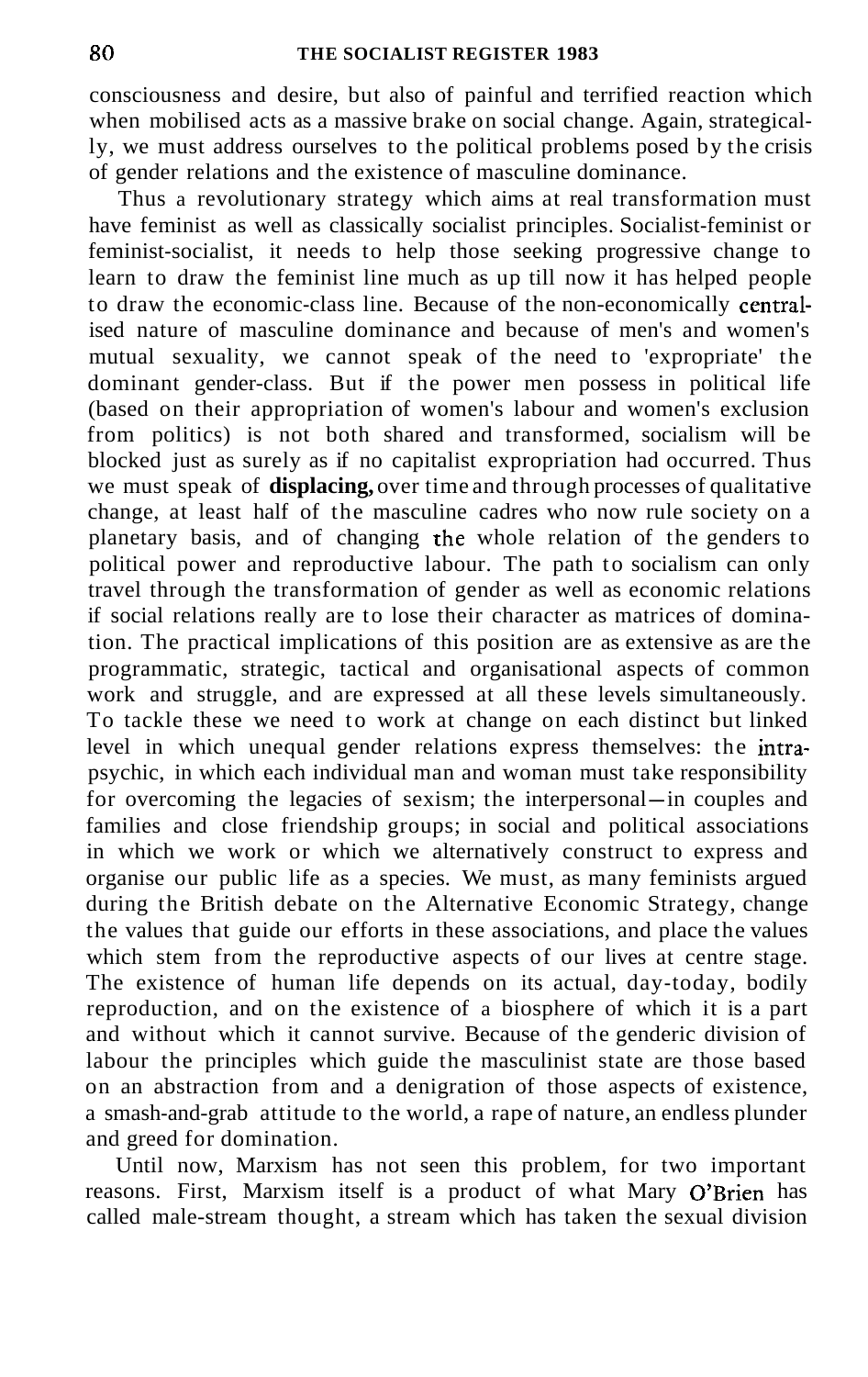of labour for granted as natural and unproblematic. Its categories have assumed and therefore mystified that division of labour, and Marxism's organisations have reproduced it, adopting forms of functioning and power which have been labelled proletarian and revolutionary, when in reality they have masked significant forms of masculine privilege, values and priorities. Second, and not unrelated, Marxist men (the majority gender in the Marxist movement) have benefitted from women's reproductive and nurturant labour just as much as any other men, and they have been tremendously reluctant to give it up. The reasons for this reluctance are similar to those of men outside the movement. Practically, it is much harder to go to meetings, organise campaigns, run for parliament or write complicated, demanding theory if one has to wash socks, cook meals, clean house, nurse sick relatives, do homework with the kids and spend a lot of time figuring out how to mediate between the conflicting emotional and material needs of family members and/or close friendsall of which women do, and all of which are absolutely indispensable labours to human existence. Additionally, connectedly and no less compellingly, Marxist men are socialised like other men and share with them deeply felt values of masculine identification, the negative aspects of which require (unless worked through consciously) certain forms of ritualised as well as practical subordination from women. (It is not only time-consuming but also 'unmanly' to do many aspects of reproductive labour; it is definitely a blow to one's masculinity to be rejected in favour of a woman for a political position, or for that matter as a sexual partner.) The problem is that all these masculine investments serve the camp of the class enemy, and make it impossible to build the kinds of alliance between socialist men and women that we need.

But, and this is why so many feminists are engaged in this debate with Marxist men, Marxism is also the most radical of the world views to come out of the male-dominated epoch of human history, and many of us still think that it carries within it the possibility for the correction of its internal omissions and distortions, and the practical transcendence of its internal weaknesses. The commitment to a human society free from domination and the implacable opposition to ideological mystification put Marxism as a theory and a movement in a qualitatively different position  $\frac{\partial}{\partial s} \dot{\alpha} - \frac{\partial}{\partial s} s$  feminism than any other male-stream social theories. This is not simply a rhetorical point: there is evidence for it in the superior performance of workers parties, even of the most reformist nature, on issues affecting women when compared to those of the bourgeoisie, and in the fact that some of the most important strategic discussions about the actual making of a non-sexist society take place through and around women and men who are Marxists, or Marxist-feminists. But these positive achievements are too small and partial in comparison with what is demanded by the reality of masculine domination and more must be done.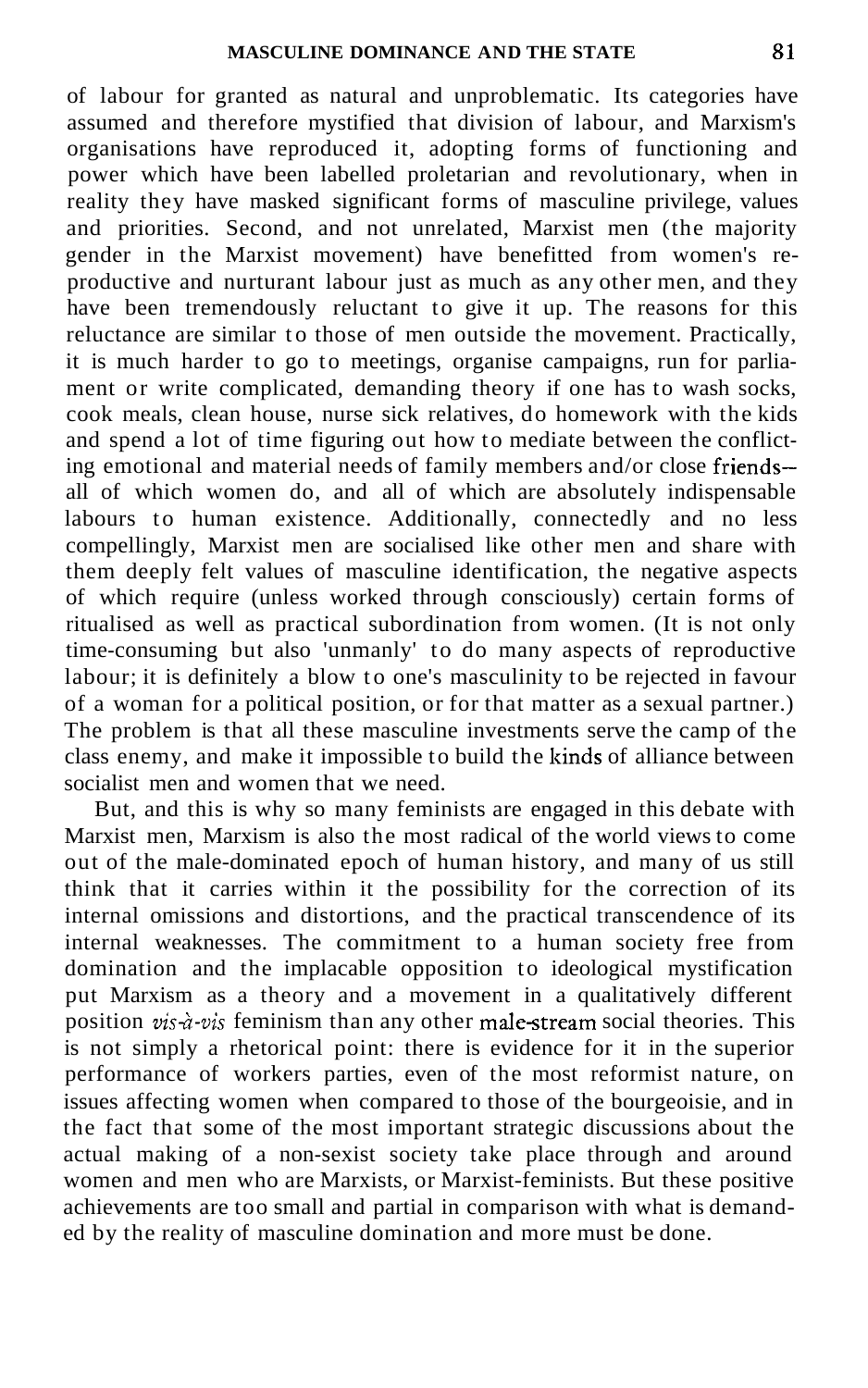The challenge for Marxism is to help bring the so-called feminine values into the public sphere, and to help guide political life on that basis. Marxism must break from its Stalinist and masculinist heritage by learning to work with modalities of self-activity and self-organisation that take into account the gender division of labour in the working class and other oppressed social strata. There must be a conscious commitment on the part of Marxist men to take all appropriate means at all times to dismantle that division of labour, whether in mass campaigns and parties or in local politics, study groups and smaller political organisations. Through affirmative action in all political and social associations, we must all attempt to implement the inverse law of masculine domination: a greater presence for feminist women the more centralised the level. Men need to meet in workshops within all manner of political and social associations to discuss together the questions and problems they encounter in dealing with sexism and masculinism so that they can begin to hold *each other* accountable. This will set the precondition to their being able to set goals with women in what must be, at many crucial levels, a mutual battle to overcome masculine domination. And insofar as Marxist theory *per se* has a useful role to play in the longer and larger process of social transformation, Marxist men must begin to engage as seriously with feminist political theory as feminists have done with Marxist political theory. If we really do want to constitute forms of public coordination and cooperation which maximise the creative potential in both individuals and collectivities, Marxist men really must engage with feminism at all levels, to see what can be learned and changed, so that we can go forward together towards human liberation.

#### **NOTES**

- **1. Marx** Centenary Conference, Department of Economics, University of Manitoba, March **12-15, 1983.** For their special concentrated contributions of intellectual stimulation and practical help, I want warmly to thank Suzanne Findlay, Jackie Larkin and Pamela Walker. In addition, since this paper comes out of a long process of thought, discussion and practical work, I want also to thank Deirdre Gallagher, Roberta Hamilton, Meg Luxton, Heather-Jon Maroney, Wally Seccombe, and at a somewhat greater distance from my day-today life, Zillah Eisenstein and Nicole-Laurin Frenette, for the important contributions they have made over time to its production. Of course, I take sole responsibility for the contents of this paper.
- **2.** The state is not the sole repository of the ruling apparatus. See Dorothy Smith, 'Women's Inequality in the Family', in Alan Moscovitch, ed., *Essays on the Political Economy and Sock1 Welfare* (Toronto, University of Toronto Press, **1981);** Zillah Eisenstein, *The Radical Future of Liberal Feminism* (New York, Longman, **1981).**
- 3. See Ralph Miliband, *Marxism and Politics* (Oxford, Oxford University Press, **1977).**
- 4. There is no one term which is satisfactory to describe all the societies in which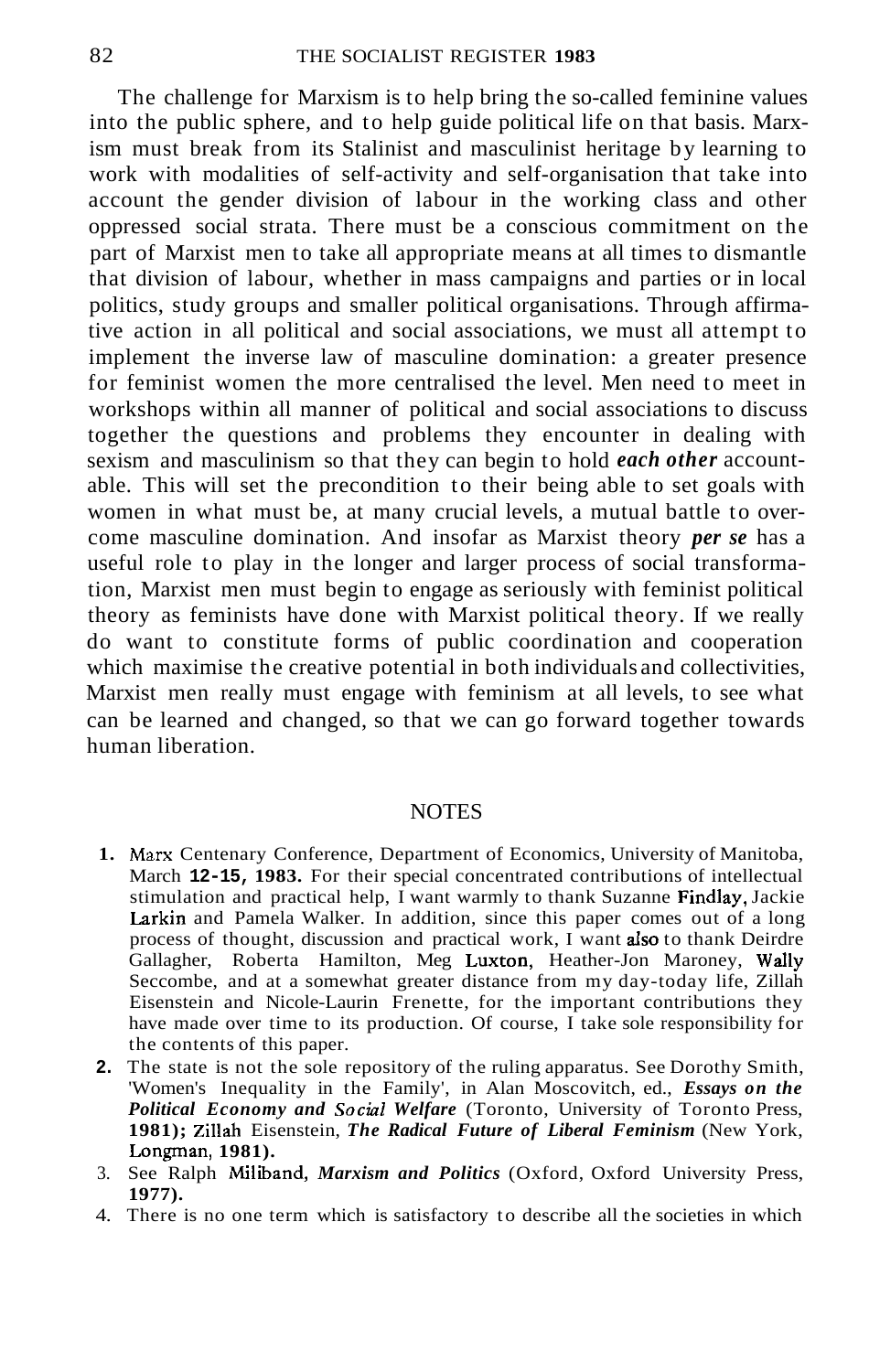some sort of collectivisation of the means of production has occurred. But I do not agree with the term state capitalism, and certainly not with 'actually exist-<br>ing socialism' – transitional societies seems preferable to me. ing socialism<sup>1</sup>-transitional societies seems preferable to me.

- See for example *Socialist Democracy,* Statement of the United Secretariat of the Fourth International (1979), available from: 2 rue Richard-Lenoir, 93108 Montreuil, France.
- Sheila Rowbotham, 'The trouble with "patriarchy" ', and Sally Alexander and Barbara Taylor, 'In defense of "patriarchy" ', in Raphael Samuel, ed., *People's History and Socialist Theory* (London, Routledge and Kegan Paul, 1981); Joseph Interrante and Carol Lasser, 'Victims of the Very Songs They Sing: A Critique of Recent Work in Patriarchal Culture and the Social Construction of Gender', *Radical History Review* No. 20, Spring/Summer 1979; Barbara Ehrenreich and Deidre English, *For Her Own Good* (Garden City, Anchor, 1979), Introduction; Michèle Barrett, Women's Oppression Today (London, Verso, 1980); Lydia Sargent. *Women and Revolution* (London, South End Press, 1981).

Catherine Hall, 'Gender Division and Class Formation in the Birmingham Middle Class, 1780-1850', in Raphael Samuel, ed., op. cit.; Joseph Interrante and Carol Lasser, op. cit.; Dorothy Thompson, 'Women and Nineteenth Century Radical Politics', in Juliet Mitchell and Ann Oakley, eds., *The Rights and Wrongs of Women* (London, Penguin, 1976); Nicole Laurin-Frenette, 'The Women's Movement and the State', *Our Generation* Vol. 15, No. 2, Summer 1982; Meridith **Jax,** *The Rising of the Women* (New York, Monthly Review Press, 1980); see also Peggy Reeves Sanday, *Female Power and Male Domination* (London, Cambridge University Press, 1981) for an interesting approach to much earlier periods.

Michelle Zimbalist Rosaldo and Louise Lamphere, eds., *Women, Culture and Society* (Stanford, Stanford University Press, 1974); Rayna R, Reiter, *Toward*  An Anthropology of Women (New York, Monthly Review Press, 1978); Margaret Benston, 'The Political Economy of Women's Liberation', *Monthly Review,*  Vol. **xxi,** No. 4, September 1969; Rae Lesser Blumber, *Stratification: Socioeconomic and Sexual Inequality* (Milwaukee, W.C. Brown, 1978); Hugh Armstrong and Pat Armstrong, *The Double Ghetto* (Toronto, McClelland and Stewart, 1978); Annette Kuhn and Ann Marie Wolpe, *Feminism and Materialism*  (London, Routledge and Kegan Paul, 1978); Meg Luxton, *More Than* A *Labour of Love* (Toronto, The Women's Press, 1980); Bonnie Fox, ed., *Hidden in the Household* (Toronto, The Women's Press, 1980); Mary O'Brien, *The Politics of Reproduction* (London, Routledge and Kegan Paul, 1981). Also see notes 7., 11. and 15. for additional material; and see note 43. for material dealing with women's labour in the transitional societies.

The term 'genderic' was coined by Mary O'Brien, op. cit. It is used here and throughout to indicate the relations characteristic of gender-class. As expanded on below, and adapted from Ehrenreich and English, op, cit., the term 'patriarchy' will be used to refer to pre-industrial forms of masculine dominance and 'masculinism' to new ones characteristic of advanced industrial societies.

- 10. Frederick Engels, op. cit.
- 11. See Varda Burstyn, 'Economy, Sexuality and Politics: Engels and the Sexual Division of Labour', *Socialist Studies,* University of Manitoba, July 1983 (forthcoming) for a detailed analysis of Engels's text and an elaboration of the summarised interpretation given here.
- Ibid.
- Colin Turnbull, *Forest People* (Touchstone Books, 1968); Richard Lee, *The !Kung Sun* (Cambridge, Cambridge University Press, 1979); Patricia Draper, '!Kung Women, Contrast in Sexual Egalitarianism in Foraging and Sedentary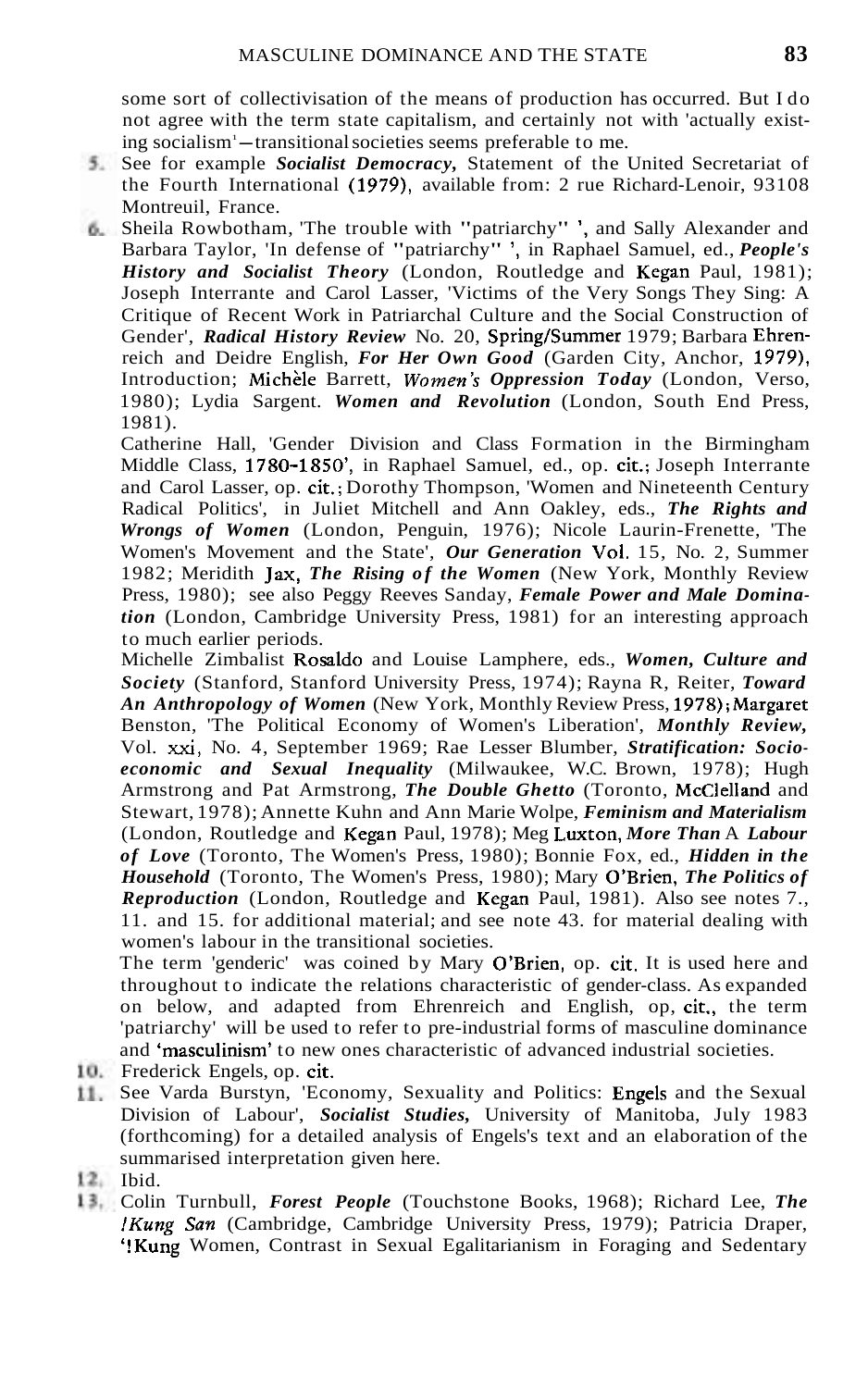Contexts', Rayna Reiter, op. cit.; Peggy Reeves Sanday, op. cit.; Rae Lesser Blumberg, op. cit.; Stanley Diamond, *In Search of the Primitive* (New Bruns wick, New Jersey, Transaction Books, 1974); Evelyn Reed, *Women's Evolution*  (New York, Pathfinder Press, 1975); Elizabeth Fisher, *Women's Creation*  (Garden City, Anchor Press Doubleday, 1975).

- 14. Rae Lesser Blumberg, op. cit., ch. 4 and 5.
- See Nicole Laurin-Frenette, op. cit.; Christine Delphy, *The Main Enemy: A Materialist Analysis of Women's Oppression* (London, Women's Research and Resource Centre, 1977); Christine Delphy, 'Continuities and Discontinuities in Marriage and Divorce', in L. Barkett and S. Allen, eds., *Sexual Divisions and Society* (London, Tavistock) for an analysis of appropriation in late capitalist society; see also Dorothy Smith, op. cit., and Mary O'Brien, op. cit.
- Varda Burstyn, op. cit.; Gayle Rubin, 'The Traffic in Women: Notes on the Political Economy of Sex', in Rayna R. Reiter, op. cit.; Gad Horowitz, *Repression* (Toronto, University of Toronto Press, 1977); Nancy Choderov, *The Reproduction of Mothering* (Berkeley, University of California Press, 1978); Dorothy Dinerstein, *The Mermaid and the Minotaur* (New York, Harper Colphon Books, 1976); see also Adrienne Rich, 'Compulsory Heterosexuality and Lesbian Existence', *Signs. A Journal of Woman in Culture and Society,*  Summer 1980. Clearly this is not to say that homosexual practices have been treated identically in all genderic societies.
- Gordon Rattray Taylor, *Sex in History* (New York, Harper and Row, 1970); Barbara Ehrenreich and Deirdre English, *Witches, Mid-Wives and Healers*  (Boston, Feminist Press, 1972).
- Cited in Greta Nemiroff, 'The Empowerment of Women', *Alternatives* (Oberlin College, Oberlin, Ohio, Spring 1982)
- Margaret Stacey and Marion Price, *Women, Power and Politics* (London, Tavistock Publishers, 1981), ch. **3.**
- Exceptional women of the ruling economic-classes have at times played important roles in mature state formations. But in virtually all these cases we are either talking about women administering a masculine-dominated state in the interests of the men to whom they are affiliated by kin, class or ideology in most cases (up to and including M. Thatcher) or, as in the case of women like Theodora of Byzantium, of even rarer cases of women trying to use the state to ease women's lot-an attempt that has met with the same fate as the social democratic effort to use the capitalist state to better proletarian fortunes. Even in these cases, up to the twentieth century, these women's access to the machinery of state was determined by their masculine affiliation and not by their own rights.
- For definitions of public and private in this context see Mary O'Brien, op. cit.; Stacey and Price, op. cit.; Eisenstein, op. cit.
- Meg Luxton, op. cit.; Wally Seccombe, *Reproduction of Labour Power in Three Modes of Production* (working title; NLB, forthcoming).
- Roberta Hamilton, *The Liberation of Women* (London, George, Allen and Unwin, 1978).
- Rachel Harrison and Frank Mort, 'Patriarchal Aspects of Nineteenth Century State Formation: Property Relations, Marriage and Divorce, and Sexuality', in Philip Corrigan, ed., *Capitalism, State Formation and Marxist Theory* (London, Quartet Books, 1980).
- 25. Michèle Barrett, op. cit., p. 138.
- Frederick Engels, op. cit.; Meg Luxton, 'Women, Work and Family', in Heather-Jon Maroney and Meg Luxton, eds., *The Political Economy of Women* (working title; Toronto, University of Toronto Press, forthcoming, 1984); Fraser Harrison,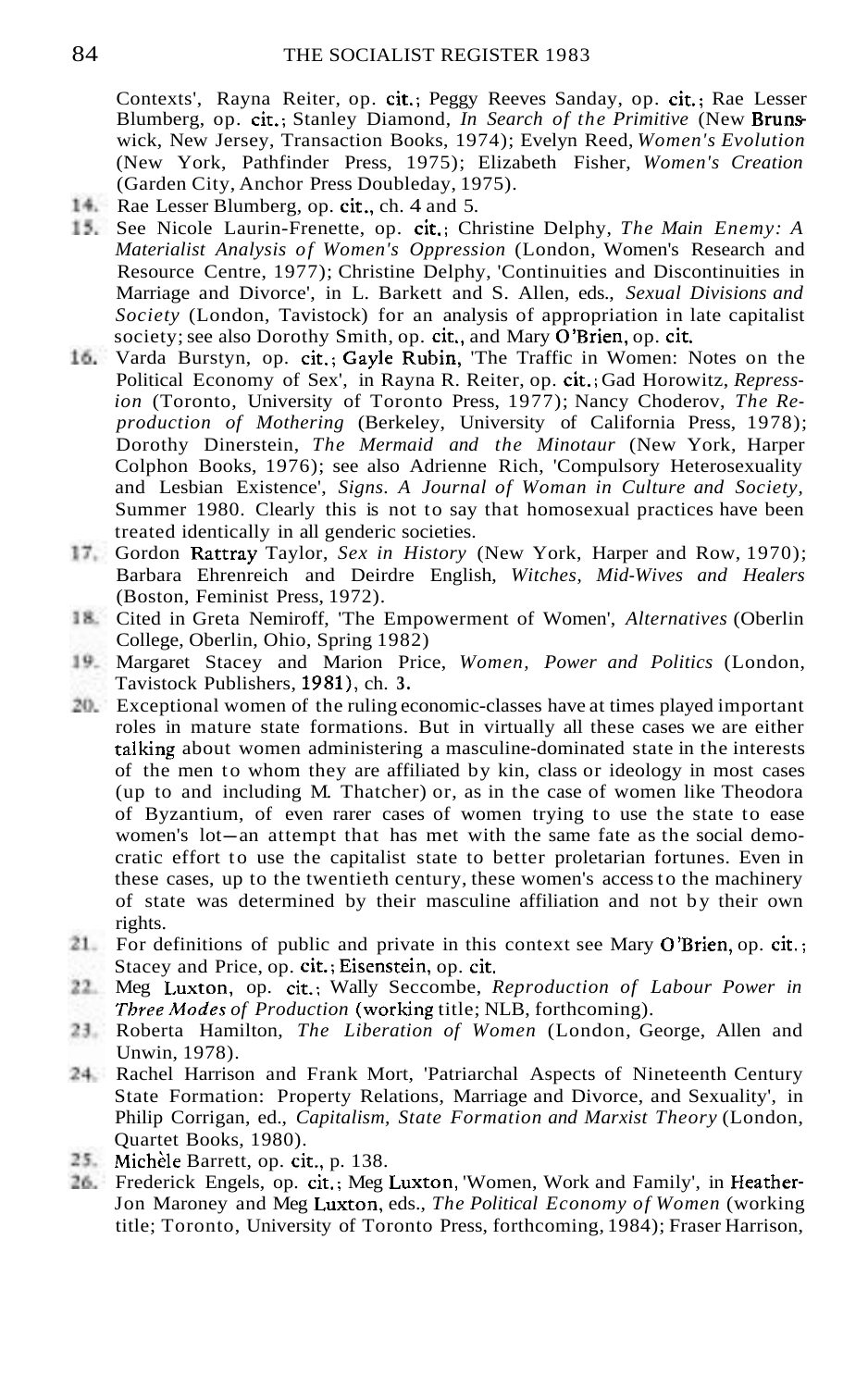op. cit.; Sheila Rowbotham, *Hidden from History* (London, Pluto Press, 1973); Sheila Rowbotham, *Woman, Resistance and Revolution* (London, Penguin, 1972); Sally Alexander, 'Women's Work in Nineteenth Century London, A Study of the Years 1820-1850', in Mitchell and Oakley, op, cit.

- Fraser Harrison, op. cit.; Lori Rotenberg, 'The Wayward Worker: Toronto's Prostitutes at the Turn of the Century', in *Women at Work,* op. cit.
- 28. Michèle Barrett and Mary McIntosh, 'The "Family Wage": Some Problems for Socialist Feminists', *Capital and Class*, No. 11, 1980; Meg Luxton, op. cit.; see also Jane Hamphries, 'Class Struggle and the Persistence of the Working Class Family', *Cambridge Journal of Economics,* Vol. 1, No. 3, 1977 for another analysis of the family wage.
- See for example Anna Davin, 'Imperialism and Motherhood', *History Workshop Journal* 5, Spring 1978.
- A wide range of material is available on this question. See for example Andrew Rosen, *Rise* Up, *Women!* (London, Routledge and Kegan Paul, 1975); Eleanor Flexner, *Century of Struggle* (New York, Atheneum, 1971); Catherine Cleverdon, *The Woman Suffrage Movement in Canada* (Toronto, University of Toronto Press, 1950).

Denise Riley, 'The Free Mothers: Pronatalism and Working Mothers in Industry at the End of the Last War in Britain', *History Workshop Journal* 11, Spring 1981 ; Ceta Ramkhalawansingh, 'Women During the Great War', in *Women at Work,* op. cit.; Carol Hymonwitz and Michelle Wisson, *A History of Women in America* (New York, Bantam, 1978).

- Betty Friedan, *The Feminine Mystique* (New York, Dell Books, 1963); Hymonwitz and Weisson, op. cit. For interesting discussions about the way in which this demobilisation was experienced (and aided) in one important area of cultural life in the US, see Molly Haskell, *From Reverence to Rape: The Treatment of Women in the Movies* (New York, Penguin Books, 1975), chapters 4 and 6; Marjorie Rosen, *Popcorn Venus: Women, Movies and the American Dream* (New York, Avon Books, 1974), chapters 3-6; Joan Mellen, *Big Bad Wolves: Masculinity in the American Film* (New York, Pantheon Books, 1977). A number of feminists have argued that this present wave of the women's movement has developed at least in part because its organising cadre are the daughters of their mothers' emotional and ideological revolt, which was absorbed along with and in contradiction to the renewed patriarchal and masculinist ideology of the fifties. I share this analysis of *ideological* roots.
- This term is borrowed from Wally Seccombe, op. cit. For discussion of its collapse see Varda Burstyn, *Feminism in the Political Arena,* Part *I* (CBC Transscripts, Box 500, Station A, Toronto, Canada M5W 1E6); Zillah Eisenstein, op. cit.
- Barbara Ehrenreich, *The Hearts of Men* (New York, Doubleday, 1983); Barbara Ehrenreich writes in  $Ms$ . (June 1983, Vol. xi, No. 12):

Women's earnings average out to a little more than \$10,000 a year eachnowhere near enough to support a single in a swinging lifestyle, much less a single mother and her children. For most women the obvious survival strategy has been to establish a claim on some man's more generous wage, i.e. to marry him. For men, on the other hand, as *Playboy"* writers clearly saw, the reverse is true: not counting love, home-cooked meals, or other benefits of the married state, it makes more sense for a man to keep his paycheque for himself, rather than to share it with an underpaid or unemployed woman and her no doubt unemployed children. A recent study by Stanford University sociologist Lenore J. Weitzman suggests the magni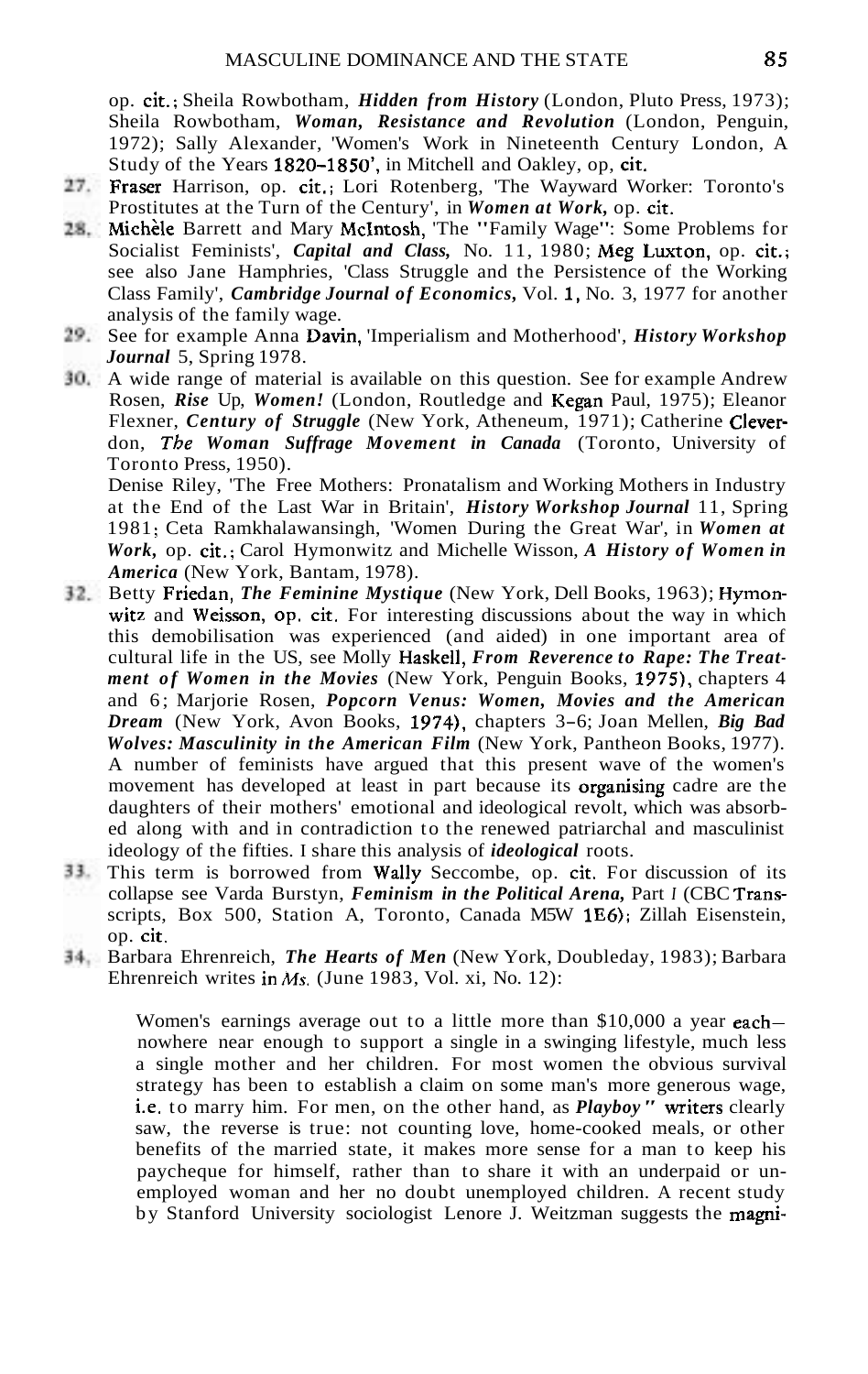tude of men and women's divergent interests-upon divorce, a woman's standard of living falls, on average, by  $73\%$  for the  $\frac{1}{2}$  year, while the standard of living for her ex-husband rises by 42%. For men, the alternative to marriage might be loneliness and TV dinners; for women, it is, all too often, poverty (pp. 14-15).

- 35. Varda Burstyn, 'Art and Censorship', *Parallelogram,* forthcoming Summer 1983; Varda Burstyn, 'Freedom, Sex and Power, 6', *Fuse,* Vol. *6,* No. 5, January/ February 1983; Varda Burstyn, 'Eroticism and Pornography', *Fuse,* Vol. 6, No. 2, April/May 1982; Varda Burstyn, 'Masculinity, Violence and Profit: A Look at the Mass Entertainment Media', *Canadian Women's Studies,* forthcoming Fall, 1983 ; Barbara Ehrenreich, *The Hearts of Men* (New York, Doubleday, 1983); see also Elizabeth Janeway, 'Incest, A New Look at the Oldest Taboo', and Judith Lewis Herman, 'Incest: Prevention is the Only Cure', *Ms.,*  Vol. x, No. 5, November 1981 ; see also letters and editorials on incest in *Playboy* and *Penthouse,* 1980-83; on childhood sexuality see Gad Horowitz, op. cit. Dorothy Dinnerstein, op. cit.; see also Elizabeth Janeway, 'Who is Sylvia? On the Loss of Sexual Paradigms', and Irene Diamond, 'Pornography and Repression: A Reconsideration', in Catherine R. Stimpson and Ethel Spector Person, *Women, Sex and Sexuality* (Chicago, University of Chicago Press, 1980).
- 36. By the sex industry *per se,* I mean prostitution, massage parlours, gay and heterosexual gathering places (i.e. steam baths), live sex shows, peep shows, telephone fantasy services, pornography of the film, video, magazine and literary varieties, and sexual aids from lingerie to whips and chains. The commodification of sexuality is not restricted to these phenomena, but forms a part of many other (not directly sexual) enterprises.
- 37. This statement is made with the full knowledge that under the impetus of feminist union leaders and strong women's organising in important sectors of the trade-union movement, we have begun to see important instances of men workers striking and otherwise supporting the demands of women in their unions, and even, very occasionally, in other unions. The issues have ranged from equal pay to maternity leave to abortion to sexual harassment, and this support is perhaps the most heartening single feature of the beginnings of visible change within the male membership of mass movements and organisations. But these struggles are still few and far between. For each instance of support, we have far too many of indifference or resistance. For each time a complaint about sexual harassment is taken up by a union, we have hundreds, thousands of instances of harassment and assault on the streets, at work, in the home. Side by side with growing support for feminist demands we have the growth of the sex industries. For every initiative to win abortion rights, we have counter-initiatives to deny them again. And for every successful interpersonal struggle between a woman and a man to share the responsibility for domestic and emotional labour, we have-how can we even measure the number?-endless defeats: separations or a return to the sexist *status quo* being the most common variants. We would benefit very much from post-seventies studies showing the extent of masculine participation in domestic labour-perhaps a breakthrough invisible to my own eyes has occurred during this most important of all decades. But I doubt it. The victories in the paid workforce and in the home are certainly to be welcomed. But they are too scant to mask the saddening reality of continuing masculine dominance.
- 38. Nicole Laurin-Frenette, op. cit.; Elizabeth Wilson, *Women and the Welfare State* (London, Tavistock Publishers, 1977); Mary McIntosh, 'The State and the Oppression of Women', in Kuhn and Wolpe, op. cit.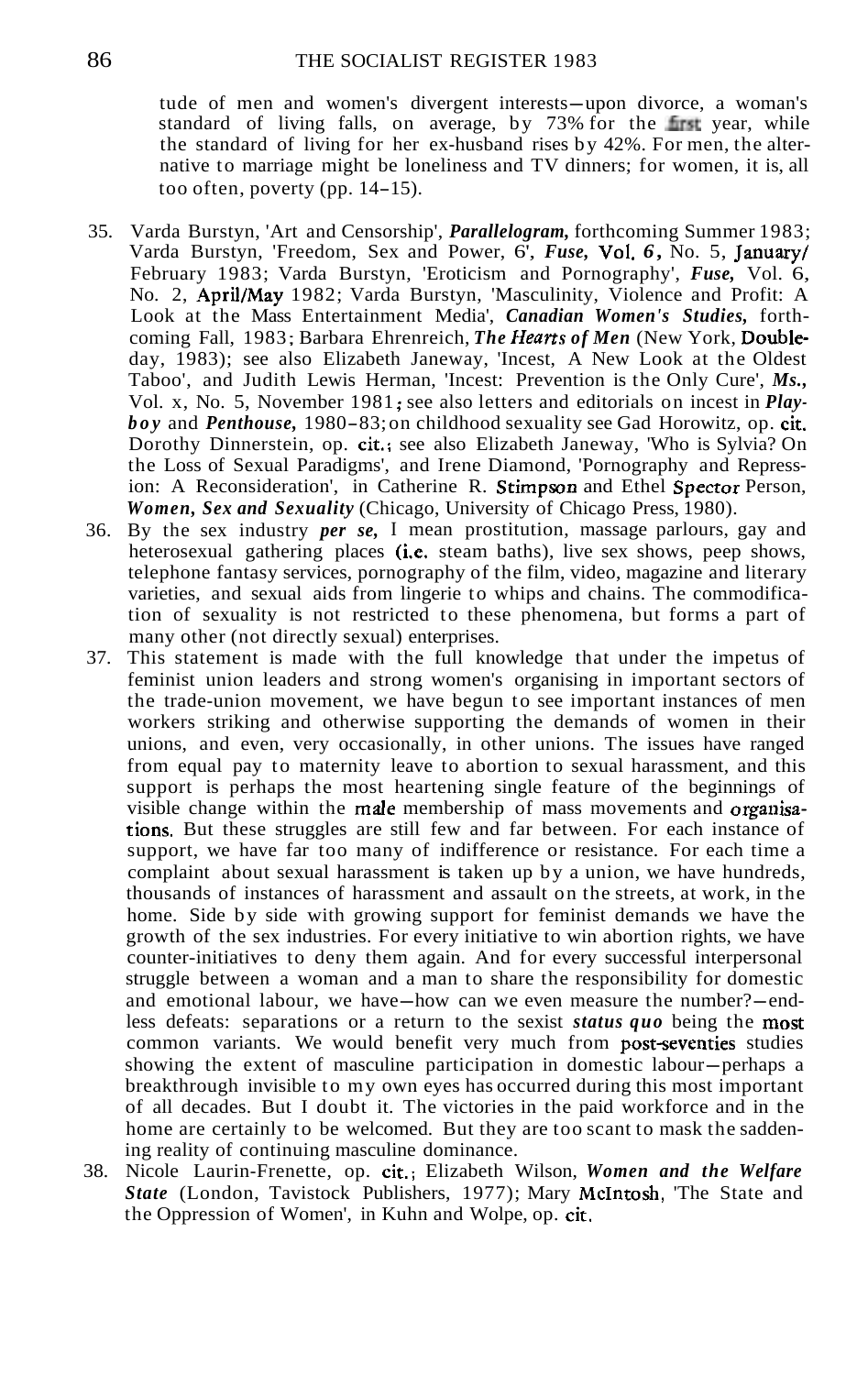- Laurin-Frenette, op. cit.
- Eisenstein, op. cit.
- In June 1983, the New Democratic Party government of Manitoba presided over the violent police entry into an abortion clinic organised and supported by the Women's Movement, where doctors, nurses, and clients were all arrested. The Attorney General's Office is planning to press charges.
- From 1970 to 1982 Suzanne Findlay worked in developing what was called 'the Woman's Programme' in the Department of the Secretary of State in Ottawa; she headed that programme and also served as Vice-President of the Advisory Council on the Status of Women-a body designed to advise cabinet on issues and policies of concern to women. In two unpublished papers she has taken an in-depth look at those experiences in terms both of existing political theory and its ability to account for the experience of feminism within the state and the lessons the women's movement and the Left need to draw from those and similar experiences. Suzanne Findlay, 'Lobbying Our Way to Revolution', 1982, and 'Struggles Within the State: The Feminist Challenge to Hegemony', 1983. That challenge, it should be noted, was unsuccessful, but her study of the ways in which the bureaucratic apparatus as such dealt with that challenge is most instructive. Both essays are being developed for Luxton and Maroney, eds., op. cit. (forthcoming 1984).
- Dorothy Atkinson, Alexander Dallin and Gail Warshofsky Lapidus, *Women in Russia* (Stanford, Stanford University Press, 1977); Mikhail Stern, *Sex in the USSR* (New York, Times Books, 1979); The Women in Eastern Europe Group, ed., *Women and Russia* (London, Sheba Publishers, 1980); Gail Warshofsky Lapidus, *Women in Soviet Society* (Berkeley, University of California Press, 1978); Barbara Wolfe Jancar, *Women Under Communism* (Baltimore, Johns Hopkins University Press, 1978); Hilda Scott, *Women and Socialism* (London, Allison and Busby, 1976); Marilyn Boxer and Jean Quataert, *Socialist Women*  (London, Eslevier, 1978); Vera Broido, *Apostles Into Feminists* (New York, Viking, 1977); Delia Davin, *Women-Work* (Oxford, Oxford University Press, 1976); Julia Kristeva, *About Chinese Women* (New York, Unizen Books, 1977); Agnes Smedley, *Portraits of Chinese Women in Revolution* (New York, The Feminist Press, 1976); Alena Heitlinger, *Women and State Socialism* (Montreal, McGill-Queen's University Press, 1979); Elizabeth Croce, *Feminism and Socialism in China* (New York, Schoken Books, 1978); Kate Curtin, *Women in China*  (New York, Pathfinder Press, 1975); Elizabeth Croll, *The Women's Movement in China* (The Anglo-Chinese Educational Institute, 1974); Ruth Sidell, *Women and Child Care in China* (London, Penguin, 1972); Margaret Randall, *Cuban Women Now* (Toronto, Women's Press, 1974); Margaret Randall, *Sandino's Daughter* (London, Crossing Press, 1982); Lovenduski and Hills, op. cit.; see also Alexander Kollontai, *Marxisme et la revolution sexuelle* (Paris, Maspero, 1973); Leon Trotsky, *Women and the Family* (New York, Pathfinder, 1970); William Mandel, *Soviet Women* (New York, Anchor Books, 1975).
- Wolchick and Lovenduski, in Hill and Lovenduski, op. cit.
- For recent information on women in Eastern European and Soviet elites, see Lovenduski and Hill, op. cit., ch. 13; for China, see Barbara Wolfe Jancar, op. cit.
- As the feminist saying goes, 'Women who strive for equality lack ambition'.
- 47 See Gail Warshofsky, op. cit.
- Stern, op. cit.; The Women in Eastern Europe Group, op. cit.; Roman Laba, in a paper presented to the Marx Centennial Conference, March 1983, writes,

As in the rest of Eastern Europe, contraceptives and sanitary napkins are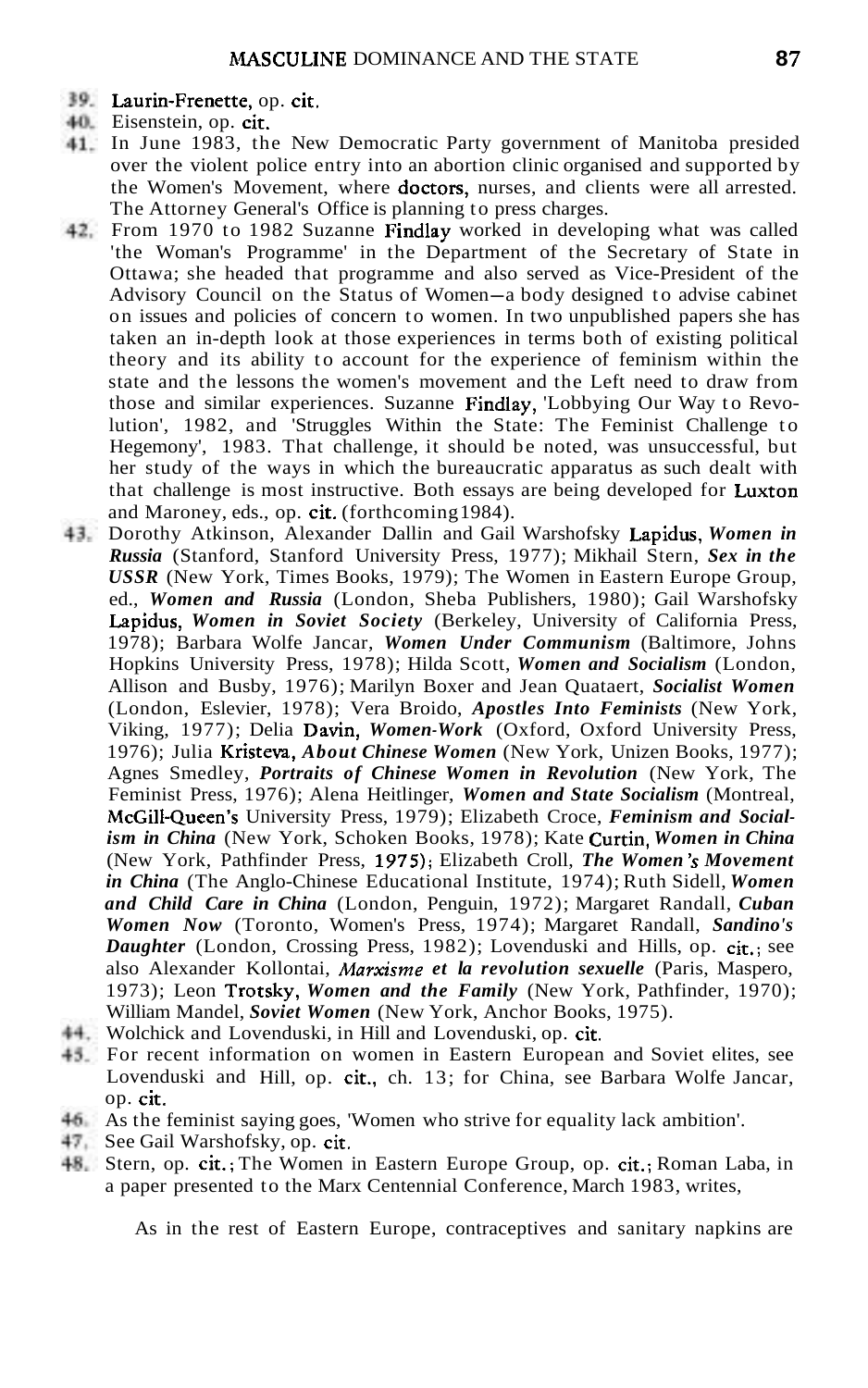produced irregularly. In Poland such devices have been available only in special shops for the last few years. One unforgettable scene of the Solidarity movement was Solidarity and Politbureau member Zofia Glemp being taken to the factory bathroom by the Lodz textile workers who wanted to show her what they used during their menstrual periods. Although Poland had the 11th largest GNP in the world, such devices never made it into the plan. In their place is a very liberal abortion policy. Another aspect of the sexual politics is the disastrous housing situation. An average of 25 years waiting for an apartment. This situation has worsened since the crisis began in 1980. The Sex-Pol movement awaits a reincarnation in Eastern Europe.

- Ernest Mandel, *Marxist Economic Theory* (London, Merlin Press, 1962).
- These ideas were first developed in discussions with Judy Rebick in 1975.
- **II.** In addition to Freud's work, see Wilhelm Reich, Herbert Marcuse, Gad Horowitz, Dorothy Dinnerstein, Nancy Choderow, and Juliet Mitchell. See also Mark Poster, *The Critical Theory of the Family* (New York, Seabury Press, 1978); Michael Schneider, *Neurosis and Civilization* (New York, Seabury Press, 1975). For a different approach to sexuality and politics, see Michel Foucault, *The History of Sexuality, Vol. I* (New York, Vintage Books, 1980).
- The Women in Eastern Europe Group, op. cit.; Tatyana Mamanova, personal communications.
- For a number of discussions on the 'instrumentality' of the state or lack of it, see, for example, Ralph Miliband, *Marxism and Politics* (Oxford, Oxford University Press, 1977); Nicos Poulantzas, *Political Power and Social Class* (London, Verso, 1978); Nicos Poulantzas, 'The Capitalist State: A Reply to Miliband and Laclau, *New Left Review* 95, January/February, 1976; Corrigan, op. cit.; Ernest Mandel, *Late Capitalism* (New York, Schoken, 1978).
- Stacey and Price, op. cit.; Hill and Lavenduski, op. cit.
- See Varda Burstyn, 'Feminism in the Political Arena', part I1 (CBC Transcripts, Box 500, Station A, Toronto, Ontario, M5W 1E6) for a detailed look at women and political parties in the United States, Canada and Britain; interviews with senior women party activists and parliamentarians, a discussion of party power structures, and other considerations of ways in which masculine programme formulation and norms of comportment and organisation express themselves *across* 'political' (read economic-class) lines from the Centre to the far Left.
- Hill and Lovenduski, op. cit.; Burstyn, ibid.
- Burstyn, ibid., Parts I1 and 111, for a discussion of the case of Lise Payette, feminist ex-cabinet minister in the Parti Quebecois government, by her senior political adviser, Lorraine Goddard.
- **58.** Hill and Lovendouski, op. cit.; Stacey and Price, op. cit.; Sheila Rowbotham, Hilary Wainwright and Lynn Segal, *Beyond the Fragments* (London, Merlin Press, 1979); Robin Morgan, 'Goodbye to All That', in *Going Too Far* (New York, Random House, 1977); Varda Burstyn, 'Towards a Socialist Party (Marxist-Feminist)', *Canadian Dimension,* Vol. 15, No. 4, February 1981; for a historical perspective see Dorothy Thompson, op. cit.; Alina Heitlinger, op. cit.; Meredith Fox, *The Rising of the Women* (New York, Monthly Review Press, 1980); Varda Burstyn, 'Feminism in the Political Arena', Part 111, op. cit.
- Burstyn, 'Feminism in the Political Arena', Part 11.
- Ibid., see also Suzanne Findlay, note 41.
- **61.** Alina Heitlinger, op. cit., ch. 18.
- Tatyana Mamonova and her feminist colleagues were threatened with arrest if they did not cease publication of *Women and Russia.* Some, like Mamonova, chose exile and ongoing solidarity work. Others remained in the USSR and